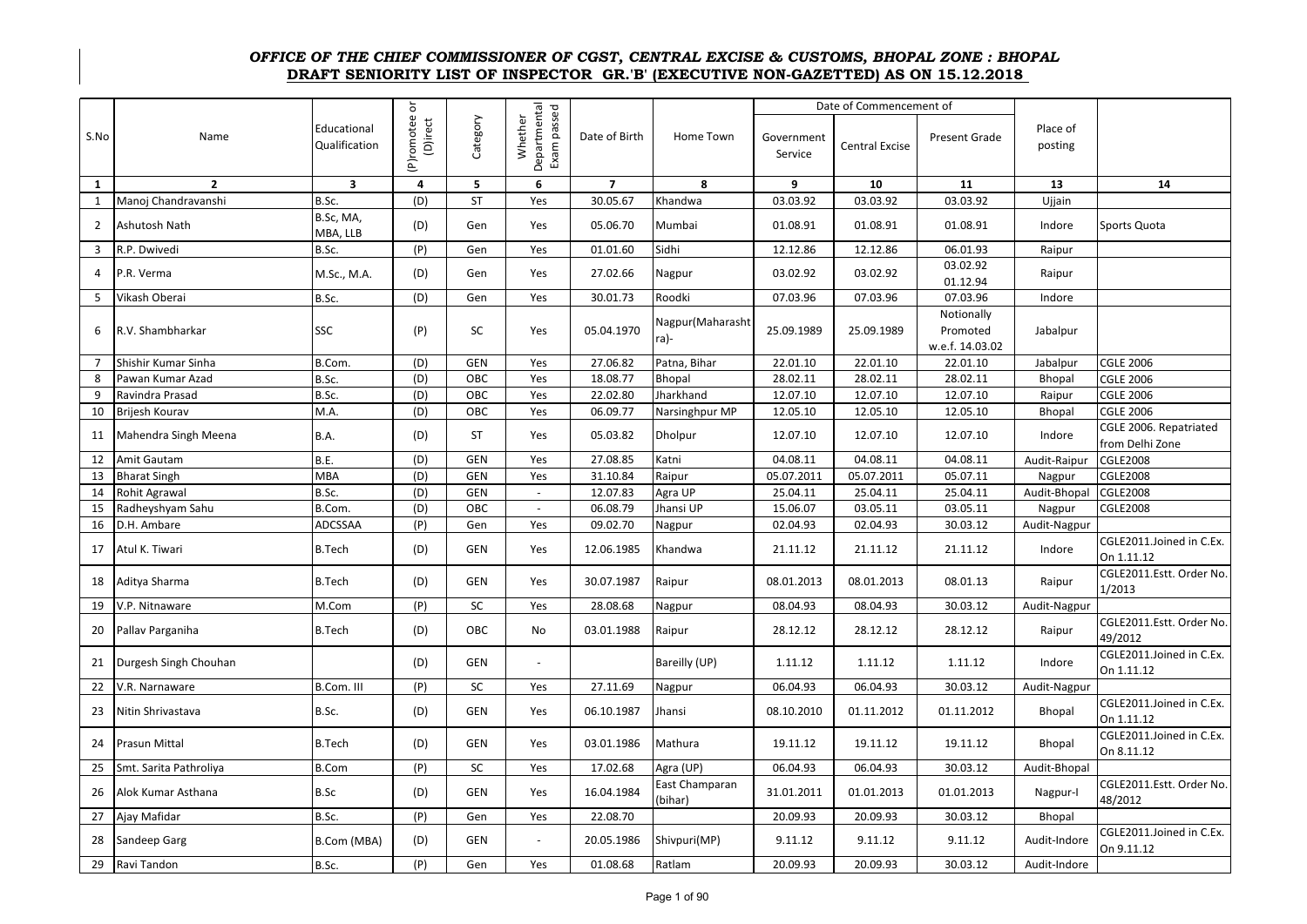| 30 | Rajesh Kumar Gule     | B.Sc.         | (P) | Gen        | Yes                          | 10.10.70   | Ratlam                    | 11.10.93   | 11.10.93   | 30.03.12   | Ujjain       |                                                                                                             |
|----|-----------------------|---------------|-----|------------|------------------------------|------------|---------------------------|------------|------------|------------|--------------|-------------------------------------------------------------------------------------------------------------|
| 31 | Narendra Singh Naruka | B.Sc.         | (P) | Gen        | Yes                          | 10.08.68   | Indore                    | 20.09.93   | 20.09.93   | 30.03.12   | Indore       |                                                                                                             |
| 32 | Sujeet Chaturvedi     | B.Com.        | (P) | Gen        | Yes                          | 31.03.69   | Agra(UP)                  | 20.09.93   | 20.09.93   | 30.03.12   | Audit-Bhopal |                                                                                                             |
| 33 | Abhishek              | B.Sc          | (D) | <b>GEN</b> |                              | 28.10.1988 | East Champaran<br>(bihar) | 28.12.12   | 30.12.12   | 30.12.12   | Nagpur       | CGLE2011.Estt. Order No.<br>55/2012, Repatriated<br>from Ranchi Zone vide<br>E.O. 08/2017 dt<br>23.01.2017. |
| 34 | Koshlendra Goud       | B.Sc          | (D) | <b>GEN</b> | $\blacksquare$               | 03.05.1985 | Khandwa                   | 25.10.12   | 25.10.12   | 25.10.12   | Indore       | CGLE2011.Joined in C.Ex.<br>On 25.10.12                                                                     |
| 35 | Vinod Kumar Mishra    | M.A.          | (P) | Gen        | Yes                          | 05.01.69   | <b>Bilaspur</b>           | 11.10.93   | 11.10.93   | 30.03.12   | Raipur       |                                                                                                             |
| 36 | Mahendra Kumar        | B.sc          | (D) | OBC        | Yes                          | 23.01.1986 | Ettawah (UP)              | 18.07.2011 | 23.04.2013 | 23.04.2013 | Nagpur-I     | CGLE2011.Estt. Order No.<br>54/2012                                                                         |
| 37 | Surya Bhan Singh      | <b>MBA</b>    | (D) | OBC        | Yes                          | 25.08.1984 | Kaushambi (UP)            | 28.12.12   | 28.12.12   | 28.12.12   | Indore       | CGLE2011.Estt. Order No.<br>53/2012                                                                         |
| 38 | Girish Joshi          | M.Sc.         | (P) | Gen        | Yes                          | 17.11.69   | Ratlam                    | 20.09.93   | 20.09.93   | 30.03.12   | Audit-Indore |                                                                                                             |
| 39 | Shankar Prasad        | B.Sc.         | (D) | OBC        | Yes                          | 08.02.1987 | Chhattarpur(MP)           | 25.04.2013 | 25.04.2013 | 25.04.2013 | Nagpur-II    | CGLE2011.Estt. Order<br>NO. 26/2013 dated<br>25.04.2013                                                     |
| 40 | Raju Dewatwal         | <b>HSSC</b>   | (P) | SC         | Yes                          | 01.01.64   | Ujjain                    | 03.09.90   | 03.09.90   | 30.03.12   | Indore       |                                                                                                             |
| 41 | Vikas Ranjan          | B.Sc.         | (D) | OBC        | Yes                          | 17.07.1990 | Rohtas (Bihar)            | 28.12.12   | 28.12.12   | 28.12.12   | Audit-Bhopal | CGLE2011.Estt. Order No.<br>52/2012                                                                         |
| 42 | Chandra Prakash       | B.Sc          | (D) | OBC        | $\qquad \qquad \blacksquare$ |            | Patna                     | 28.12.12   | 28.12.12   | 28.12.12   | Nagpur       | CGLE2011.Estt. Order No.<br>51/2012                                                                         |
| 43 | P.S. Ukey             | SSC           | (P) | SC         | Yes                          | 24.06.71   | Nagpur                    | 21.06.91   | 21.06.91   | 30.03.12   | Nagpur-I     | <b>ICT Nasik</b>                                                                                            |
| 44 | C.S.Patil             | SSC           | (P) | SC         | Yes                          | 26.06.1965 | Nagpur                    | 29.11.1985 | 29.11.1985 | 03.04.2013 | Audit-Nagpur | Estt.Order No.06/2013<br>dt.02.04.13                                                                        |
| 45 | Arun Agrawal          | B.Sc          | (P) | Gen        | Yes                          | 15.09.69   | Ujjain                    | 20.09.93   | 20.09.93   | 17.04.2012 | Audit-Indore | EO No. 19/2012 dated<br>17.04.2012                                                                          |
| 46 | Md. Naseem Ahmed      | BA(H)         | (D) | OBC        | Yes                          | 26.02.1986 | Patna, Bihar              | 31.12.2007 | 02.01.2013 | 02.01.2013 | Nagpur-II    | CGLE 2011.Estt. Order<br>No. 50/2012                                                                        |
| 47 | Kanti Prasad Meena    | <b>BE</b>     | (D) | ST         | Yes                          | 15.07.1982 | Dausa                     | 17.12.2012 | 17.12.2012 | 17.12.2012 | Bhopal       | CGLE2011.Estt. Order No.<br>67/2012                                                                         |
| 48 | Nitish Bhavsar        | B.Sc          | (P) | Gen        | Yes                          | 01.02.69   | Indore                    | 20.09.93   | 20.09.93   | 17.04.2012 | Indore       | EO No. 19/2012 dated<br>17.04.2012                                                                          |
| 49 | Deepak Kumar Sone     | MA            | (D) | SC         | Yes                          | 04.07.1980 | Betul                     | 21.09.2012 | 21.09.2012 | 21.09.2012 | Audit-Bhopal | CGLE2011.Joined in C.Ex.<br>On 21.9.12                                                                      |
| 50 | Smt.Rajni Verma       | M.A.          | (P) | SC         | Yes                          | 01.01.69   | Bhopal                    | 04.10.93   | 04.10.93   | 17.04.2012 | Bhopal       | EO No. 19/2012 dated<br>17.04.2012                                                                          |
| 51 | Gheesalal Chouhan     | <b>B.A.</b>   | (P) | SC         | Yes                          | 24.02.64   | Indore                    | 02.02.85   | 02.02.85   | 17.04.2012 | Audit-Indore | EO No. 19/2012 dated<br>17.04.2012                                                                          |
| 52 | Ashish Verma          | <b>B.Tech</b> | (D) | SC         | Yes                          | 22.08.1984 | Lucknow                   | 8.11.2012  | 8.11.2012  | 8.11.2012  | Jabalpur     | CGLE2011.Joined in C.Ex.<br>On 8.11.12                                                                      |
|    | 53 Divya Patni        | B.Sc.         | (P) | <b>GEN</b> | Yes                          | 13.10.69   | Jaipur                    | 23.11.1993 | 23.11.1993 | 17.04.2012 | Indore       | Seniority assigned vide<br>Estt.Order No.39/2014<br>dated 30.10.14                                          |
|    | 54 Deoki Nandan Deo   | <b>LLB</b>    | (D) | HH-Gen     | Yes                          | 01.07.1983 | Sonbhadra (UP)            | 10.10.2012 | 10.10.2012 | 10.10.2012 | Bhopal       | CGLE2011.                                                                                                   |
| 55 | Smt. Indira Pillai    | <b>B.Com</b>  | (P) | Gen        | Yes                          | 12.03.1968 | Durg                      | 11.10.93   | 11.10.93   | 17.04.2012 | Raipur       | EO No. 19/2012 dated<br>17.04.2012                                                                          |
|    | 56 Prateek Singh      | <b>B.Tech</b> | (D) | Gen        | Yes                          | 15.08.1988 | Ajmer                     | 27.02.2014 | 27.02.2014 | 27.02.2014 | Bhopal       | <b>CGLE 2012</b>                                                                                            |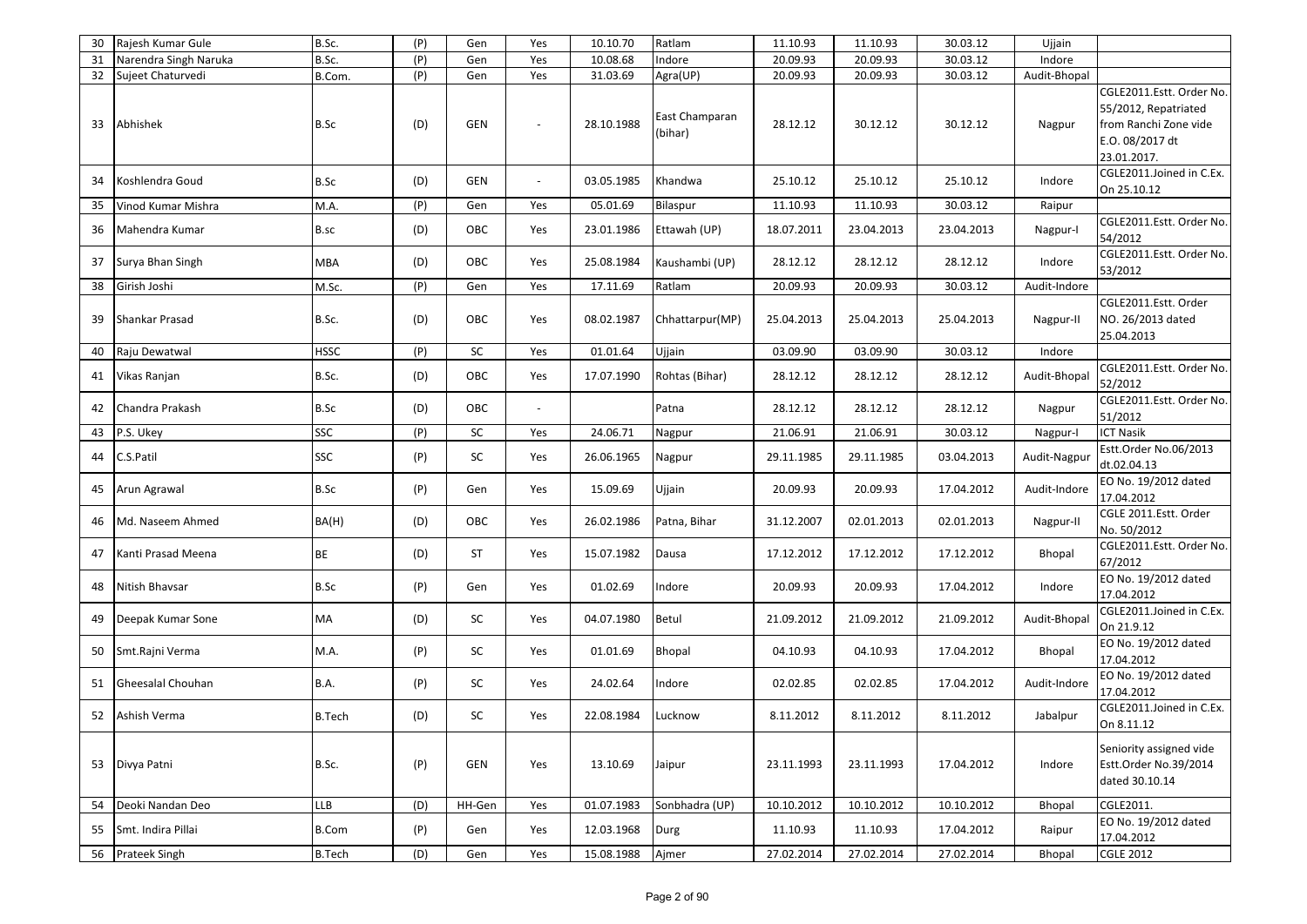| 57 | A.Y.Shilledar           | M.Com.        | (P) | Gen       | Yes | 01.07.69   | Nagpur                         | 18.02.94   | 18.02.94   | 17.04.2012               | Nagpur-I     | EO No. 19/2012 dated<br>17.04.2012                                                                                         |
|----|-------------------------|---------------|-----|-----------|-----|------------|--------------------------------|------------|------------|--------------------------|--------------|----------------------------------------------------------------------------------------------------------------------------|
| 58 | Darshan Sharma          |               | (D) | Gen       |     |            |                                |            |            |                          | Indore (NA)  | <b>CGLE 2012</b>                                                                                                           |
| 59 | Gyanoo Gupta            | <b>B.Tech</b> | (D) | Gen       | Yes | 05.08.1986 | Gwalior                        | 06.03.2014 | 06.03.2014 | 06.03.2014               | Jabalpur     | <b>CGLE 2012</b>                                                                                                           |
| 60 | T.S.Pal                 | B.Sc.         | (P) | Gen       | Yes | 01.12.1969 | West Bengal                    | 22.02.94   | 22.02.94   | 17.04.2012               | Nagpur-II    |                                                                                                                            |
| 61 | Rajesh Singh            |               | (D) | Gen       |     |            | Ratlam                         |            |            |                          | Indore (NA)  | <b>CGLE 2012</b>                                                                                                           |
| 62 | Sandeep                 | <b>BCA</b>    | (D) | Gen       | Yes | 2004.1988  | Hisar                          | 30.01.2014 | 30.01.2014 | 30.01.2014               | Indore       | <b>CGLE 2012</b>                                                                                                           |
| 63 | Yashraj Vaishnav        |               | (D) | Gen       |     |            | Indore                         |            |            |                          | Indore (NA)  | <b>CGLE 2012</b>                                                                                                           |
| 64 | Kartik Tiwari           | <b>B.Sc</b>   | (D) | Gen       | Yes | 03.04.1991 | Kanpur                         | 21.04.2014 | 21.04.2014 | 21.04.2014               | Nagpur-II    | <b>CGLE 2012</b>                                                                                                           |
| 65 | Ankur Gupta             | MA (Socio)    | (D) | Gen       |     | 22.01.1988 | Sitapur (UP)                   | 10.6.2014  | 10.6.2014  | 10.6.2014                | Nagpur       | <b>CGLE 2012</b>                                                                                                           |
| 66 | Rahul Dubey             | MA            | (D) | Gen       | Yes | 09.05.1989 | Kanpur                         | 25.04.2014 | 25.04.2014 | 25.04.2014               | Nagpur-II    | <b>CGLE 2012</b>                                                                                                           |
| 67 | Samir Pandit            | <b>B.Com</b>  | (P) | Gen       | Yes | 18.08.71   | Indore                         | 11.10.93   | 11.10.93   | 17.04.2012               | <b>DGCEI</b> |                                                                                                                            |
| 68 | Dharmendra Rajput       |               | (D) | OBC       |     |            | Gwalior                        |            |            |                          | Bhopal       | <b>CGLE 2012</b>                                                                                                           |
| 69 | Rakesh Kumar            | BE            | (D) | OBC       | Yes | 20.08.1988 | Bhagalpur (Bihar)              | 17.10.2014 | 17.10.2014 | 17.10.2014               | Bhopal       | <b>CGLE 2012</b>                                                                                                           |
| 70 | Quazi Mansoor Ali       | <b>HSSC</b>   | (P) | Gen       | Yes | 02.02.72   | Indore                         | 27.09.93   | 27.09.93   | 17.04.2012               | Indore       | Deputation to DGCEI RU<br>Indore                                                                                           |
| 71 | Amit Kumar              | <b>B.Sc</b>   | (D) | OBC       | Yes | 15.03.1982 | Kanpur                         | 18.12.2007 | 15.05.2015 | 15.05.2015               | Indore       | <b>CGLE 2012</b>                                                                                                           |
| 72 | Mayank Uttam            | <b>B.Tech</b> | (D) | OBC       | Yes | 20.06.1988 | Fatehpur                       | 10.02.2014 | 10.02.2014 | 10.02.2014               | Indore       | <b>CGLE 2012</b>                                                                                                           |
| 73 | Ashish Mishra           | B.Sc.         | (P) | Gen       | Yes | 03.04.71   | New Delhi                      | 27.09.93   | 27.09.93   | 17.04.2012               | Audit-Indore |                                                                                                                            |
| 74 | Arvind Bhardwaj         | B.Sc.         | (D) | SC        | Yes | 18.05.1984 | Gwalior                        | 13.10.2014 | 13.10.2014 | 13.10.2014               | Ujjain       | <b>CGLE 2012</b>                                                                                                           |
| 75 | Rajiv Nayan             | M.Sc          | (D) | OBC       | Yes | 26.10.1978 | <b>Baraily</b>                 | 06.06.2008 | 05.05.2014 | 05.05.2014               | Bhopal       | <b>CGLE 2012</b>                                                                                                           |
| 76 | Navin Kumar Soni        | B.Sc.         | (P) | Gen       | Yes | 30.07.71   | Ujjain                         | 11.10.93   | 11.10.93   | 17.04.2012               | <b>DRI</b>   |                                                                                                                            |
| 77 | Pushkar Singh           | B.Sc.         | (D) | SC        | Yes | 03.06.1987 | Bijnour                        | 05.12.2014 | 05.12.2014 | 05.12.2014               | Ujjain       | <b>CGLE 2012</b>                                                                                                           |
| 78 | Jitendra Kumar Dubey    | <b>HSSC</b>   | (P) | Gen       | Yes | 29.09.1969 | Ujjain                         | 27.09.1993 | 27.09.1993 | 17.04.2012               | Bhopal       |                                                                                                                            |
| 79 | Pradeep Kumar           | <b>B.Tech</b> | (D) | OBC       | Yes | 15.02.1988 | Moradabad                      | 25.04.2016 | 25.04.2016 | 25.04.2016               | Audit-Nagpur | <b>CGLE 2012</b>                                                                                                           |
| 80 | Pankaj Kumar            | <b>B.Com</b>  | (D) | SC        | Yes | 20.02.1988 | Patna                          | 27.11.2012 | 29.10.2014 | 29.10.2014               | Nagpur-II    | <b>CGLE 2012</b>                                                                                                           |
| 81 | Disney Verghese         | B.Sc.         | (P) | Gen       | Yes | 09.09.68   | Bhilai (CG) - 490006           | 11.10.93   | 11.10.93   | 17.04.2012               | Raipur       |                                                                                                                            |
| 82 | Rohit Meena             | B. Sc         | (D) | ST        | Yes | 17.03.1990 | Sawai Madhopur<br>(Raj) 322205 | 29.11.2012 | 31.03.2014 | 31.03.2014               | Ujjain       | <b>CGLE 2012</b>                                                                                                           |
| 83 | Muni Ram Meena          | BA & B.Ed     | (D) | ST        | Yes | 08.04.1988 | Dausa                          | 16.05.2014 | 16.05.2014 | 16.05.2014               | Indore       | <b>CGLE 2012</b>                                                                                                           |
| 84 | Munnalal Raidas         | <b>B.A.</b>   | (P) | SC        | Yes | 01.07.64   | Sagar                          | 04.09.86   | 04.09.86   | 17.04.2012               | Bhopal       |                                                                                                                            |
| 85 | Nagendra Kumar Devatwal | BA, B.Ed      | (D) | <b>ST</b> | Yes | 06.09.1988 | Jaipur                         | 08.04.2014 | 08.04.2014 | 08.04.2014               | Nagpur-II    | <b>CGLE 2012</b>                                                                                                           |
| 86 | Mohan Lal Meena         | <b>B.Sc</b>   | (D) | <b>ST</b> | Yes | 20.07.1990 | Jaipur                         | 12.05.2014 | 12.05.2014 | 12.05.2014               | Nagpur-I     | <b>CGLE 2012</b>                                                                                                           |
| 87 | Smt.A.A.Khobragade      | <b>HSSC</b>   | (P) | <b>ST</b> | Yes | 17.10.72   | Nagpur                         | 21.02.94   | 21.02.94   | 17.04.2012               | Audit-Nagpur |                                                                                                                            |
| 88 | Balram Meena            | <b>B.Tech</b> | (D) | <b>ST</b> | Yes | 11.01.1987 | Dausa                          | 23.06.2014 | 23.06.2014 | 23.06.2014               | Nagpur-II    | <b>CGLE 2012</b>                                                                                                           |
| 89 | Manish Meena            | <b>BE</b>     | (D) | <b>ST</b> | Yes | 27.09.1983 | Jaipur                         | 17.11.2014 | 17.11.2014 | 17.11.2014               | Nagpur       | <b>CGLE 2012</b>                                                                                                           |
| 90 | Avinash Khobragade      | <b>HSSC</b>   | (P) | SC        | Yes | 03.12.67   | Nagpur                         | 02.05.94   | 02.05.94   | 17.04.2012               | Nagpur-II    |                                                                                                                            |
| 91 | Vikas Kumar Meena       | <b>B.Sc</b>   | (D) | ST        | Yes | 15.08.1989 | Jaipur                         | 28.12.2012 | 16.06.2014 | 16.06.2014               | Audit-Nagpur | <b>CGLE 2012</b>                                                                                                           |
| 92 | Jitendra Kumar Yadav    | B.Sc.         | (D) | OBC(HH)   | Yes | 01.07.1983 | Ghazipur (UP)                  | 28.07.2014 | 28.07.2014 | 28.07.2014               | Indore       | <b>CGLE 2012</b>                                                                                                           |
| 93 | D.B. Wahile             | <b>SSC</b>    | (P) | SC        | Yes | 01.07.64   | Amravati                       | 09.07.90   | 09.07.90   | 17.04.2012               | Nagpur-II    | EO No. 19/2012 dated<br>17.04.2012                                                                                         |
| 94 | Shila A. Kokode         | <b>BSc</b>    | (P) | OBC       | Yes | 18.06.73   | Chandrapur                     | 03.03.1997 | 03.03.1997 | 19.09.2011<br>30.04.2012 | Nagpur       | Joined as LDC. ICT from<br>Goa Comm'te vide Eo<br>No.16/2012 dt<br>03.04.2012 of Bhopal<br>Zone.Joined BZ on<br>30.04.2012 |
| 95 | Rahul Kumar Singh       | BA            | (D) | PH        | Yes | 01.01.1988 | Deoria                         | 26.3.2014  | 26.3.2014  | 26.3.2014                | Nagpur-II    | <b>CGLE 2012</b>                                                                                                           |
| 96 | Manish Kumar Prasad     | B.Sc.         | (D) | Gen(VH)   | Yes | 01.03.1978 | Begusarai (Bihar)              | 18.02.2013 | 18.02.2013 | 18.02.2013               | Bhopal       | <b>CGLE 2012</b>                                                                                                           |
| 97 | Shailesh Sharma         | B.Sc.         | (P) | Gen       | Yes | 25.03.70   | Guna (M.P.)                    | 27.09.93   | 27.09.93   | 17.04.2012               | Bhopal       |                                                                                                                            |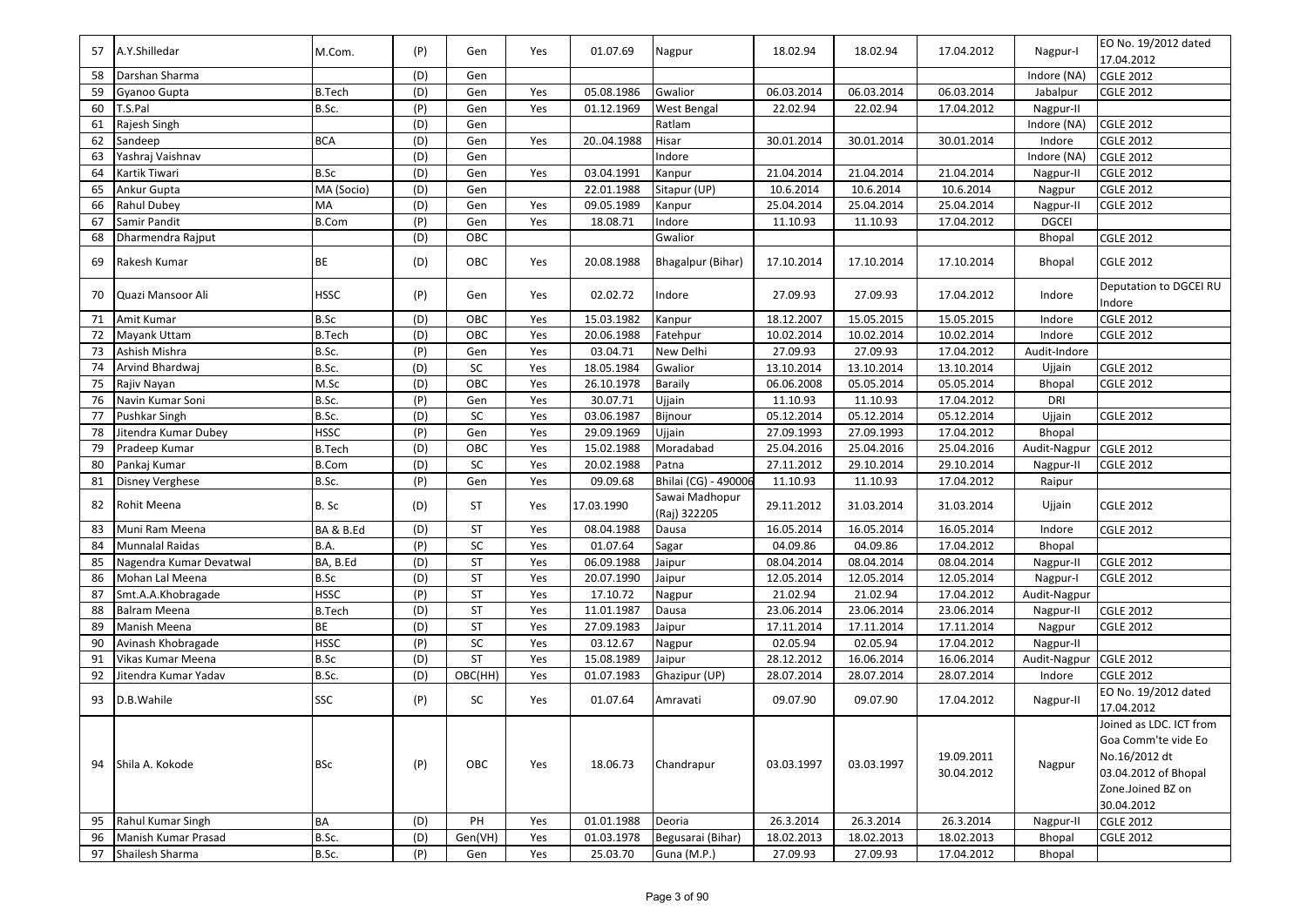| 98  | Smt Deepali Deshmukh        | M.Com.        | (P) | Gen        | Yes    | 26.06.72   | Indore                  | 27.09.93   | 27.09.93   | 17.04.2012               | Audit-Indore |                                                                                                                 |
|-----|-----------------------------|---------------|-----|------------|--------|------------|-------------------------|------------|------------|--------------------------|--------------|-----------------------------------------------------------------------------------------------------------------|
| 99  | Yuvraj Ambe                 | <b>HSSC</b>   | (P) | ST         | Yes    | 22.04.73   | Nagpur                  | 21.04.94   | 21.04.94   | 08.05.2012               | Bhopal       | EO NO 23/2012 dated<br>08.05.2012                                                                               |
| 100 | Dinesh Dubey                | <b>B.SC</b>   | (P) | Gen        | Yes    | 18.04.69   | Bhilai (CG) - 490006    | 27.09.93   | 27.09.93   | 08.05.2012               | Raipur       | -do-                                                                                                            |
| 101 | Atul Trivedi                | <b>B.SC</b>   | (P) | Gen        | Yes    | 09.05.69   | Indore                  | 27.09.93   | 27.09.93   | 08.05.2012               | Indore       | -do-                                                                                                            |
| 102 | Kailash Hatila              | <b>HSSC</b>   | (P) | <b>ST</b>  | Yes    | 01.07.63   | Indore                  | 09.04.94   | 09.04.94   | 08.05.2012               | Audit-Indore | -do-                                                                                                            |
| 103 | S.P. Amru                   | <b>B.Com</b>  | (P) | <b>ST</b>  | Yes    | 18.12.67   | Nagpur                  | 05.09.94   | 05.09.94   | 08.05.2012               | Audit-Nagpur | -do-                                                                                                            |
| 104 | A.P. Parate                 | <b>HSSC</b>   | (P) | <b>ST</b>  | Yes    | 06.01.72   | Nagpur                  | 30.08.94   | 30.08.94   | 08.05.2012               | Nagpur-I     | -do-                                                                                                            |
|     | 105 S.S. Damke              | BA            | (P) | SC         | Yes    | 21.07.66   | Zilbodi                 | 16.04.93   | 16.04.1993 | 09.07.2012               | Nagpur-I     | EO No. 34/2012 dated<br>09.07.2012                                                                              |
| 106 | Rajesh P. Burde             | B.Com         | (D) | <b>ST</b>  | Yes    | 31.12.1965 | Nagpur                  | 05.7.1993  | 05.07.1993 | 13.10.2012               | Nagpur-II    | ICT from Mumbai Zone                                                                                            |
| 107 | <b>Bhoopendra Tiwari</b>    | M.Sc          | (P) | <b>GEN</b> | Yes    | 25.08.1969 | Sagar                   | 27.09.1993 | 27.09.1993 | 08.05.2012               | Bhopal       |                                                                                                                 |
| 108 | Tarun Karahe                | <b>B.Com</b>  | (P) | <b>GEN</b> | Yes    | 11.03.1967 | Indore                  | 15.11.1991 | 27.09.1993 | 08.05.2012               | Audit-Indore |                                                                                                                 |
|     | 109 Shambhulal Bamboriya    | <b>BCA</b>    | (D) | OBC        | $\sim$ | 07.07.1990 | Khachrod, Ujjain,<br>МP | 18.11.2015 | 18.11.2015 | 18.11.2015               | Ujjain       | <b>CGLE 2013, EO NO</b><br>46/2015 dtd 04.11.2015                                                               |
| 110 | Tarkeshwar Nath             | <b>B.Tech</b> | (D) | SC         | Yes    | 10.07.1988 | Gorakhpur (UP)-273      | 26.11.2015 | 26.11.2015 | 26.11.2015               | Audit-Raipur | <b>CGLE 2013. EO NO</b><br>47/2015 dtd 04.11.2015                                                               |
|     | 111 Deepak Kumar Bharadwaj  | B.Sc          | (P) | Gen        | Yes    | 22.04.1971 | Guna                    | 11.10.1993 | 11.10.1993 | 01.05.2013               | Audit-Bhopal | Estt. Order NO. 14/2013<br>dated 01.05.2013                                                                     |
| 112 | Rishi Sharma                | B.Sc          | (P) | Gen        | Yes    | 28.05.1970 | Indore                  | 27.09.1993 | 27.09.1993 | 01.05.2013               | Audit-Indore | -do-                                                                                                            |
| 113 | Rajendra Pandit             | M.A.          | (P) | Gen        | Yes    | 25.11.1968 | Indore                  | 27.09.1993 | 27.09.1993 | 01.05.2013               | Indore       | -do-                                                                                                            |
| 114 | Smt. Sujan Sabu Punnus      | B.A.          | (P) | Gen        | Yes    | 07.04.1968 | Indore                  | 04.10.1993 | 04.10.1993 | 01.05.2013               | Indore       | -do-                                                                                                            |
| 115 | Smt. Samata Pandit          | M. Com        | (P) | Gen        | Yes    | 03.03.1965 | Indore                  | 04.10.1993 | 04.10.1993 | 01.05.2013               | Indore       | -do-                                                                                                            |
| 116 | Anil Raj Shrivastava        | <b>B.Com</b>  | (P) | Gen        | Yes    | 17.04.1968 | Indore                  | 03.10.1993 | 03.10.1993 | 01.05.2013               | Audit-Indore | -do-                                                                                                            |
| 117 | Manish S. Bhole             | <b>HSSC</b>   | (P) | Gen        | Yes    | 06.07.1970 | Indore                  | 03.01.1994 | 03.01.1994 | 01.05.2013               | Indore       | -do-                                                                                                            |
| 118 | Smt. M.G. Meshram           | B.Sc          | (P) | SC         | Yes    | 15.10.1972 | Nagpur                  | 22.04.1994 | 22.04.1994 | 01.05.2013               | Audit-Nagpur | -do-                                                                                                            |
| 119 | Harkesh Meena               | <b>BA</b>     | (P) | ST         | Yes    | 30.06.1968 | Sawai Madhopur          | 08.03.1995 | 08.03.1995 | 01.05.2013               | Audit-Bhopal | -do-                                                                                                            |
|     | 120 Sarita parikh           | M.Com         | (D) | Gen        | Yes    | 01.01.1984 | Ajmer (Raj)             | 23.12.2010 | 23.12.2010 | 23.05.2013<br>23.12.2010 | Bhopal       | ICT from Mumbai-I Zone<br>vide EO No.20/2013<br>dt.09.05.13 issued by<br>DC(CCO), Bhopal joined<br>on 23.5.2013 |
|     | 121 Bharat kumar Tamrakar   | M.Com         | (D) | OBC        | Yes    | 14.06.85   | Lalitpur (UP)           | 28.08.2006 | 28.02.2011 | 03.06.2013<br>28.2.2011  | Audit-Bhopal | ICT from Vadodara Zone<br>vide EO No.11/2013<br>dt.22.04.13 and joined in<br>Bhopal on 03.06.2013               |
|     | 122 Smt. Vandana Dhanaitkar | <b>B.Com</b>  | (P) | Gen        | Yes    | 29.10.1969 | Indore                  | 02.05.1994 | 02.05.1994 | 01.05.2013               | Indore       | Promoted as Inspector<br>vide Estt. Order NO.<br>14/2013 dated<br>01.05.2013                                    |
|     | 123 Ku. Sunita Sharma       | <b>B.Sc</b>   | (P) | Gen        | Yes    |            | Indore                  | 07.12.1993 | 07.12.1993 | 25.10.2013               | Audit-Indore | -do-                                                                                                            |
|     | 124 Shri Roshandeen Ansari  | <b>B.Com</b>  | (P) | Gen        | Yes    | 29.07.1968 | Bilaspur                | 30.12.1993 | 30.12.1993 | 25.10.2013               | Raipur       | Estt. Order NO. 33/2013<br>dated 25.10.2013                                                                     |
| 125 | Shri Neeraj Tilwankar       | B.Sc          | (P) | Gen        | Yes    | 06.06.1968 | Indore                  | 01.02.1994 | 01.02.1994 | 25.10.2013               | Indore       | -do-                                                                                                            |
|     | 126 Smt. M.A. John          | B.Sc          | (P) | Gen        | Yes    | 01.03.72   | Kerla                   | 23.02.1994 | 23.02.1994 | 25.10.2013               | Raipur       | -do-                                                                                                            |
| 127 | Shri N.B. Ghodkhande        | <b>B.Sc</b>   | (P) | Gen        |        |            | Nagpur                  | 18.02.1994 | 18.02.1994 | 25.10.2013               | Nagpur       | -do-                                                                                                            |
|     | 128 Shri Anjan Ajit Biswas  | B.A.          | (P) | Gen        | Yes    | 23.08.1971 | Nagpur                  | 18.02.1994 | 18.02.1994 | 25.10.2013               | Audit-Nagpur | -do-                                                                                                            |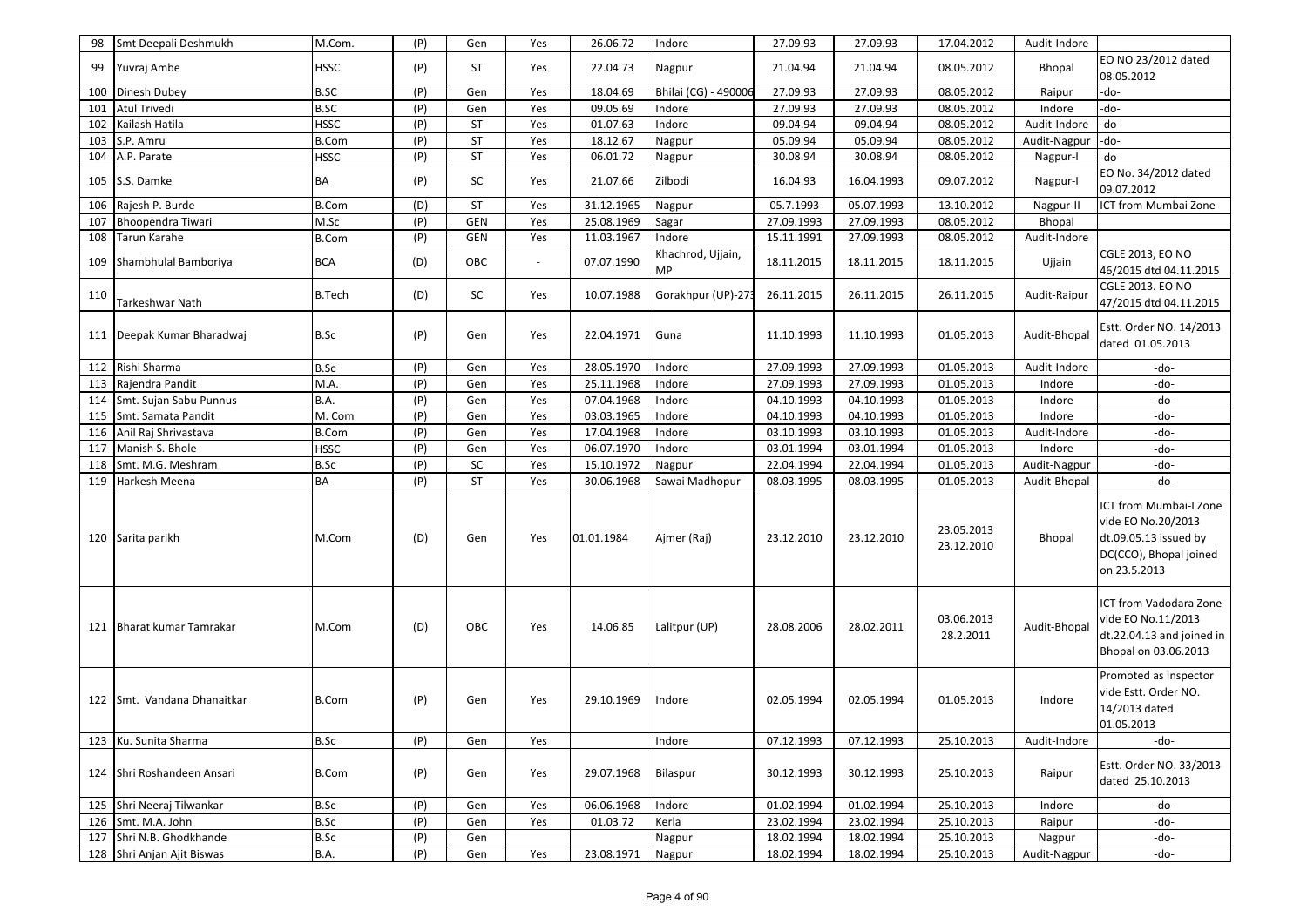| 129 | Shri P.B. Kapse               | B.Sc          | (P) | Gen | Yes       | 17.09.1969 | Nagpur                     | 25.02.1994 | 25.02.1994 | 25.10.2013 | Audit-Nagpur | -do-                                                                 |
|-----|-------------------------------|---------------|-----|-----|-----------|------------|----------------------------|------------|------------|------------|--------------|----------------------------------------------------------------------|
|     | 130 Smt. S. Bhagdikar         | B.Com         | (P) | Gen | Yes       | 16.07.1971 | Nagpur                     | 18.02.1994 | 18.02.1994 | 25.10.2013 | Nagpur-II    | -do-                                                                 |
|     | 131 Smt. B.S. Lokhare         | <b>HSSC</b>   | (P) | SC  | Yes       | 25.08.1965 | Nagpur                     | 18.04.1994 | 18.04.1994 | 02.12.2013 | Audit-Nagpur | Promoted as Inspector<br>Estt. Order NO. 36/2013<br>dated 02.12.2013 |
|     | 132 Rajendra Kumar Gautam     | M.Com         | (D) | SC  | Yes       | 01.02.1978 | Gwalior                    | 24.02.2011 | 24.02.2011 | 21.04.2014 | Indore       | <b>ICT from Ahmedabad</b><br>vide EO No. 05/2014<br>dated 11.02.2014 |
|     | 133 Shri R.S. Navlakhe        | B.Com         | (P) | Gen |           |            | Nagpur                     | 18.02.1994 | 18.02.1994 | 02.12.2013 | Nagpur       | Promoted as Inspector<br>Estt. Order NO. 36/2013<br>dated 02.12.2013 |
| 134 | Shri Ankush Sharma            | <b>BE</b>     | (D) | Gen | Yes       | 15.07.1991 | Gwalior (MP) - 4740        | 02.01.2014 | 25.04.2016 | 25.04.2016 | Audit-Bhopal | $\mathbf{1}$                                                         |
| 135 | Shri Kuldeep Tiwari           | <b>BE</b>     | (D) | Gen | Yes       | 10.01.1990 | Rewa (MP) - 486223         | 25.04.2016 | 25.04.2016 | 25.04.2016 | Bhopal       | $\overline{2}$                                                       |
|     | 136 Smt. N.P. Nalge           | <b>HSSC</b>   | (P) | Gen | Yes       | 04.09.1969 | Nagpur                     | 21.02.1994 | 21.02.1994 | 02.12.2013 | Nagpur-I     | Promoted as Inspector<br>Estt. Order NO. 36/2013<br>dated 02.12.2013 |
| 137 | Shri Mratyunjay Singh Chauhan | <b>B.Tech</b> | (D) | Gen | No        | 20.10.1988 | <b>Gwalior (MP) - 4740</b> | 07.12.2015 | 09.05.2016 | 09.05.2016 | Audit-Bhopal | 3                                                                    |
| 138 | OM PRAKASH DWIVEDI            | <b>B.Tech</b> | (D) | UR  |           | 10.08.1989 | Gonda (UP) - 27160         | 25.04.2016 | 25.04.2016 | 25.04.2016 | Audit-Indore | 5                                                                    |
|     | 139 Shri N.P. Phatkar         | B.Sc          | (P) | Gen | Yes       | 30.06.1969 | Nagpur                     | 22.02.1994 | 22.02.1994 | 15.05.2014 | Nagpur-II    | Promoted as Inspector<br>vide EO No.14/2014<br>dt.15.05.14           |
| 140 | ROHAN NANDA                   | B.E (Civil)   | (D) | UR  | Yes       | 14.11.1987 | Dhamtari (CG) - 493        | 25.04.2016 | 25.04.2016 | 25.04.2016 | Audit-Raipur | 6                                                                    |
| 141 | <b>VAIBHAV OJHA</b>           | <b>B.Sc</b>   | (D) | UR  | No        | 05.01.1994 | Jhansi (UP) - 28430:       | 1.12.2015  | 25.04.2016 | 25.04.2016 | Indore       | 8                                                                    |
|     | 142 Shri A.V. Ramapure        | M.Sc          | (P) | Gen | Yes       | 13.11.70   | Nagpur                     | 22.02.1994 | 22.02.1994 | 15.05.2014 | Nagpur       | Promoted as Inspector<br>vide EO No.14/2014<br>dt.15.05.14           |
| 143 | <b>RAJESH KUMAR</b>           | <b>B.Tech</b> | (D) | Gen | Yes       | 01.12.1991 | Kanpur Nagar (UP)          | 25.04.2016 | 25.04.2016 | 25.04.2016 | Audit-Bhopal | 9                                                                    |
| 144 | SHASHANK                      | <b>B.Tech</b> | (D) | Gen | Yes       | 05.03.1990 | Ghaziabad (UP) - 20        | 25.04.2016 | 25.04.2016 | 25.04.2016 | Bhopal       | 10                                                                   |
|     | 145 Shri T.E. Sakhare         | B.Com         | (P) | Gen | Yes       | 06.06.1971 | Nagpur                     | 22.02.1994 | 22.02.1994 | 15.05.2014 | Nagpur-II    | Promoted as Inspector<br>vide EO No.14/2014<br>dt.15.05.14           |
| 146 | HARPREET SINGH SANDHU         | BE            | (D) | UR  | Yes       | 19.01.1992 | Raipur (CG) -49322:        | 25.04.2016 | 25.04.2016 | 25.04.2016 | Audit-Raipur | 11                                                                   |
| 147 | <b>UDIT GUPTA</b>             | <b>BE</b>     | (D) | UR  | <b>NO</b> | 29.09.1990 | <b>Gwalior (MP) - 4740</b> | 25.04.2016 | 25.04.2016 | 25.04.2016 | Audit-Indore | 12                                                                   |
|     | 148 Shri M.M. Upadhye         | <b>HSSC</b>   | (P) | Gen | Yes       | 03.05.71   | Nagpur                     | 21.02.1994 | 21.02.1994 | 15.05.2014 | Nagpur       | Promoted as Inspector<br>vide EO No.14/2014<br>dt.15.05.14           |
| 149 | <b>VIKRAM RAGHUWANSHI</b>     |               | (D) | UR  |           | 01.01.1988 | Narsinghpur (MP) - 487221  |            |            |            | Bhopal       | 13                                                                   |
| 150 | <b>RUPESH KUMAR</b>           | <b>B.Sc</b>   | (D) | Gen | Yes       | 15.01.1994 | Siwan (Bihar) - 8414       | 25.04.2016 | 25.04.2016 | 25.04.2016 | Bhopal       | 15                                                                   |
|     | 151 Shri S.S. Pardhi          | M.Com         | (P) | Gen | Yes       | 20.12.68   | Nagpur                     | 30.03.1994 | 30.03.1994 | 15.05.2014 | Nagpur       | Promoted as Inspector<br>vide EO No.14/2014<br>dt.15.05.14           |
|     | 152 RAHUL SHARMA              | B.sc          | (D) | UR  | Yes       | 19.10.1990 | Delhi - 110053             | 01.09.2015 | 25.04.2016 | 25.04.2016 | Bhopal       | 16                                                                   |
|     | 153 PRASHANT BHADORIA         |               | (D) | UR  |           | 11.05.1990 | Ujjain (MP) - 456010       |            |            |            | Indore(NA)   | 17                                                                   |
|     | 154 Smt. Veena Vipat          | B.Sc          | (P) | Gen | Yes       | 14.10.70   | Indore                     | 30.03.1994 | 30.03.1994 | 15.05.2014 | Audit-Indore | Promoted as Inspector<br>vide EO No.14/2014<br>dt.15.05.14           |
|     | 155 SUMIT KUMAR               | M.tech        | (D) | Gen | Yes       | 24.09.1989 | Kanpur (UP) - 20800        | 25.04.2016 | 25.04.2016 | 25.04.2016 | Bhopal       | 18                                                                   |
|     | 156 AYUSH SINGH               | <b>B.Tech</b> | (D) | UR  | No        | 07.12.1989 | Mainpuri (UP) - 206        | 25.04.2016 | 25.04.2016 | 25.04.2016 | Audit-Indore | 19                                                                   |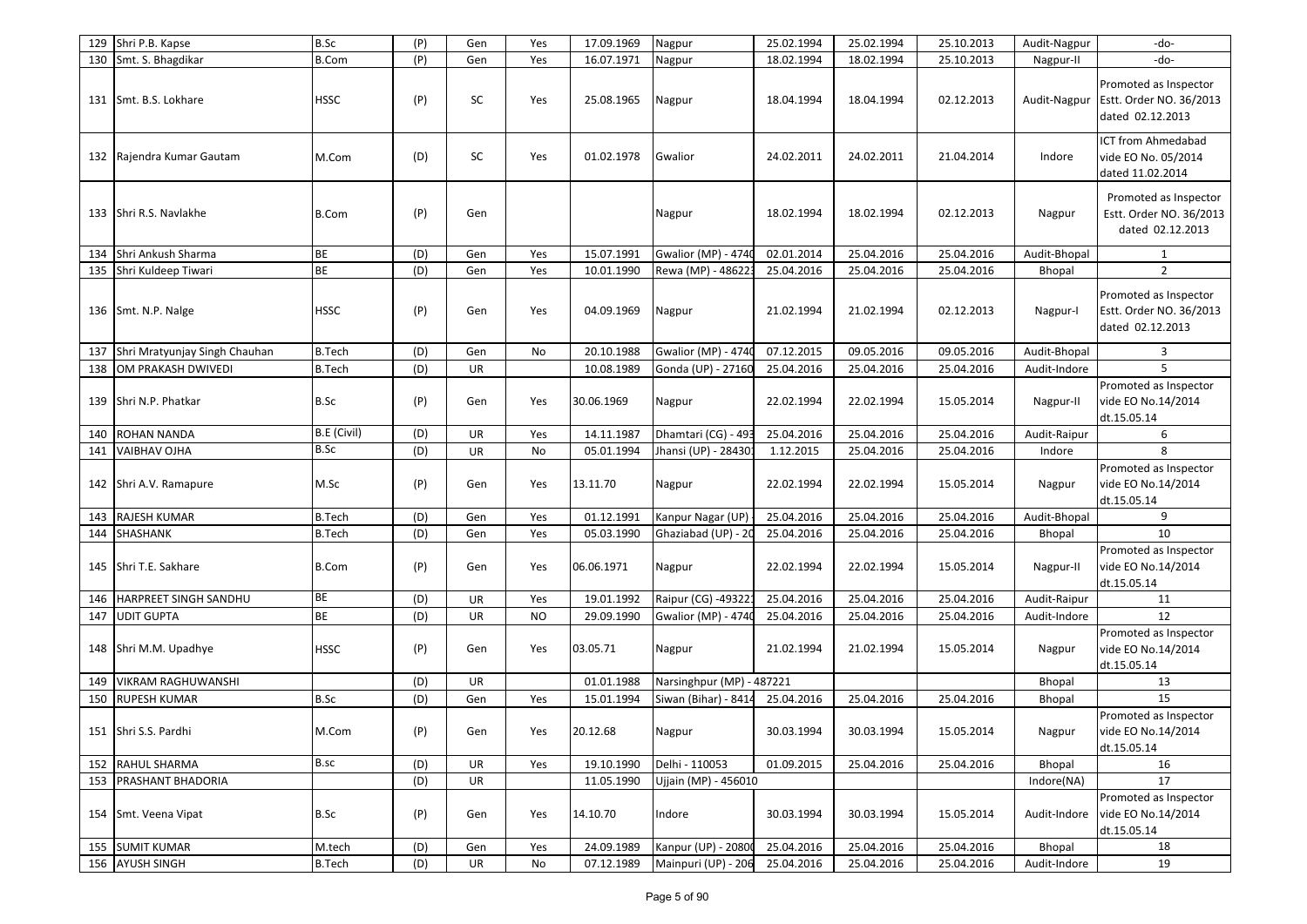| 157 | Shri Prakash Chand Raikwar    | <b>HSSC</b>                | (P) | OBC       | Yes        | 04.05.64   | Indore                     | 06.07.1983 | 06.07.1983 | 13.06.2014               | Bhopal       | Promoted as Inspector<br>vide EO No.18/2014<br>dt.13.06.14                                         |
|-----|-------------------------------|----------------------------|-----|-----------|------------|------------|----------------------------|------------|------------|--------------------------|--------------|----------------------------------------------------------------------------------------------------|
| 158 | <b>CHETAN SAXENA</b>          | B.Sc                       | (D) | UR        | No         | 03.03.1987 | Lalitpur (UP) - 2844       | 22.10.2012 | 01.07.2016 | 01.07.2016               | Audit-Indore | 20                                                                                                 |
| 159 | SHAILENDRA GUPTA              | B.Sc                       | (D) | UR        |            | 25.12.1987 | <b>Gwalior (MP) - 4740</b> | 25.04.2016 | 25.04.2016 | 25.04.2016               | Audit-Indore | 21                                                                                                 |
|     | 160 Shri Rajesh Prasad        | <b>B.Com</b>               | (P) | SC        | Yes        | 09.12.69   | Calcutta                   | 30.05.1994 | 30.05.1994 | 13.06.2014               | Audit-Bhopal | Promoted as Inspector<br>vide EO No.18/2014<br>dt.13.06.14                                         |
|     | 161 RISHABH SHRIVASTAVA       | <b>B.Tech</b>              | (D) | UR        | <b>YES</b> | 16.11.1992 | Etawah (UP) -<br>206001    | 25.04.2016 | 25.04.2016 | 25.04.2016               | Ujjain       | 24                                                                                                 |
|     | 162 Shri N.N. Ambare          | <b>HSSC</b>                | (P) | Gen       | Yes        | 29.05.71   | Nagpur                     | 20.01.1995 | 20.01.1995 | 13.06.2014               | Nagpur       | Promoted as Inspector<br>vide EO No.18/2014<br>dt.13.06.14                                         |
|     | 163   NISHANT RAJ SINGH       | <b>B.Tech</b>              | (D) | Gen       | Yes        | 26.12.1987 | Moradabad (UP) - 2         | 07.12.2015 | 07.12.2015 | 26.04.2016<br>07.12.2015 | Indore       | Joined after technical<br>resgnation from Trichy<br>Customs (P) Comm'te in<br>Bhopal on 26.04.2016 |
| 164 | ASHISH KHANDELWAL             | B.Com(hons)/<br><b>MBA</b> | (D) | UR        | Yes        | 23.03.1989 | Varanasi (UP) - 221        | 09.12.2013 | 25.04.2016 | 25.04.2016               | Jabalpur     | 28                                                                                                 |
|     | 165 Shri Ramlakhan Meena      | BA                         | (P) | ST        | Yes        | 15.06.74   | Sawai Madhopur             | 06.03.1995 | 06.03.1995 | 13.06.2014               | Audit-Bhopal | Promoted as Inspector<br>vide EO No.18/2014<br>dt.13.06.14                                         |
|     | 166 AKASH GEET TRIPATHI       | <b>B.Tech</b>              | (D) | Gen       | Yes        | 26.01.1990 | Bhopal (MP) - 4620:        | 25.01.2016 | 25.01.2016 | 25.01.2016               | Bhopal       | 29                                                                                                 |
|     | 167 NITIN KUMAR GUPTA         | <b>B.Pharma</b>            | (D) | UR        | Yes        | 25.10.1988 | Sawai Madhopur (R          | 29.11.2013 | 29.11.2013 | 25.04.2016               | Indore       | Joined after technical<br>resignation from Kochi<br>Comm'te in Bhopal on<br>25.04.2016             |
|     | 168 Shri Brij Mohan Meena     | <b>BA</b>                  | (P) | ST        | Yes        | 11.07.67   | Sawai Madhopur             | 28.03.1995 | 28.03.1995 | 13.06.2014               | Indore       | Promoted as Inspector<br>vide EO No.18/2014<br>dt.13.06.14                                         |
| 169 | <b>SHIVAM PANDEY</b>          | <b>B.Tech</b>              | (D) | Gen       | Yes        | 19.05.1991 | Agra (UP) - 282007         | 25.04.2016 | 25.04.2016 | 25.04.2016               | Bhopal       | 31                                                                                                 |
| 170 | <b>VARUN KHARE</b>            | <b>B.D.S.</b>              | (D) | UR        | Yes        | 30.12.1987 | Raipur (CG) - 46200        | 25.04.2016 | 25.04.2016 | 25.04.2016               | Audit-Raipur | 32                                                                                                 |
|     | 171 Smt. Sunita K. Patel      | <b>BA</b>                  | (P) | ST        | Yes        | 25.06.69   | Indore                     | 15.05.1995 | 15.05.1995 | 13.06.2014               | Indore       | Promoted as Inspector<br>vide EO No.18/2014<br>dt.13.06.14                                         |
| 172 | <b>DHANANJAY SINGH</b>        | <b>B.Tech</b>              | (D) | <b>UR</b> |            | 22.09.1989 | Hathras (UP) - 2041        | 25.04.2016 | 25.04.2016 | 25.04.2016               | Audit-Indore | 33                                                                                                 |
| 173 | ARUN KUMAR                    | M.Sc                       | (D) | <b>UR</b> | Yes        | 18.11.1988 | Sonipat (HR) - 1310        | 07.08.2014 | 25.04.2016 | 25.04.2016               | Bhopal       | 34                                                                                                 |
|     | 174 Shri S.N. Chikte          | M.Com                      | (P) | Gen       | Yes        | 17.10.70   | Nagpur                     | 22.05.1995 | 22.05.1995 | 13.06.2014               | Nagpur       | Promoted as Inspector<br>vide EO No.18/2014<br>dt.13.06.14                                         |
|     | 175 SHYAM PRATAP              | B.Sc.                      | (D) | ST        | Yes        | 10.06.1988 | Hardoi (UP) -<br>241402    | 22.01.2016 | 25.04.2016 | 25.04.2016               | Bhopal       | 36                                                                                                 |
|     | 176 SHIVANSH PATHAK           | <b>B.Tech</b>              | (D) | Gen       | Yes        | 21.03.1991 | Kanpur (UP) - 20800        | 11.01.2016 | 10.05.2016 | 10.05.2016               | Audit-Bhopal | 37                                                                                                 |
|     | 177 Shri Sandeep Kumar Namdeo | M.Com                      | (P) | Gen       | Yes        | 05.01.71   | Harda                      | 17.07.1995 | 17.07.1995 | 13.06.2014               | Bhopal       | Promoted as Inspector<br>vide EO No.18/2014<br>dt.13.06.14                                         |
|     | 178 SHIRISH MIRWANI           | B.Ed.                      | (D) | Gen       | Yes        | 01.02.1987 | Satna (MP) - 48500!        | 25.04.2016 | 25.04.2016 | 25.04.2016               | Bhopal       | 39                                                                                                 |
|     | 179 Shri Praveen Kumar Shukla | B.Sc                       | (P) | Gen       | Yes        | 23.06.70   | Indore                     | 17.07.1995 | 17.07.1995 | 13.06.2014               | Indore       | Promoted as Inspector<br>vide EO No.18/2014<br>dt.13.06.14                                         |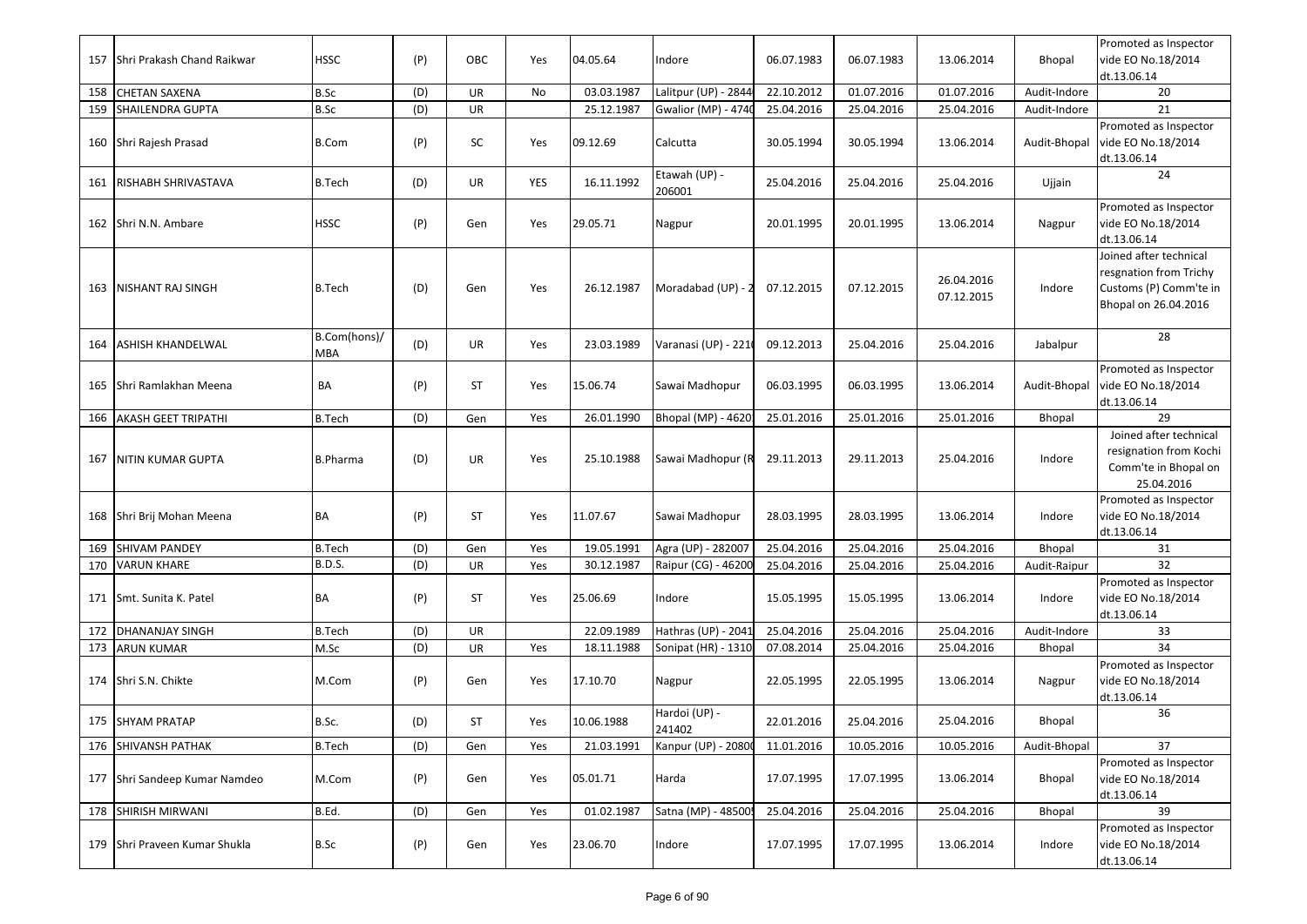| 180 | <b>GAJANAND SHARMA</b>    | MA            | (D) | UR        | NO. | 15.12.1987 | Dist.-Jaipur(Raj.)303           | 19.12.2012 | 25.04.2016 | 25.04.2016               | Indore        | 40                                                                                     |
|-----|---------------------------|---------------|-----|-----------|-----|------------|---------------------------------|------------|------------|--------------------------|---------------|----------------------------------------------------------------------------------------|
| 181 | <b>VIBHUTI GARG</b>       | B. Tech       | (D) | UR        | Yes | 29.02.1992 | Buland Shahar (UP)              | 25.04.2016 | 25.04.2016 | 25.04.2016               | Bhopal        | 41                                                                                     |
|     | 182 Shri Sanjay Pathak    | <b>B.Com</b>  | (P) | Gen       | Yes | 30.06.74   | Indore                          | 12.07.1995 | 12.07.1995 | 13.06.2014               | <b>Bhopal</b> | Promoted as Inspector<br>vide EO No.18/2014<br>dt.13.06.14                             |
| 183 | <b>GAURAV PANDEY</b>      | B. Tech       | (D) | UR        | No. | 09.09.1987 | Bhilai (CG) -<br>490006         | 25.04.2016 | 25.04.2016 | 25.04.2016               | Ujjain        | 42                                                                                     |
| 184 | PRAVEEN MISHRA            | B.Sc          | (D) | UR        | No  | 23.10.1989 | Kanpur (UP) - 20801             | 31.12.2012 | 02.05.2016 | 02.05.2016               | Bhopal        | 43                                                                                     |
|     | 185 Shri Pankaj Bajaj     | <b>B.Com</b>  | (P) | Gen       | Yes | 14.09.71   | Indore                          | 17.07.1995 | 17.07.1995 | 13.06.2014               | Indore        | Promoted as Inspector<br>vide EO No.18/2014<br>dt.13.06.14                             |
| 186 | APURWA ANAND PATHAK       | <b>B.Tech</b> | (D) | Gen       | Yes | 01.04.1988 | Kanpur (UP) - 20801             | 25.04.2016 | 25.04.2016 | 25.04.2016               | <b>Bhopal</b> | 45                                                                                     |
|     | 187   VIKAS RAVISH        | B.Tech.       | (D) | UR        |     | 02.09.1989 | Dist Bahadurgard,<br>Har-124507 | 25.04.2016 | 25.04.2016 | 25.04.2016               | Bhopal        | 46                                                                                     |
| 188 | SANDEEP DHANKAR           | B. Tech       | (D) | UR        | No  | 30.04.1989 | Bhiwani (HR)-12730              | 21.01.2016 | 25.04.2016 | 25.04.2016               | Bhopal        | 49                                                                                     |
| 189 | <b>ADITYA SINGH</b>       | B.Sc          | (D) | Gen       | Yes | 11.06.1993 | Bhiwani (HR)-12702              | 25.04.2016 | 25.04.2016 | 25.04.2016               | Audit-Bhopal  | 50                                                                                     |
|     | 190 Shri Vijay Kapoor     | Inter         | (P) | Gen       |     | 03.10.70   | Guna                            | 18.07.1995 | 18.07.1995 | 13.06.2014               | Indore        | Promoted as Inspector<br>vide EO No.18/2014<br>dt.13.06.14                             |
|     | 191 JATIN ARORA           | <b>B.Tech</b> | (D) | UR        | NO. | 11.07.1990 | Bharatpur (Raj)<br>321001       | 15.04.2013 | 23.05.2016 | 23.05.2016               | Ujjain        | 51                                                                                     |
| 192 | <b>RAHUL PUNIA</b>        |               | (D) | UR        |     | 11.06.1991 | Karnal (HR)-132001              |            |            |                          | <b>Bhopal</b> | 52                                                                                     |
|     | 193 Shri Rajiv Balde      | B.Sc          | (P) | Gen       | Yes | 29.01.71   | Indore                          | 14.07.1995 | 14.07.1995 | 13.06.2014               | Audit-Indore  | Promoted as Inspector<br>vide EO No.18/2014<br>dt.13.06.14                             |
| 194 | PANKAJ SOLANKI            | B.Sc          | (D) | UR        | Yes | 21.09.1988 | New Delhi - 110086              | 25.04.2016 | 25.04.2016 | 25.04.2016               | Bhopal        | 53                                                                                     |
|     | 195 ANKIT JAIN            | B.Sc & A.H.   | (D) | UR        | Yes | 10.05.1989 | Alwar (Raj) -<br>301001         | 25.04.2016 | 25.04.2016 | 25.04.2016               | Ujjain        | 54                                                                                     |
|     | 196 Shri Jayant Ghirnikar | M.Com         | (P) | Gen       | Yes | 27.10.73   | <b>Bhopal</b>                   | 02.08.1995 | 02.08.1995 | 13.06.2014               | Bhopal        | Promoted as Inspector<br>vide EO No.18/2014<br>dt.13.06.14                             |
|     | 197 Santosh Kumar         | <b>BA</b>     | (D) | OBC       | Yes | 07.03.1982 | Nawada-Bihar                    | 23.12.2006 | 29.12.2011 | 17.07.2014<br>29.12.2011 | Audit-Bhopal  | ICT from Bangalore Zone<br>vide EO No.23/2014<br>dt.10.07.2014, joined on<br>17.7.2014 |
|     | 198 Achal Dubey           | B.Sc.         | (D) | Gen       | Yes | 01.09.1980 | Indore                          | 03.02.2010 | 03.02.2010 | 28.07.2014               | Audit-Indore  | ICT from Vizag-I vide EO<br>No.21/2014 dt.10.07.14                                     |
| 199 | <b>HANSHUL GOYAL</b>      | <b>B.Tech</b> | (D) | UR        | No  | 13.10.1990 | Dholpur (Raj) - 3280            | 25.04.2016 | 25.04.2016 | 25.04.2016               | Audit-Indore  | 55                                                                                     |
|     | 200 ASHISH SINGHAL        | <b>B.Tech</b> | (D) | <b>UR</b> | No. | 05.04.1989 | Baran (Raj) -<br>325218         | 11.03.2016 | 24.04.2016 | 24.04.2016               | Ujjain        | 57                                                                                     |
|     | 201 Shri Anthony Vibhute  | <b>BA</b>     | (P) | ST        | Yes | 21.11.69   | Mahu                            | 14.07.1995 | 14.07.1995 | 13.06.2014               | Ujjain        | Promoted as Inspector<br>vide EO No.18/2014<br>dt.13.06.14                             |
| 202 | <b>ABHISHEK BISHEN</b>    | BE            | (D) | Gen       | No  | 04.10.1987 | Gorakhpur (UP)-273              | 02.12.2015 | 29.04.2016 | 29.04.2016               | Audit-Bhopal  | 58                                                                                     |
|     | 203 ARUN KUMAR            | <b>B.Tech</b> | (D) | Gen       | Yes | 10.01.1992 | Baghpat (UP) - 2506             | 28.12.2015 | 25.04.2016 | 25.04.2016               | Audit-Bhopal  | 59                                                                                     |
|     | 204 Shri Munshiram        | BA            | (P) | SC        | Yes | 13.07.69   | Sasaram                         | 12.07.1995 | 12.07.1995 | 13.06.2014               | Bhopal        | Promoted as Inspector<br>vide EO No.18/2014<br>dt.13.06.14                             |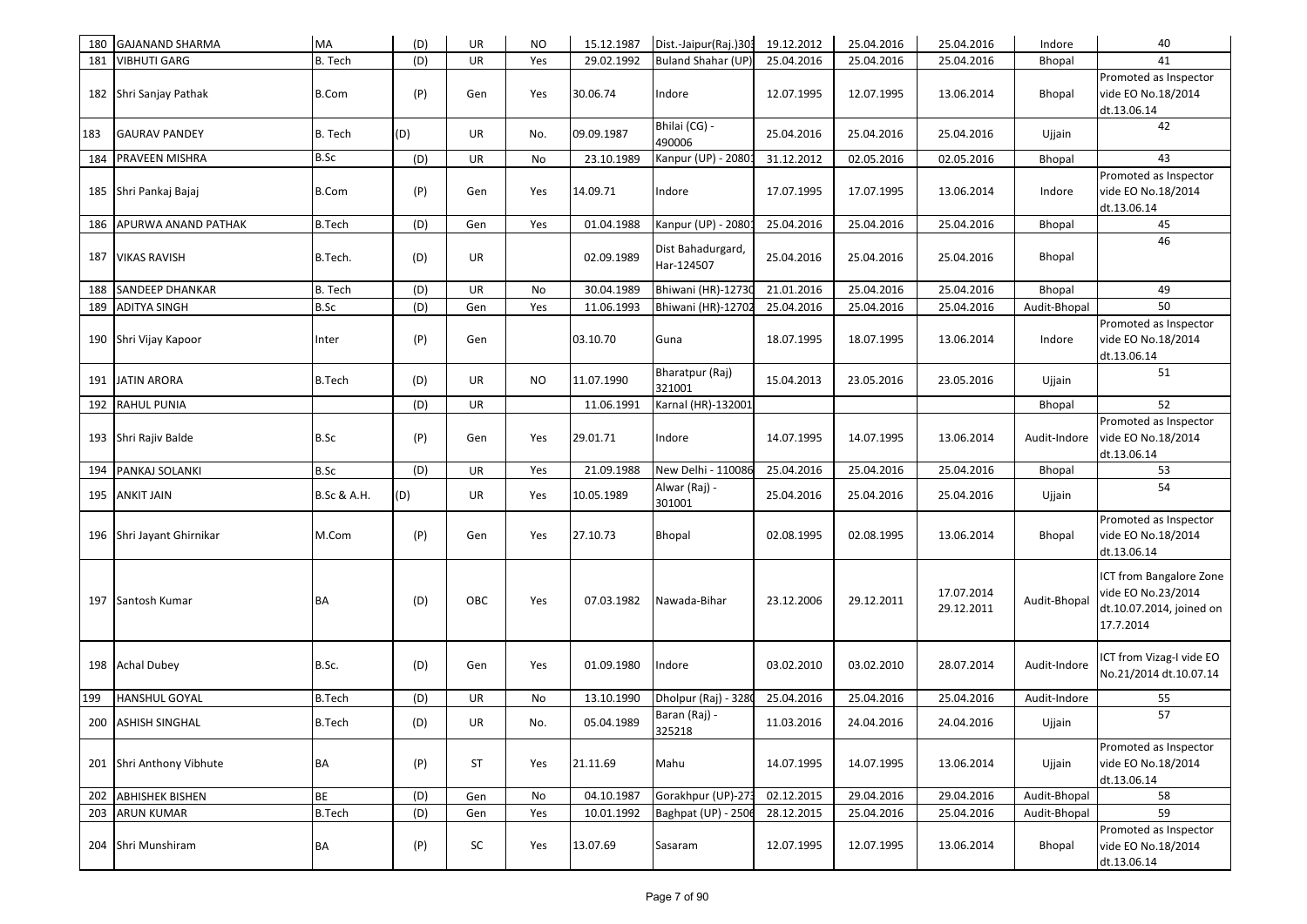|     | 205 Radha Mohan Vishwakarma                | M.Sc.                 | (D)        | OBC        | Yes        | 30.08.1983               | Mandla, MP                     | 22.09.2009               | 22.09.2009               | 04.08.2014               | Ujjain                       | ICT from Bangalore Zone<br>vide EO No.23/2014<br>dt.10.07.2014 |
|-----|--------------------------------------------|-----------------------|------------|------------|------------|--------------------------|--------------------------------|--------------------------|--------------------------|--------------------------|------------------------------|----------------------------------------------------------------|
|     | 206 Yasin Rajza                            | B.Sc.                 | (D)        | Gen        | Yes        | 08.09.1983               | Raipur                         | 31.12.2010               | 31.12.2010               | 05.08.2014               | <b>Bhopal</b>                | ICT from Aurangabad<br>vide EO No.22/2014<br>dt.10.07.14       |
|     | 207 Abhinandan Tembhurne                   | <b>B.Tech</b>         | (D)        | SC         | Yes        | 24.04.1982               | Nagpur                         | 13.12.2007               | 31.12.2010               | 28.07.2014               | Nagpur-I                     | ICT from Nasik vide EO<br>No.22/2014 dt.10.07.14               |
| 208 | SHIBIN SURESH PANICKER                     | <b>B.Tech</b>         | (D)        | Gen        | Yes        | 19.07.1989               | Delhi-110021                   | 03.12.2015               | 25.04.2016               | 25.04.2016               | <b>Bhopal</b>                | 60                                                             |
| 209 | <b>MOHIT SINGH</b>                         | B Sc.                 | (D)        | <b>UR</b>  | Yes        | 07.09.1989               | Dist. Dholpur (Raj.)           | 19.11.2012               | 25.04.2016               | 25.04.2016               | Bhopal                       | 61                                                             |
| 210 | Umesh Bhojani                              | BA                    | (P)        | Gen        | Yes        | 01.03.1972               | Rajnandgaon                    | 19.07.1995               | 19.07.1995               | 01.08.2014               | Raipur                       | Promoted as Inspector                                          |
| 211 | SIDDHARTH SRIVASTAVA                       | M. Tech               | (D)        | UR         | Yes        | 04.08.1991               | Gurgaon (HR) -<br>122002       | 25.04.2016               | 25.04.2016               | 25.04.2016               | Ujjain                       | 62                                                             |
| 212 | <b>ASHISH KHATRI</b>                       | BE                    | (D)        | Gen        |            | 29.09.1987               | Delhi-110040                   | 05.09.2016               | 05.09.2016               | 05.09.2016               | Audit-Bhopal                 | 63                                                             |
|     | 213 Sandeep Kumar                          | <b>BSc</b>            | (P)        | OBC        | Yes        | 04.07.1970               | Hoshangabad                    | 17.07.1995               | 17.07.1995               | 01.08.2014               | <b>Bhopal</b>                | Promoted as Inspector                                          |
|     | 214 MANISH KHATRI                          | M.Sc.                 | (D)        | UR         | No         | 21.02.1988               | Jhajjar (HR) - 12450           | 25.04.2016               | 25.04.2016               | 25.04.2016               | Jabalpur                     | 64                                                             |
| 215 | <b>NIKHIL BHAWAKER</b>                     | <b>B.Tech</b>         | (D)        | Gen        | Yes        | 30.10.1988               | New Delhi - 110085             | 02.05.2016               | 02.05.2016               | 02.05.2016               | <b>Bhopal</b>                | 65                                                             |
|     | 216 Jai Kumar Ambhore                      | BA                    | (P)        | SC         | Yes        | 15.08.1970               | Nagpur                         | 15.04.1994               | 15.04.1994               | 30.10.2014               | Nagpur-I                     | Promoted as Inspector<br>vide EO No.38/2014<br>dtd.30.10.14    |
|     | 217 DEEPAK PANDEY                          | BA                    | (D)        | Gen        | No         | 01.08.1987               | Kushinagar (UP) - 21           | 01.03.2016               | 25.04.2016               | 25.04.2016               | Audit-Bhopal                 | 66                                                             |
| 218 | NAMAN MISHRA                               | <b>B.Tech</b>         | (D)        | UR         | <b>NO</b>  | 20.11.1990               | Lucknow (UP) -<br>226001       | 25.04.2016               | 25.04.2016               | 25.04.2016               | Ujjain                       | 67                                                             |
| 219 | Smt. K.C. Tayade                           | MSc.                  | (P)        | SC         | Yes        | 18.09.1963               | Aurangabad (Mah)               | 19.03.1990               | 19.03.1990               | 30.10.2014               | Nagpur-II                    | -do-                                                           |
| 220 | YELURIPATI MADHU KUMAR                     | B. Tech               | (D)        | UR         | Yes        | 28.08.1989               | East Godavati Distr            | 25.04.2016               | 25.04.2016               | 25.04.2016               | Bhopal                       | 68                                                             |
| 221 | <b>BHANU PRATAP SINGH</b>                  | <b>B.Tech</b>         | (D)        | Gen        | Yes        | 15.07.1989               | Barabanki (UP) - 22            | 09.05.2011               | 06.05.2016               | 06.05.2016               | Bhopal                       | 69                                                             |
| 222 | Smt. Sunita Jambhulkar                     | SSC                   | (P)        | SC         | Yes        | 08.02.1970               | Nagpur                         | 11.08.1994               | 11.08.1994               | 30.10.2014               | Nagpur-I                     | -do-                                                           |
| 223 | <b>PRASHANT JAIN</b>                       | B. Tech               | (D)        | UR         | No         | 10.08.1991               | Dholpur (Raj) - 3280           | 25.04.2016               | 25.04.2016               | 25.01.2016               | <b>Bhopal</b>                | 70                                                             |
|     | 224   RAJESH PRATAP SINGH                  | <b>B.Tech</b>         | (D)        | ST         | No         | 04.02.1990               | Bijnor (UP) -<br>246761        | 30.12.2015               | 25.04.2016               | 25.04.2016               | Bhopal                       | 71                                                             |
| 225 | <b>Biman Roy</b>                           | M.Com                 | (P)        | OBC        | No         | 30.07.1969               | Bilaspur                       | 06.10.1995               | 06.10.1995               | 30.10.2014               | Raipur                       | -do-                                                           |
| 226 | <b>RAJEEV BEHL</b>                         | B.Sc                  | (D)        | UR         | No         | 03.02.1988               | Delhi                          | 28.06.2010               | 25.07.2016               | 25.07.2016               | <b>Bhopal</b>                | 72                                                             |
| 227 | PRACHI GOYAL                               | B.Ed.                 | (D)        | Gen        | Yes        | 19.10.1992               | Moradabad (UP)                 | 02.05.2016               | 02.05.2016               | 02.05.2016               | Bhopal                       | 73                                                             |
| 228 | Smt. U.A. Pakhale                          | <b>B.Com</b>          | (P)        | ST         | Yes        | 01.07.1969               | Nagpur                         | 15.04.1989               | 15.04.1989               | 30.10.2014               | Nagpur                       | -do-                                                           |
| 229 | <b>NEHA SHASTRI</b>                        | <b>B.Tech</b>         | (D)        | Gen        | Yes        | 28.08.1990               | Bikaner (Raj) - 3340           | 25.04.2016               | 25.04.2016               | 25.04.2016               | <b>Bhopal</b>                | 74                                                             |
| 230 | ANKUR KHANDELWAL                           | <b>B.Sc</b>           | (D)        | Gen        | 31.08.1990 | 31.08.1990               | Agra (UP) - 282008             | 25.04.2016               | 25.04.2016               | 25.04.2016               | Bhopal                       | 75                                                             |
| 231 | Manoj Chanaliya                            | <b>B.Com</b>          | (P)        | <b>ST</b>  | Yes        | 12.12.1969               | Indore                         | 29.12.1995               | 29.12.1995               | 30.10.2014               | Raipur                       | -do-                                                           |
| 232 | <b>GARIMA</b>                              | BA                    | (D)        | Gen        | Yes        | 16.01.1991               | Mahendra Garh, (H              | 25.04.2016               | 25.04.2016               | 25.04.2016               | <b>Bhopal</b>                | 76                                                             |
|     | 233 GAURAV RAJ SRIVASTAVA                  | <b>B.Tech</b>         | (D)        | UR         | Yes        | 10.10.1990               | Barabanki (UP) - 22.           | 25.04.2016               | 25.04.2016               | 25.04.2016               | Bhopal                       | 77                                                             |
| 234 | Dinesh Raikwar                             | <b>HSSC</b>           | (P)        | <b>ST</b>  | Yes        | 11.08.1969               | Indore                         | 26.12.1995               | 26.12.1995               | 30.10.2014               | Raipur                       | -do-                                                           |
| 235 | YOGESH AHLAWAT                             | M. Tech               | (D)        | <b>UR</b>  | Yes        | 30.10.1990               | Rohtak (HR) - 12400            | 25.04.0216               | 25.04.0216               | 25.04.0216               | <b>Bhopal</b>                | 78                                                             |
|     | 236 NIRBHAY SHARMA                         |                       | (D)        | UR         |            | 06.03.1988               | Mainpuri (UP) - 205001         |                          |                          |                          | Bhopal                       | 81                                                             |
|     | 237 Ajayraj Ninama                         | <b>HSSC</b>           | (P)        | ST         | Yes        | 28.02.1972               | Indore                         | 17.01.1996               | 17.01.1996               | 30.10.2014               | Raipur                       | -do-                                                           |
|     | 238 KAPIL DEV                              | <b>B.Sc</b>           | (D)        | UR         | Yes        | 05.05.1992               | Aligarh (UP)-202165            | 25.04.2016               | 25.04.2016               | 25.04.2016               | Bhopal                       |                                                                |
|     | 239 ASHEESH GOYAL                          | BE                    | (D)        | Gen        | Yes        | 18.02.1987               | Jaipur (Raj)-302033            | 02.05.2016               | 02.05.2016               | 02.05.2016               | Bhopal                       | 84                                                             |
|     | 240 Yashwant Kumar Shrivansh               | BA                    | (P)        | ST         | Yes        | 09.05.1974<br>06.08.1990 | Jabalpur<br>Meeruth (UP) - 250 | 13.12.1995<br>19.11.2013 | 13.12.1995<br>25.04.2016 | 30.10.2014<br>25.04.2016 | Audit-Bhopal                 | -do-                                                           |
|     | 241 JALAJ KUMAR SHARMA<br>242 PUNEET KUMAR | <b>B.Tech</b><br>M.Sc | (D)        | Gen<br>Gen | No<br>No   | 24.06.1989               | Muradabad (UP)                 | 13.03.2014               | 25.04.2016               | 25.04.2016               | Audit-Bhopal<br>Audit-Bhopal | 85<br>86                                                       |
|     | 243 Rajesh Shinde                          | 12Th                  | (D)<br>(P) | ST         | Yes        | 21.04.1970               | Bhopal                         | 02.01.1996               | 02.01.1996               | 30.10.2014               | Raipur                       | -do-                                                           |
|     | 244 AMIT KUMAR                             | M.tech                | (D)        | UR         | No         | 31.10.1989               | Hissar (HR) - 125041           | 30.12.2013               | 30.12.2013               | 25.04.2016               | Indore                       | 87                                                             |
|     |                                            |                       |            |            |            |                          |                                |                          |                          |                          |                              |                                                                |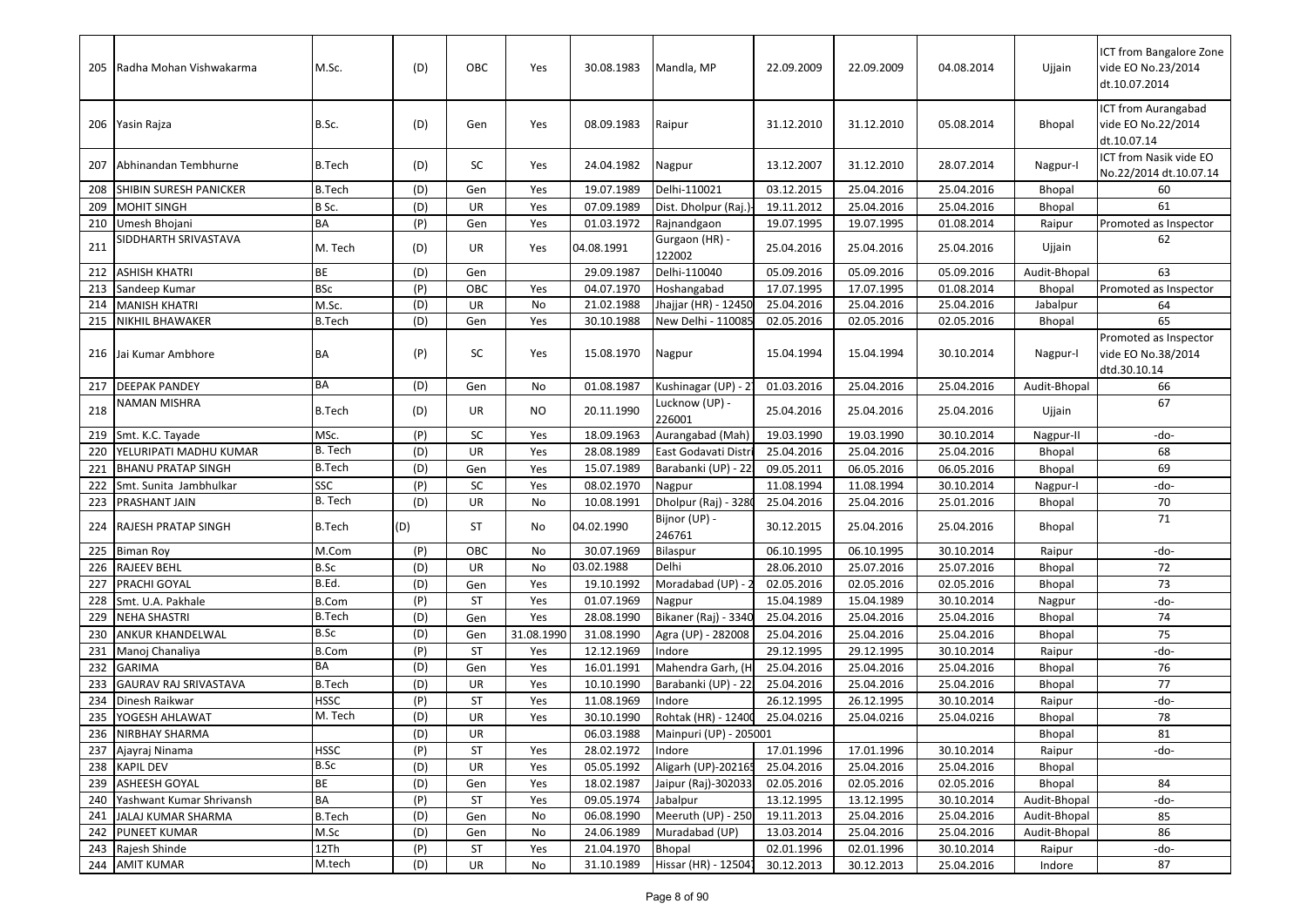| 245   KAMLESH KUMAR SHARMA             | <b>B.tech</b> | (D) | UR        | No         | 10.10.1988 | New Delhi - 110076 25.04.2016 |            | 25.04.2016 | 25.04.2016 | Audit-Bhopal | 88             |
|----------------------------------------|---------------|-----|-----------|------------|------------|-------------------------------|------------|------------|------------|--------------|----------------|
| M.K. Shivade<br>246                    | M.Com         | (P) | <b>ST</b> | Yes        | 01.08.1968 | Khargoan (MP)                 | 26.12.1995 | 26.12.1995 | 30.10.2014 | Bhopal       | -do-           |
| <b>UTKARSH</b><br>247                  | B. Tech       | (D) | UR        |            | 28.02.1991 | Delhi - 110053                | 25.04.2016 | 25.04.2016 | 25.04.2016 | Jabalpur     | 89             |
| ANOOP SINGH GAUR<br>248                | B.Sc          | (D) | UR        | Yes        | 25.02.1993 | Distt. Jalon (UP)-28!         | 17.12.2015 | 12.05.2016 | 12.05.2016 | Jabalpur     | 90             |
| 249<br>Nilesh Masiah                   | 12th          | (P) | <b>ST</b> | Yes        | 15.03.1973 | Ratlam                        | 01.01.1996 | 01.01.1996 | 30.10.2014 | Raipur       |                |
| 250<br>SANDEEP RANA                    | <b>B.Sc</b>   | (D) | UR        | Yes        | 10.07.1983 | Hisar, Haryana-1250           | 28.8.2010  | 25.4.2016  | 25.04.2016 | Nagpur-I     | 91             |
| 251<br><b>ROHIT K K</b>                | <b>B.Tech</b> | (D) | UR        | Yes        | 22.02.1992 | Barelly (UP) - 24300          | 25.04.2016 | 25.04.2016 | 25.04.2016 | Nagpur-I     | 92             |
| 252<br>V.M. Khapre                     | <b>HSSC</b>   | (P) | <b>ST</b> | Yes        | 16.05.1968 | Nagpur                        | 02.02.1996 | 02.02.1996 | 30.10.2014 | Raipur       |                |
| 253<br>ANSHU SHARMA                    | <b>B.tech</b> | (D) | UR        |            | 21.08.1989 | Lucknow (UP) - 226            | 25.04.2016 | 25.04.2016 | 25.04.2016 | Jabalpur     | 93             |
| SANDEEP KUMAR SHARMA<br>254            | B.Sc          | (D) | UR        |            | 15.06.1992 | Karauli (Raj)-322216          | 25.04.2016 | 25.04.2016 | 25.04.2016 | Jabalpur     | 94             |
| 255<br>Smt Swarnalata Peter            | MA            | (P) | ST        | Yes        | 18.01.1969 | Indore                        | 29.12.1995 | 29.12.1995 | 30.10.2014 | Raipur       |                |
| 256<br><b>VIKASH SHARMA</b>            | <b>B.Tech</b> | (D) | <b>UR</b> | Yes        | 19.08.1989 | Jaipur (Raj)-303103           | 07.12.2015 | 25.04.2016 | 25.04.2016 | Jabalpur     | 95             |
| MANAS KUMAR SRIVASTAVA<br>257          | B.Tech.(ME)   | (D) | UR        |            | 17.09.1988 | Lucknow (UP) -<br>226018      | 25.04.2016 | 25.04.2016 | 25.04.2016 | Jabalpur     | 96             |
| 258<br>Smt. S.N. Nimje                 | <b>HSSC</b>   | (P) | ST        | Yes        | 29.10.1968 | Pune                          | 02.03.1993 | 02.03.1993 | 30.10.2014 | Audit-Nagpur |                |
| 259<br>Atul Tyagi                      | <b>B.Tech</b> | (D) | UR        | Yes        | 14.04.1987 | Saharanpur (UP) -             | 23.12.2015 | 25.04.2016 | 25.04.2016 | Jabalpur     |                |
| 260<br><b>AKASH SHUKLA</b>             | B.Sc          | (D) | UR        | No         | 10.06.1994 | Auraiya (UP) -20612           | 25.04.2016 | 25.04.2016 | 25.04.2016 | Jabalpur     | 100            |
| Ku. Chandralekha Bhide / Goylit<br>261 | BSc.          | (P) | Gen       | Yes        | 11.01.1972 | Indore                        | 15.04.1997 | 15.04.1997 | 30.10.2014 | Indore       |                |
| 262<br>SANDEEP KUMAR                   | <b>B.Tech</b> | (D) | UR        | No         | 25-06-1991 | Sriganganagar (Raj            | 25.04.2016 | 25.04.2016 | 25.04.2016 | Jabalpur     | 102            |
| 263<br>Sandeep Pandey                  | B.Sc.         | (P) | Gen       | Yes        | 10.01.1972 | Jabalpur                      | 08.04.1997 | 08.04.1997 | 30.10.2014 | Raipur       |                |
| 264<br>CHINMAY DWIVEDI                 | <b>B.Tech</b> | (D) | UR        | Yes        | 12.11.1992 | Banda (UP) -210001            | 25.04.2016 | 25.04.2016 | 25.04.2016 | Jabalpur     | 103            |
| 265<br>Swapan K. Dhali                 | <b>B.Com</b>  | (P) | Gen       | Yes        | 11.10.1974 | Pakhanjore (CG)               | 08.04.1997 | 08.04.1997 | 30.10.2014 | Ujjain       |                |
| PANKAJ BHARDWAJ<br>266                 | B.Tech        | (D) | UR        | Yes        | 04.07.1988 | Delhi - 110053                | 25.04.2016 | 25.04.2016 | 25.04.2016 | Jabalpur     | 105            |
| 267<br>Michael Faia                    | <b>HSSC</b>   | (P) | <b>ST</b> | Yes        | 22.10.1969 | Ujjain                        | 17.04.1997 | 17.04.1997 | 30.10.2014 | Raipur       |                |
| 268<br><b>VIPIN MALIK</b>              | <b>B.tech</b> | (D) | UR        | Yes        | 06.06.1987 | Sonipat (HR) - 1310           | 08.07.2016 | 08.07.2016 | 08.07.2016 | Nagpur-II    | 108            |
| 269<br><b>AJAY</b>                     | МA            | (D) | UR        | Yes        | 19.06.1991 | Delhi - 110041                | 25.04.2016 | 25.04.2016 | 25.04.2016 | Nagpur Zone  | 109            |
| Sunil Kumar Vaishnav<br>270            | B.Sc.         | (P) | OBC       | Yes        | 03.01.1971 | Bilaspur                      | 15.04.1997 | 15.04.1997 | 30.10.2014 | Raipur       |                |
| SARIKA MISHRA<br>271                   | M.Sc          | (D) | Gen       | No         | 05.01.1990 | Dist-Sitapur, UP-26           | 02.05.2016 | 02.05.2016 | 02.05.2016 | Raipur       | 110            |
| 272<br>RAKESH JOSHI                    | <b>B</b> Tech | (D) | UR        | <b>NO</b>  | 11.07.1988 | Almora (Uttrakhand            | 25.04.2016 | 25.04.2016 | 25.04.2016 | Jabalpur     | 111            |
| 273<br>H. Ulphas                       | <b>B.Com</b>  | (P) | OBC       | Yes        | 11.05.1973 | Kollam                        | 27.03.1996 | 27.03.1996 | 30.10.2014 | Raipur       |                |
| VISHVENDER RANA<br>274                 | B.Tech        | (D) | UR        | Yes        | 16.11.1989 | Sonipat (HR) - 1310           | 25.04.2016 | 25.04.2016 | 25.04.2016 | Indore       | 112            |
| 275<br>MANISH DHARIWAL                 | <b>B.Tech</b> | (D) | UR        | Yes        | 10.02.1991 | Gurgaon (HR) - 122            | 25.04.2016 | 25.04.2016 | 25.04.2016 | Audit-Nagpur | 113            |
| 276 Ku. Nivedita Philips               | M.com         | (P) | <b>ST</b> | Yes        | 03.04.1972 | Indore                        | 11.04.1997 | 11.04.1997 | 30.10.2014 | Raipur       |                |
| 277<br><b>SUMIT KUMAR</b>              | B.Tech        | (D) | UR        | Yes        | 15.03.1992 | Jhajjar (HR) - 12414          | 25.04.2016 | 25.04.2016 | 25.04.2016 | Nagpur-I     | 114            |
| 278<br><b>GURVIR SINGH MAVI</b>        | <b>B.TECH</b> | (D) | <b>UR</b> | <b>YES</b> | 06.04.1992 | Chandigarh - 16001            | 25.04.2016 | 25.04.2016 | 25.04.2016 | Jabalpur     | 115            |
| 279<br>Nand Kishor Patil               | BA            | (P) | SC        | Yes        | 01.05.1972 | Bilaspur                      | 10.04.1997 | 10.04.1997 | 30.10.2014 | Raipur       |                |
| 280<br><b>JERRY THOMAS</b>             | <b>BBS</b>    | (D) | <b>UR</b> | Yes        | 25.11.1990 | Delhi - 110091                | 25.04.2016 | 25.04.2016 | 25.04.2016 | Nagpur-I     | 116            |
| 281<br>ROHIT JUNEJA                    | <b>B.TECH</b> | (D) | UR        | YES        | 13.11.1989 | Karnal (HR)-132001            | 25.04.2016 | 25.04.2016 | 25.04.2016 | Jabalpur     | 117            |
| 282<br>Kenneth Francis Gonsalves       | <b>HSSC</b>   | (P) | <b>ST</b> | Yes        | 05.06.1973 | Mahu MP                       | 17.04.1997 | 17.04.1997 | 30.10.2014 | Indore       |                |
| 283<br><b>SUNIL KUMAR</b>              | B. Sc., MBA   | (D) | Gen       | NO.        | 23.07.1991 | Alwar (Raj) - 301405          | 05.03.2014 | 25.04.2016 | 25.04.2016 | Raipur       | 118            |
| 284<br><b>SUMIT SINGH</b>              | B.Tech        | (D) | UR        | Yes        | 25.03.1990 | Lucknow (UP) - 226            | 25.04.2016 | 25.04.2016 | 25.04.2016 | Audit-Raipur | 119            |
| 285<br>NAGENDER PRATAP SIKARWAR        | B. TECH       | (D) | Gen       | NO.        | 01.07.1991 | Buland Shahar (UP)            | 25.04.2016 | 25.04.2016 | 25.04.2016 | Raipur       | 120            |
| 286 VAIBHAV BANSAL                     | M.Pharma      | (D) | UR        | No         | 17.01.1989 | Ambala City (Hr) - 1          | 15.07.2016 | 15.07.2016 | 15.07.2016 | Nagpur-II    | 122            |
| 287 Ramesh Chand                       | SSC           | (P) | Gen       | Yes        | 03.03.1961 | Jabalpur                      | 13.10.1980 | 15.12.1997 | 30.10.2014 | Jabalpur     | Ex-serviceman. |
| 288 PARDEEP KUMAR                      | <b>B.Tech</b> | (D) | UR        | Yes        | 02.11.1989 | Sonipat (HR) - 1310           | 08.09.2016 | 08.09.2016 | 08.09.2016 | Audit-Nagpur | 123            |
| SANDEEP KUMAR TRIPATHI<br>289          | <b>B.Tech</b> | (D) | UR        | Yes        | 16.07.1989 | Maharajganj (UP) -            | 25.04.2016 | 25.04.2016 | 25.04.2016 | Audit-Raipur | 124            |
| 290 Sanjay L. Dhawale                  | <b>HSSC</b>   | (P) | <b>ST</b> | Yes        | 25.07.1974 | Nagpur                        | 07.12.1995 | 07.12.1995 | 30.10.2014 | Jabalpur     |                |
| SAKSHI SINGHAL<br>291                  | B Com / MBA   | (D) | UR        |            | 31.05.1989 | Varanasi                      | 28.09.2012 | 25.04.2016 | 25.04.2016 | Jabalpur     | 126            |
| AKASH PRATAP SINGH CHAUHAN<br>292      | B.tech, MBA   | (D) | UR        | Yes        | 27.10.1988 | <b>Gwalior (MP) - 4740</b>    | 24.04.2016 | 24.04.2016 | 24.04.2016 | Indore       | 127            |
| 293 R.V. Titarmare                     | M.Sc.         | (P) | OBC       | Yes        | 20.03.1971 | Nagpur                        | 16.05.1995 | 16.05.1995 | 30.10.2014 | Nagpur-I     |                |
| 294 VIVEK KUMAR                        |               | (D) | UR        |            | 01.03.1988 | Meeruth (UP) - 250502         |            |            |            | Nagpur Zone  | 129            |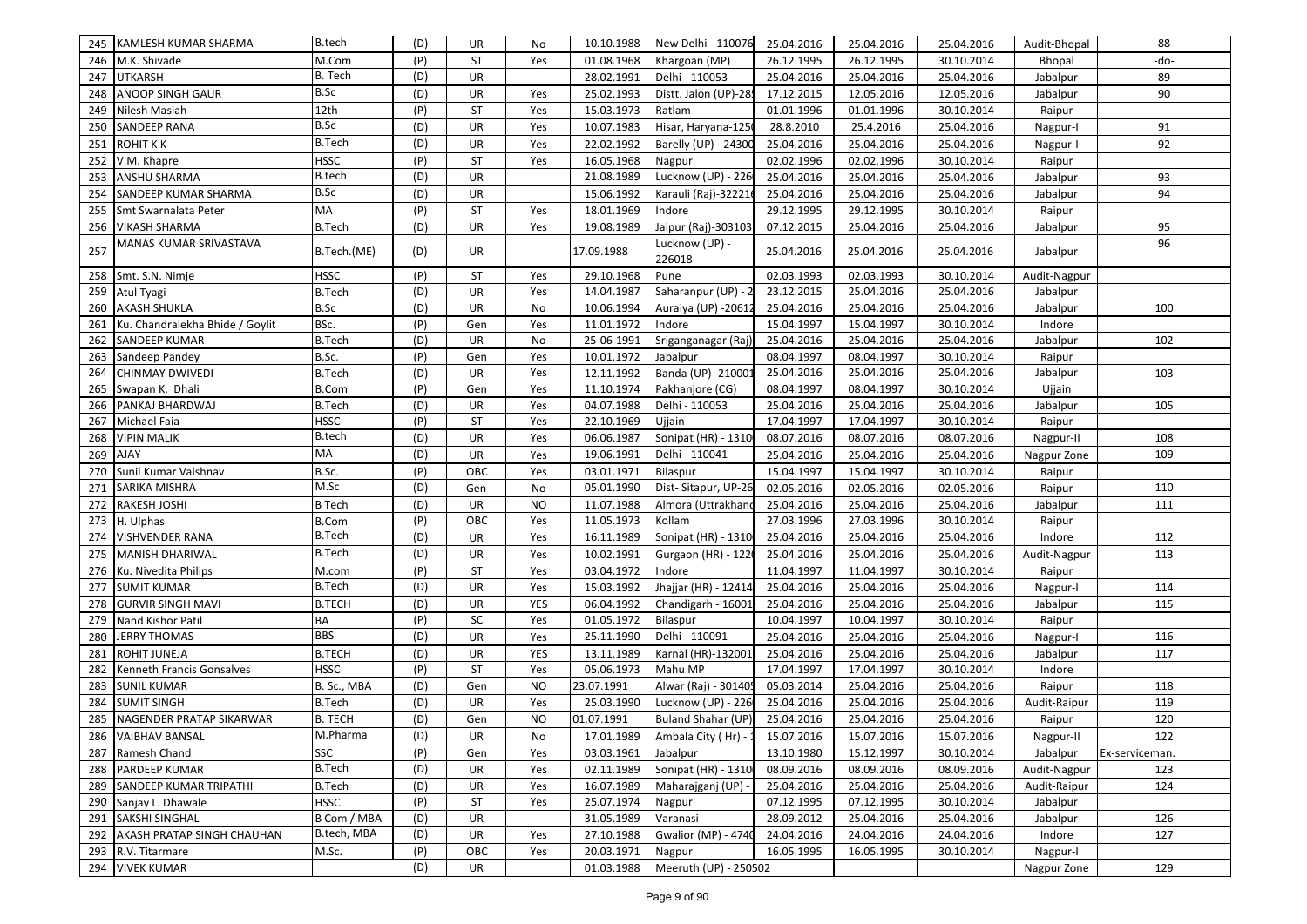|     | 295 Devdutt Tirdia           | 12Th           | (P) | SC        | Yes            | 18.08.1972 | Bhawnagar                  | 03.09.1993 | 03.09.2014 | 30.10.2014 | Audit-Indore |                                  |
|-----|------------------------------|----------------|-----|-----------|----------------|------------|----------------------------|------------|------------|------------|--------------|----------------------------------|
| 296 | <b>APARNA BAJPAI</b>         | <b>B. TECH</b> | (D) | Gen       | <b>NO</b>      | 11.07.1991 | Lucknow, U.P.-2260         | 25.04.2016 | 25.04.2016 | 25.04.2016 | Raipur       | 130                              |
| 297 | <b>SIDDHARTH SHANKER RAI</b> | <b>B.Tech</b>  | (D) | UR        | Yes            | 29.09.1992 | Gazipur (UP)- 23234        | 09.05.2016 | 09.05.2016 | 09.05.2016 | Audit-Raipur | 132                              |
| 298 | Smt. Promodini Meshram       | <b>B.Com</b>   | (P) | SC        | Yes            | 18.02.1966 | Nagpur                     | 01.12.1994 | 01.12.1994 | 30.10.2014 | Audit-Nagpur |                                  |
| 299 | <b>ARADHNA SINGH</b>         | B.sc           | (D) | UR        |                | 07.02.1991 | Dehradoon (Uttrakl         | 25.04.2016 | 25.04.2016 | 25.04.2016 | Nagpur-I     | 134                              |
| 300 | HIMANSHU KANDPAL             | <b>B. TECH</b> | (D) | Gen       | <b>NO</b>      | 21.08.1989 | Bairaily (UP)              | 04.07.2016 | 04.07.2016 | 04.07.2016 | Raipur       | 135                              |
| 301 | <b>Gajanand Ghuriya</b>      | BA             | (P) | SC        | Yes            | 12.04.1967 | Jaipur                     | 01.09.1986 | 01.09.1986 | 30.10.2014 | Bhopal       |                                  |
| 302 | <b>MANAS DIXIT</b>           | M. Tech.       | (D) | Gen       | NO             | 22.12.1989 | <b>Gwalior (MP) - 4740</b> | 25.04.2016 | 25.04.2016 | 25.04.2016 | Raipur       | 136                              |
| 303 | <b>ANKIT GUPTA</b>           | <b>B.Tech</b>  | (D) | UR        | Yes            | 19.11.1987 | Jaipur (Raj) - 30201.      | 25.04.2016 | 25.04.2016 | 25.04.2016 | Nagpur-II    | 137                              |
| 304 | K. H. Thaware                | <b>B.Com</b>   | (P) | SC        | Yes            | 01.07.1962 | Bhandara                   | 29.01.1993 | 29.01.1993 | 30.10.2014 | Raipur       |                                  |
| 305 | <b>KUSHAGRA MISHRA</b>       | <b>B.Tech</b>  | (D) | <b>UR</b> | Yes            | 23.11.1991 | Lucknow (UP) - 226         | 25.04.2016 | 25.04.2016 | 25.04.2016 | Audit-Nagpur | 138                              |
| 306 | <b>GHANSHYAM SHARMA</b>      | <b>B.tech</b>  | (D) | <b>UR</b> | Yes            | 29.07.1989 | Morena (MP)                |            |            |            | Raipur       |                                  |
| 307 | G. M. Ramtekkar              | SSC            | (P) | ST        | Yes            | 09.07.1965 | Nagpur                     | 31.07.1986 | 31.07.1986 | 30.10.2014 | Nagpur-I     |                                  |
| 308 | <b>GIRISH KUMAR</b>          | B.SC.          | (D) | Gen       | NO             | 23.12.1991 | Bharatpur (Raj) 321        | 13.10.2015 | 25.04.2016 | 25.04.2016 | Raipur       | 140                              |
| 309 | <b>NITIN SINGH</b>           | B.TECH.        | (D) | Gen       | Yes            | 30.08.1987 | Ghaziabad, U.P.-201        | 17.09.2015 | 25.04.2016 | 25.04.2016 | Raipur       | 142                              |
| 310 | Manish K. Bais               | <b>HSSC</b>    | (P) | ST        | Yes            | 20.06.1970 | Nagpur                     | 08.12.1995 | 08.12.1995 | 30.10.2014 | Raipur       |                                  |
| 311 | VISHAL KUMAR JHA             | B.E.           | (D) | Gen       | NO             | 01.03.1988 | Bhagalpur (Bihar)          | 25.04.2016 | 25.04.2016 | 25.04.2016 | Raipur       | 143                              |
| 312 | ANIRUDH SINGH RAWAT          | <b>B.Tech</b>  | (D) | Gen       |                | 28.08.1991 | New Delhi - 110023         | 25.04.2016 | 25.04.2016 | 25.04.2016 | Raipur       | 144                              |
|     | 313 Pradeep Gulani           | <b>HSSC</b>    | (P) | Gen       | Yes            | 04.08.1962 | Indore                     | 26.12.1988 | 26.12.1988 | 30.10.2014 | Indore       |                                  |
|     | 314 PARVINDER DUGGAL         | <b>B.Tech</b>  | (D) | UR        | Yes            | 21.11.1991 | Agra (UP) - 282005         | 25.04.2016 | 25.04.2016 | 25.04.2016 | Nagpur-I     | 149                              |
| 315 | Smt. Anita Umesh Hade        | M.Com          | (P) | Gen       | Yes            | 26.01.1968 | Amravati                   | 26.03.1991 | 26.03.1991 | 30.10.2014 | Nagpur-II    |                                  |
| 316 | <b>MAYANK SINGH</b>          | <b>B.Tech</b>  | (D) | UR        | Yes            | 15.04.1992 | Jalaun (UP) -<br>285202    | 29.06.2015 | 15.06.2016 | 15.06.2016 | Ujjain       | 150                              |
|     | 317 DEEPAK RANA              | <b>B.Tech</b>  | (D) | UR        | Yes            | 28.10.1990 | Amroha (UP) - 2442         | 30.05.2016 | 30.05.2016 | 30.05.2016 | Nagpur-I     | 151                              |
| 318 | <b>DOLAT RAM</b>             | <b>B.Sc</b>    | (D) | UR        | Yes            | 01.01.1992 | Hanumangarh (Raj           | 25.04.2016 | 25.04.2016 | 25.04.2016 | Nagpur-II    | 152                              |
| 319 | <b>YOGESH</b>                | <b>B.Tech</b>  | (D) | UR        | Yes            | 09.12.1992 | Rohtak (HR) - 12440        | 25.04.2016 | 25.04.2016 | 25.04.2016 | Nagpur-II    | 153                              |
| 320 | A. K. Pachori                | <b>HSSC</b>    | (P) | Gen       | Yes            | 01.07.1963 | Bina (MP)                  | 15.06.1990 | 15.06.1990 | 30.10.2014 | Audit-Indore |                                  |
| 321 | RITESH SHARMA                | <b>MBA</b>     | (D) | UR        | Yes            | 5.071987   | Jaipur (Raj) - 30202       | 14.09.2016 | 14.09.2016 | 14.09.2016 | Audit-Nagpur | 154                              |
| 322 | <b>ANKUSH AGARWAL</b>        | <b>B.Tech</b>  | (D) | UR        | Yes            | 27.11.1987 | Bhiwani(HR) - 1270         | 02.06.2016 | 02.06.2016 | 02.06.2016 | Nagpur-I     | 157                              |
| 323 | Sheikh Ansar                 | <b>HSSC</b>    | (P) | Gen       | Yes            | 01.04.1965 | Damoh                      | 31.07.1984 | 31.07.1984 | 30.10.2014 | Bhopal       |                                  |
| 324 | <b>RISHI TIWARI</b>          | BE, MBA        | (D) | <b>UR</b> |                | 05.07.1987 | Gwalior (MP) - 474         | 25.04.2016 | 25.04.2016 | 25.04.2016 | Nagpur-I     | 158                              |
| 325 | <b>VIKRANT</b>               | B.A.           | (D) | Gen       | NO             | 18.07.1989 | Rohtak (HR) - 12400        | 25.04.2016 | 25.04.2016 | 25.04.2016 | Raipur       | 159                              |
| 326 | Deepak Kumar Chauhan         | BA             | (P) | Gen       | Yes            | 09.02.1970 | Jabalpur                   | 22.12.1992 | 22.12.1992 | 30.10.2014 | Jabalpur     |                                  |
| 327 | PUNEET KUMAR MISHRA          | B.E.           | (D) | Gen       | NO             | 30.08.1987 | Singrauli (MP) -4868       | 25.04.2016 | 25.04.2016 | 25.04.2016 | Raipur       | 162                              |
| 328 | <b>SUMIT TIWARI</b>          | B.SC.          | (D) | Gen       | N <sub>O</sub> | 05.08.1992 | Balrampur (UP)             | 11.12.2015 | 25.04.2016 | 25.04.2016 | Raipur       | 163                              |
| 329 | Nitin Jain                   | M.Com          | (P) | Gen       | Yes            | 04.09.1972 | Indore (MP) - 45366        | 07.04.1993 | 07.04.1993 | 30.10.2014 | Indore       |                                  |
| 330 | <b>DEEPESH VIKRAM</b>        | <b>B.Tech</b>  | (D) | <b>UR</b> | Yes            | 21.07.1991 | Hardoi (UP) - 24112        | 25.04.2016 | 25.04.2016 | 25.04.2016 | Audit-Nagpur | 164                              |
| 331 | <b>KUMAR SHIVAM</b>          | B. Tech        | (D) | <b>UR</b> | Yes            | 05.07.1989 | Muzaffarnagar (UP)         | 25.04.2016 | 25.04.2016 | 25.04.2016 | Indore       | 165                              |
|     | 332 R. G. Kanojia            | B.Sc.          | (P) | Gen       | Yes            | 14.04.1968 | Nagpur                     | 23.03.1993 | 23.03.1993 | 30.10.2014 | Ujjain       |                                  |
| 333 | <b>VIJAY KUMAR</b>           | <b>B.Tech</b>  | (D) | UR        | Yes            | 25.04.1988 | Delhi - 110053             | 01.06.2016 | 01.06.2016 | 01.06.2016 | Nagpur-I     | 166                              |
| 334 | <b>PARDEEP MALIK</b>         |                | (D) | UR        |                | 10.04.1989 | New Delhi - 110043         |            |            |            | Nagpur Zone  | on loan basis JS (Admin)<br>CBIC |
|     | 335 M. R. Pandharpurkar      | <b>B.Com</b>   | (P) | Gen       | Yes            | 11.12.1968 | Nagpur                     | 04.08.1993 | 04.08.1993 | 30.10.2014 | Nagpur-II    |                                  |
|     | 336 SHASHANK GOEL            | <b>B.Tech</b>  | (D) | UR        | Yes            | 15.07.1987 | Muzaffarnagar (UP)         | 08.07.2016 | 08.07.2016 | 08.07.2016 | Audit-Raipur | 168                              |
|     | 337 RAKESH KUMAR             | <b>B.Tech</b>  | (D) | UR        | Yes            | 10.02.1988 | Sangrur (Punjab) -         | 06.06.2016 | 06.06.2016 | 06.06.2016 | Audit-Nagpur | 169                              |
|     | 338 Manoj Thakur             | <b>HSSC</b>    | (P) | Gen       | Yes            | 16.10.1971 | Indore (MP) - 45366        | 15.06.1993 | 15.06.1993 | 30.10.2014 | Indore       |                                  |
|     | 339 HIMANSHU SINGH           | <b>B.tech</b>  | (D) | UR        |                | 26.11.1989 | Faridabad (HR) - 12        | 25.04.2016 | 25.04.2016 | 25.04.2016 | Nagpur-I     | 170                              |
|     | 340 NAMAN AGARWAL            | <b>B.Tech</b>  | (D) | UR        | No             | 26.03.1989 | Bijnor (UP) - 246701       | 24.04.2016 | 24.04.2016 | 24.04.2016 | Nagpur-II    | 171                              |
|     | 341 Manish Trivedi           | BA             | (P) | Gen       | Yes            | 05.02.1970 | Indore (MP) - 45366        | 10.08.1993 | 10.08.1993 | 30.10.2014 | Ujjain       |                                  |
|     | 342 DEEPAK                   | <b>B.Tech</b>  | (D) | Gen       |                | 12.09.1989 | Sonipat (HR) - 1313        | 25.04.2016 | 25.04.2016 | 25.04.2016 | Raipur       | 172                              |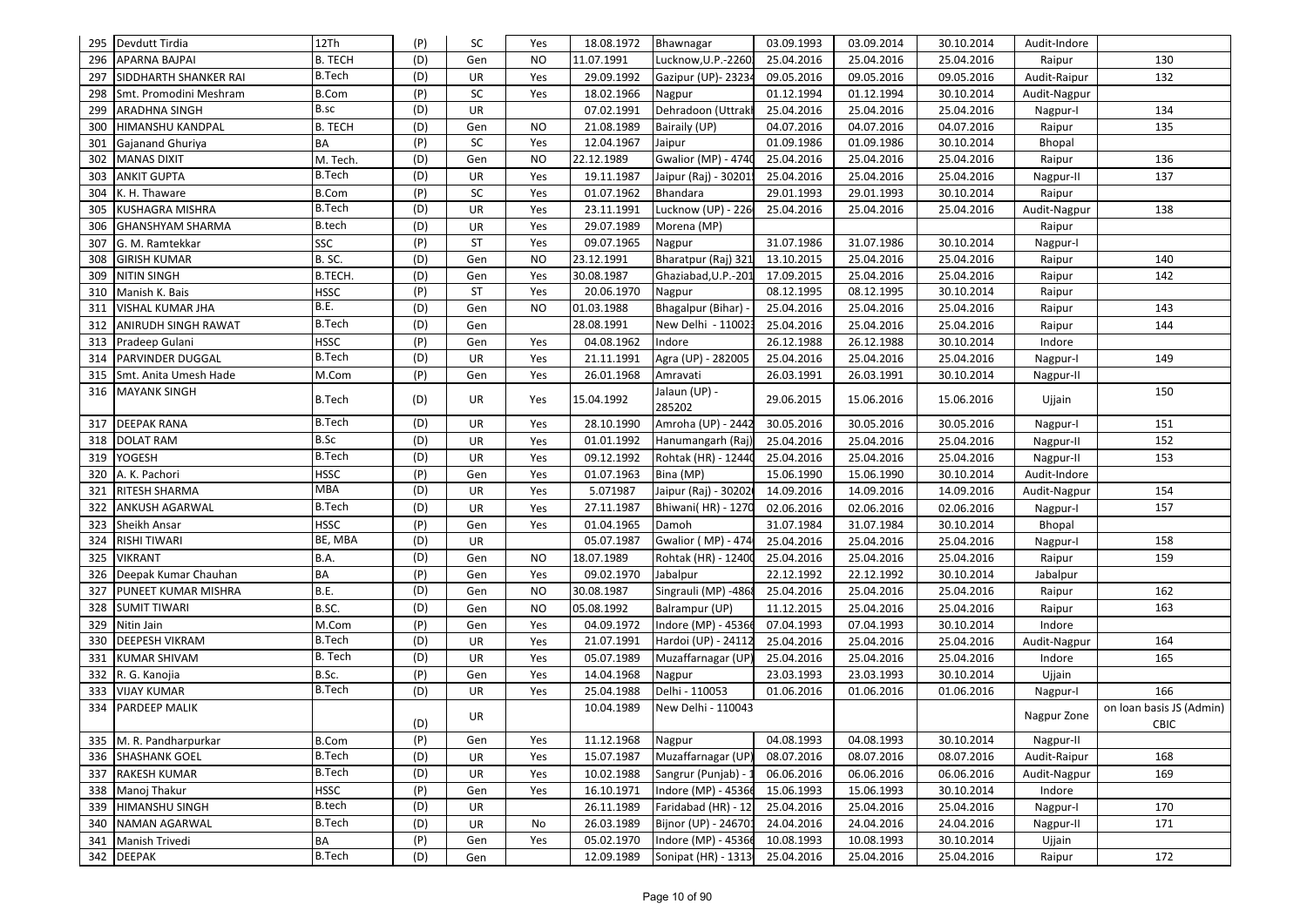| 343 | AYUSH AGARWAL              | <b>B.Tech</b>  | (D) | UR        | Yes       | 21.02.1990 | Jhansi (UP) - 284001       | 25.04.2016 | 25.04.2016 | 25.04.2016 | Nagpur-I     | 173                           |
|-----|----------------------------|----------------|-----|-----------|-----------|------------|----------------------------|------------|------------|------------|--------------|-------------------------------|
| 344 | <b>Heeralal Matele</b>     | <b>HSSC</b>    | (P) | SC        | Yes       | 10.01.1962 | Bhopal                     | 21.03.1983 | 21.03.1983 | 30.10.2014 | Bhopal       |                               |
| 345 | <b>BRIJESH KUMAR SINGH</b> | <b>B. TECH</b> | (D) | Gen       | NO        | 18.02.1989 | Mau (UP) - 221601          | 25.04.2016 | 25.04.2016 | 25.04.2016 | Raipur       | 174                           |
| 346 | VIPIN AGRAWAL              | BE             | (D) | UR        | Yes       | 22.11.1987 | Balaghat (MP) - 48:        | 25.04.2016 | 25.04.2016 | 25.04.2016 | Audit-Nagpur | 175                           |
| 347 | J. S. Bansod               | <b>BA</b>      | (P) | <b>SC</b> | Yes       | 12.10.1967 | Gondia (M.S)               | 04.03.1994 | 04.03.1994 | 30.10.2014 | Jabalpur     |                               |
| 348 | AMIT RAJ                   | <b>BCA</b>     | (D) | UR        | Yes       | 08.12.1989 | Muzaffarpur (Bihar)        | 25.04.2016 | 25.04.2016 | 25.04.2016 | Nagpur-II    | 176                           |
| 349 | Rajendra Kumar Dhaneria    | Bsc.           | (P) | SC        | Yes       | 07.02.1972 | Manasa                     | 11.07.1994 | 11.07.1994 | 30.10.2014 | Ujjain       |                               |
| 350 | NARESH CHANDRA SRIVASTAVA  | B.Sc           | (D) | UR        | Yes       | 19.09.1990 | Lucknow (UP) - 226         | 14.12.2015 | 26.04.2016 | 26.04.2016 | Audit-Raipur | 178                           |
| 351 | PARITOSH TEOTIA            | <b>B.Tech</b>  | (D) | <b>UR</b> | Yes       | 02.02.1992 | New Delhi - 110062         | 25.04.2016 | 25.04.2016 | 25.04.2016 | Audit-Nagpur | 179                           |
| 352 | P. H. Dandare              | <b>HSSC</b>    | (P) | ST        | Yes       | 01.07.1965 | Nagpur                     | 05.02.1993 | 05.02.1993 | 30.10.2014 | Raipur       |                               |
| 353 | CHANDAN YADAV              | BA             | (D) | OBC       | Yes       | 27.12.1990 | Indore (MP) - 45366        | 25.04.2016 | 25.04.2016 | 25.04.2016 | Indore       | 180                           |
| 354 | SANDEEP PATEL              | B.A.           | (D) | OBC       |           | 18.05.1991 | Sagar (MP)- 470002         | 25.04.2016 | 25.04.2016 | 25.04.2016 | Raipur       | 181                           |
| 355 | Anandilal Vishvakarma      | <b>HSSC</b>    | (P) | Gen       | Yes       | 07.05.1955 | Dewas                      | 12.10.1979 | 12.10.1979 | 30.10.2014 | Indore       |                               |
| 356 | SAURAV SUMAN               | <b>B.Tech</b>  | (D) | <b>UR</b> | Yes       | 29.07.1991 | Patna (Bihar) - 8000       | 25.04.2016 | 25.04.2016 | 25.04.2016 | Audit-Nagpur | 183                           |
| 357 | JAY KISHAN SINGH           | <b>B</b> Sc    | (D) | UR        |           | 11.09.1993 | Allahabad (UP)-211         | 25.04.2016 | 25.04.2016 | 25.04.2016 | Jabalpur     | 184                           |
| 358 | Smt. S. D. Maraskolhe      | <b>HSSC</b>    | (P) | <b>ST</b> | Yes       | 27.03.1968 | Nagpur                     | 02.03.1989 | 02.03.1989 | 30.10.2014 | Audit-Nagpur |                               |
| 359 | KUMAR SHASHANK             | <b>B.Tech</b>  | (D) | UR        | Yes       | 09.08.1987 | Varanasi (UP) - 2210       | 06.06.2016 | 06.06.2016 | 06.06.2016 | Audit-Nagpur | 185                           |
| 360 | <b>GAURAV SHIVHARE</b>     | BE             | (D) | OBC       | No        | 15.03.1991 | Chhatarpur (MP) -          | 25.04.2016 | 25.04.2016 | 25.04.2016 | Raipur       | 186                           |
| 361 | ANOOP KUMAR                | Bsc            | (D) | OBC       | Yes       | 03.08.1988 | Ambedkar Nagar (U          | 20.11.2012 | 25.04.2016 | 25.04.2016 | Nagpur-I     | 191                           |
| 362 | PRIYANKA KUMARI            | B.Sc           | (D) | OBC       | Yes       | 05.01.1992 | Muzaffarpur (Bihar         | 25.04.2016 | 25.04.2016 | 25.04.2016 | Nagpur-I     | 192                           |
| 363 | PRAKHAR JAISWAL            | M. Tech.       | (D) | OBC       | NO.       | 05.04.1989 | Kanpur (UP) - 20801        | 25.04.2016 | 25.04.2016 | 25.04.2016 | Raipur       | 194                           |
| 364 | Smt. Meenu Kumar           | M.Com          | (P) | Gen       | Yes       | 22.06.1968 | Punjab                     | 24.02.1994 | 24.02.1994 | 30.10.2014 | Raipur       |                               |
| 365 | ANUJ KUMAR                 | B.A.(Hons)     | (D) | OBC       | $\sim$    | 17.01.1991 | Saran (Bihar) - 8414       | 25.04.2016 | 25.04.2016 | 25.04.2016 | Raipur       | 195                           |
| 366 | CHANDRAPAL SINGH           | M.B.E          | (D) | OBC       | <b>NO</b> | 24.05.1988 | Gwalior, M.P.              | 25.04.2016 | 25.04.2016 | 25.04.2016 | Ujjain       | 196                           |
| 367 | Pradeep Kumar Nair         | <b>B.Com</b>   | (P) | Gen       | Yes       | 01.10.1967 | Kerala                     | 28.10.1994 | 28.10.1994 | 30.10.2014 | Raipur       |                               |
| 368 | AKASH DEEP SONI            | <b>B.Tech</b>  | (D) | OBC       | Yes       | 23.09.1993 | <b>Gwalior (MP) - 4740</b> | 25.04.2016 | 25.04.2016 | 25.04.2016 | Nagpur-II    | 198                           |
| 369 | Deepak Kumar Pal           | MSc.           | (P) | Gen       | Yes       | 14.08.1968 | Raibaraily                 | 13.05.1994 | 13.05.1994 | 30.10.2014 | Indore       |                               |
| 370 | <b>RINKU</b>               | M.Sc           | (D) | OBC       | Yes       | 12.12.1986 | Sonipat, Har.-13102        | 25.04.2016 | 25.04.2016 | 25.04.2016 | Nagpur-I     | 200                           |
| 371 | <b>BIKU KUMAR</b>          | B.A.(Hons)     | (D) | OBC       | $\sim$    | 15.11.1991 | Nalanda(Bihar)-803         | 25.04.2016 | 25.04.2016 | 25.04.2016 | Raipur       | 201                           |
| 372 | M. K. Gupta                | <b>B.Com</b>   | (P) | Gen       | Yes       | 14.06.1971 | Bilaspur                   | 01.03.1994 | 01.03.1994 | 30.10.2014 | Raipur       | Campassionate<br>Appointment. |
| 373 | <b>AMIT KUMAR</b>          | M. Tech.       | (D) | OBC       | Yes       | 10.10.1984 | Jamui, Bihar -81130        | 21.05.2014 | 11.10.2016 | 21.05.2014 | Raipur       | 202                           |
| 374 | AVINASH KOSTA              | BA             | (D) | OBC       | No        | 13.08.1990 | Gwalior (MP) - 4740        | 25.04.2016 | 25.04.2016 | 25.04.2016 | Raipur       | 203                           |
| 375 | Smt. Asha C. Umare         | <b>BA</b>      | (P) | SC        | Yes       | 09.02.1963 | NAgpur                     | 07.09.1992 | 11.04.1994 | 30.10.2014 | Nagpur-I     |                               |
| 376 | MANOJ KUMAR MAURYA         | MA             | (D) | OBC       |           | 16.10.1984 | New Delhi - 110001         | 22.09.2011 | 10.05.2016 | 10.05.2016 | Nagpur-I     | 204                           |
| 377 | MANTU KUMAR                | <b>B.Sc</b>    | (D) | OBC       | Yes       | 20.02.1992 | Nalanda (Bihar) - 81       | 11.12.2015 | 25.04.2016 | 25.04.2016 | Audit-Raipur | 205                           |
| 378 | ABHISHEK KUMAR SINGH       | BE             | (D) | OBC       | OBC       | 06.09.1988 | Ranchi (Jharkhand)         | 30.06.2016 | 30.06.2016 | 30.06.2016 | Audit-Raipur | 208                           |
| 379 | SANDEEP                    | <b>B.Tech</b>  | (D) | OBC       | Yes       | 21.03.1992 | Panipat (HR) - 1321        | 25.04.2016 | 25.04.2016 | 25.04.2016 | Nagpur-I     | 209                           |
| 380 | Paritosh Sharma            | M.Com          | (P) | Gen       | Yes       | 01.01.1972 | Bhopal                     | 23.05.1994 | 23.05.1994 | 30.10.2014 | Bhopal       |                               |
| 381 | MD NIZAMUDDIN ANSARI       | B.SC.          | (D) | OBC       | Yes       | 24.01.1984 | Dhanbad (Jharkhan          | 01.02.2016 | 27.04.2016 | 27.04.2016 | Raipur       | 210                           |
| 382 | <b>HEMANT YADAV</b>        | <b>B.Com</b>   | (D) | OBC       | Yes       | 28.08.1990 | Jabalpur (MP) - 482        | 25.04.2016 | 25.04.2016 | 25.04.2016 | Audit-Nagpur | 212                           |
| 383 | Purushottam Bule           | M.Com          | (P) | OBC       | Yes       | 15.05.1967 | Sausar (MP)                | 16.02.1990 | 16.02.1990 | 30.10.2014 | Nagpur-I     |                               |
|     | 384 MUKUL YADAV            | <b>B.Sc</b>    | (D) | OBC       | Yes       | 11.07.1994 | Etawah (UP) - 2060         | 25.04.2016 | 25.04.2016 | 25.04.2016 | Audit-Nagpur | 213                           |
| 385 | <b>ABHISHEK KUMAR</b>      | B.Sc. B.Ed     | (D) | OBC       | Yes       | 22.11.1987 | Bijnor (UP) - 246701       | 25.04.2016 | 25.04.2016 | 25.04.2016 | Nagpur-I     | 214                           |
|     | 386 Smt. Indira Venugopal  | B.Sc.          | (P) | Gen       |           | 26.03.1971 | Changanacherry             | 20.06.1994 | 20.06.1994 | 30.10.2014 | Nagpur-I     |                               |
| 387 | <b>ATUL YADAV</b>          | <b>B.Tech</b>  | (D) | OBC       | Yes       | 02.02.1990 | Bijnor (UP) - 246725       | 25.04.2016 | 25.04.2016 | 25.04.2016 | Nagpur-I     | 215                           |
| 388 | <b>RAM RATI BIND</b>       | M.Sc (Maths)   | (D) | OBC       | Yes       | 05.09.1984 | Sant Ravi Das Naga         | 25.04.2016 | 25.04.2016 | 25.04.2016 | Nagpur-II    | 216                           |
| 389 | Vajeram Ranawat            | SSC            | (P) | SC        | Yes       | 17.10.1960 | Ratlam                     | 24.03.1983 | 24.04.1983 | 30.10.2014 | Audit-Indore |                               |
|     | 390 SHUBHAM KUMAR          | B.A            | (D) | OBC       |           | 08.01.1992 | Hardoi (UP) - 24130        | 11.05.2016 | 11.05.2016 | 11.05.2016 | Raipur       |                               |
|     | 391 Smt. M. S. Parate      | SSC            | (P) | ST        | Yes       | 06.11.1970 | Nagpur                     | 14.05.1991 | 14.05.1991 | 30.10.2014 | Nagpur-I     |                               |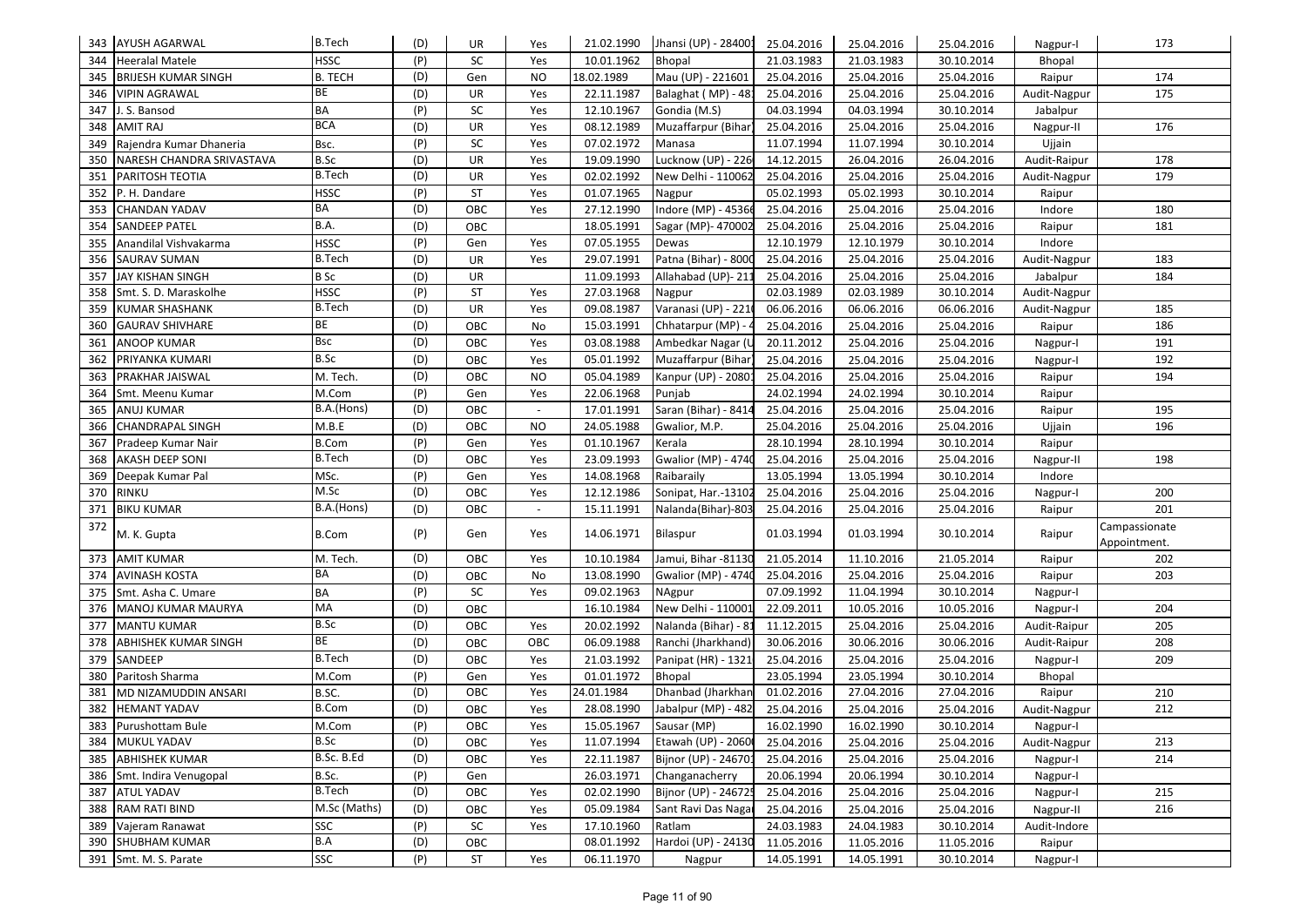|     | 392   DIVAKAR KUMAR         | <b>B.Tech</b>    | (D) | OBC       | Yes                       | 02.01.1986 | Sahibganj (Jharkhar            | 25.04.2016 | 25.04.2016 | 25.04.2016 | Raipur        | 223                     |
|-----|-----------------------------|------------------|-----|-----------|---------------------------|------------|--------------------------------|------------|------------|------------|---------------|-------------------------|
| 393 | <b>ASHISH KUMAR</b>         | <b>MBA</b>       | (D) | OBC       | Yes                       | 06.01.1987 | Kurukshetra (HR)               | 30.01.2012 | 03.05.2016 | 03.05.2016 | Audit-Nagpur  | 224                     |
|     | 394 Smt. Jini James         | M.Com            | (P) | Gen       | Yes                       | 21.03.1968 | Bhilai (CG) - 490006           | 17.05.1991 | 17.05.1991 | 30.10.2014 | <b>Bhopal</b> |                         |
| 395 | <b>BRIJESH KUMAR MAURYA</b> | BA               | (D) | OBC       | <b>NO</b>                 | 10.10.1989 | Dist. Ballia (U.P.)-22         | 25.04.2016 | 25.04.2016 | 25.04.2016 | Raipur        | 225                     |
| 396 | JITENDRA KUMAR              | <b>B.Tech</b>    | (D) | OBC       | No                        | 18.10.1986 | Agra (UP) - 282009             | 30.06.2016 | 30.06.2016 | 30.06.2016 | Nagpur-I      | 226                     |
| 397 | P. P. Gedam                 | SSC              | (P) | <b>SC</b> | Yes                       | 28.11.1974 | Nagpur                         | 11.01.1995 | 11.1.1995  | 30.10.2014 | Nagpur-I      |                         |
| 398 | <b>ANIL KUMAR</b>           | B.Sc             | (D) | OBC       | No                        | 25.04.1984 | Rewari (HR) - 12341            | 25.04.2016 | 25.04.2016 | 25.04.2016 | Nagpur-I      | 227                     |
| 399 | Vishwanath Yadav (Babloo)   | B.Sc             | (D) | OBC       | Yes                       | 12.04.1991 | New Delhi                      | 25.04.2016 | 25.04.2016 | 25.04.2016 | Nagpur-II     | Name changed vide Notfn |
| 400 | Azaz Khan                   | MA               | (P) | Gen       | Yes                       | 16.05.1971 | INDORE, MP                     | 22.09.1993 | 30.10.2014 | 30.10.2014 | <b>DGCEI</b>  |                         |
| 401 | <b>SUSHANT KUMAR</b>        | <b>B.TECH</b>    | (D) | OBC       | YES                       | 16.06.1985 | Aurangabad<br>(Bihar) - 824143 | 25.04.2016 | 25.04.2016 | 25.04.2016 | Jabalpur      | 229                     |
| 402 | <b>SURESH YADAV</b>         | <b>BBA</b>       | (D) | OBC       | Yes                       | 11.11.1987 | New Delhi                      | 25.04.2016 | 25.04.2016 | 25.04.2016 | Audit-Nagpur  | 231                     |
| 403 | Asif Iqbal                  | <b>BA Part-I</b> | (P) | Gen       | YES                       | 17.01.1974 | Dewas                          | 08.05.1995 | 08.08.1995 | 30.10.2014 | Ujjain        |                         |
| 404 | PAPPU KUMAR MAHTO           | B.E              | (D) | OBC       | <b>NO</b>                 | 04.03.1984 | Dist. Vaishali (Bihar          | 25.04.2016 | 25.04.2016 | 25.04.2016 | Jabalpur      | 232                     |
|     | 405 RAVI KANT               | <b>B.Tech</b>    | (D) | OBC       | nO                        | 26.02.1989 | Gurgaon (HR) - 122             | 02.12.2015 | 25.04.2016 | 25.04.2016 | Nagpur Zone   | 234                     |
| 406 | <b>VINOD KUMAR</b>          | M. PHARMA        | D   | OBC       | Yes                       | 22.02.1988 | HISAR(HR) - 125039             | 27.01.2016 | 25.04.2016 | 25.04.2016 | Raipur        | 235                     |
| 407 | RAKESH KUMAR SHARMA         | <b>B.Pharma</b>  | (D) | OBC       | YES                       | 14.10.1992 | Jaipur (Raj)                   | 25.04.2016 | 25.04.2016 | 25.04.2016 | Ujjain        | 236                     |
| 408 | Promod Kumar Shukla         | SSC              | (P) | Gen       | nO                        | 12.05.1974 | Indore                         | 19.05.1995 | 19.05.1995 | 30.10.2014 | Indore(NA)    |                         |
| 409 | <b>SUSHIL KUMAR</b>         | <b>B.Tech</b>    | (D) | OBC       | Yes                       | 09.02.1987 | Madhubani (Bihar)              | 25.04.2016 | 25.04.2016 | 25.04.2016 | Audit-Nagpur  | 238                     |
| 410 | Qutubuddin Hotalwala        | <b>HSSC</b>      | (P) | Gen       | Yes                       | 16.07.1972 | Indore                         | 05.07.1995 | 05.07.1995 | 30.10.2014 | Indore        |                         |
| 411 | RAJENDRA KUMAR CHOUDHARY    | B.Sc             | (D) | OBC       | Yes                       | 02.11.1989 | Jaipur (Raj) - 30201           | 25.04.2016 | 25.04.2016 | 25.04.2016 | Nagpur-I      | 239                     |
| 412 | <b>SONU BHATI</b>           | <b>B.Tech</b>    | (D) | OBC       | Yes                       | 15.08.1989 | Gaziabad (UP) - 201            | 25.04.2016 | 25.04.2016 | 25.04.2016 | Nagpur-II     | 240                     |
|     | 413 R. K. Bhimate           | B.Sc.            | (P) | <b>SC</b> | Yes                       | 01.10.1969 | Gondia                         | 04.10.1995 | 04.10.1995 | 30.10.2014 | Raipur        |                         |
| 414 | <b>SANJEET KUMAR SINGH</b>  | <b>B.Sc</b>      | (D) | OBC       | No                        | 10.01.1984 | Kaimoor (Bihar) - 8.           | 19.09.2012 | 25.04.2016 | 25.04.2016 | Raipur        | 241                     |
| 415 | <b>RAHUL KUMAR MADHUKAR</b> | BA               | (D) | OBC       |                           | 31.12.1993 | Gaya (Bihar) - 8242            | 25.04.2016 | 25.04.2016 | 25.04.2016 | Nagpur-I      | 242                     |
| 416 | Rajkumar Shakya             | <b>B.Com</b>     | (P) | <b>SC</b> | Yes                       | 20.12.1970 | Jhansi (UP)                    | 23.06.1995 | 23.06.1995 | 30.10.2014 | Audit-Indore  |                         |
| 417 | PRASHANT RAHUL              | <b>B.B.A.</b>    | (D) | OBC       | $\mathbb{Z}^{\mathbb{N}}$ | 20.10.1988 | Dist-Mainpuri(U.P.             | 25.04.2016 | 25.04.2016 | 25.04.2016 | Raipur        | 243                     |
| 418 | RAVINDRA DHANKHAR           | M.sc             | (D) | OBC       | Yes                       | 10.08.1991 | Jhunjhunu (Raj) - 3            | 25.04.2016 | 25.04.2016 | 25.04.2016 | Audit-Nagpur  | 244                     |
| 419 | <b>Bharat Batham</b>        | <b>B.Com</b>     | (P) | <b>ST</b> |                           | 07.09.1964 |                                | 24.07.1984 | 24.07.1984 | 30.10.2014 | Indore        |                         |
| 420 | <b>SANDEEP KUMAR</b>        | B.E              | (D) | OBC       |                           | 24.03.1988 | Auraiya (UP) -20612            | 26.04.2016 | 26.04.2016 | 26.04.2016 | Raipur        | 245                     |
| 421 | SONA SINGH                  | B.SC.            | (D) | OBC       | Yes                       | 15.05.1986 | Nalanda (Bihar) -81            | 04.09.2015 | 28.06.2016 | 28.06.2016 | Raipur        | 246                     |
| 422 | Anwar Khan                  | MA               | (P) | Gen       | Yes                       | 01.05.1965 | INDORE, MP                     | 01.03.1985 | 01.03.1985 | 30.10.2014 | Ujjain        |                         |
| 423 | <b>MANISH</b>               | <b>B.Tech</b>    | (D) | OBC       |                           | 20.05.1990 | Nagour (Raj) - 3415            | 25.04.2016 | 25.04.2016 | 25.04.2016 | Nagpur-I      | 247                     |
| 424 | CHANDAN SINGH YADAV         | <b>B.Sc</b>      | (D) | OBC       | Yes                       | 10.06.1987 | Lucknow (UP) - 226             | 01.07.2016 | 01.07.2016 | 01.07.2016 | Nagpur-II     | 248                     |
| 425 | Narendra Pidiyar            | 12th             | (P) | <b>SC</b> |                           | 22.06.1965 |                                | 11.08.1995 | 11.08.1995 | 30.10.2014 | Indore        |                         |
| 426 | PRABHAT KUMAR CHOURASIYA    | B.Sc             | (D) | OBC       | Yes                       | 12.02.1987 | Kolkata (WB)- 7000             | 25.04.2016 | 25.04.2016 | 25.04.2016 | Nagpur-I      | 249                     |
| 427 | SANDEEP KUMAR               | <b>B.Sc</b>      | (D) | OBC       | Yes                       | 22.12.1988 | Gurgaon (HR) - 122             | 25.04.2016 | 25.04.2016 | 25.04.2016 | Audit-Nagpur  | 250                     |
| 428 | A. N. Moon                  | 10th             | (P) | <b>SC</b> | Yes                       | 05.08.1974 | Chandrapur                     | 17.11.1995 | 17.11.1995 | 30.10.2014 | Nagpur-II     |                         |
| 429 | ARUN KUMAR                  | B.A.(Hons)       | (D) | OBC       |                           | 05.03.1981 | Jehanabad (Bihar)              | 29.04.2016 | 29.04.2016 | 29.04.2016 | Raipur        | 252                     |
| 430 | <b>SACHIN</b>               | <b>B.Tech</b>    | (D) | OBC       | NO                        | 23.05.1990 | Sonipat (HR) - 1310            | 25.04.2016 | 25.04.2016 | 25.04.2016 | Nagpur-I      | 253                     |
| 431 | K. D. Shette                | SSC              | (P) | <b>ST</b> | Yes                       | 19.12.1971 | Bhivapur Dist:- Nag            | 06.09.1995 | 06.09.1995 | 30.10.2014 | Jabalpur      |                         |
|     | 432 AJIT KUMAR              | B.Sc.            | (D) | OBC       | Yes                       | 18.02.1987 | Bhagalpur (Bihar) -            | 25.04.2016 | 25.04.2016 | 25.04.2016 | Jabalpur      | 254                     |
|     | 433 A. K. Nandanwar         | <b>HSSC</b>      | (P) | ST        | Yes                       | 10.05.1968 | Balaghat                       | 29.09.1995 | 29.09.1995 | 30.10.2014 | Raipur        |                         |
|     | 434 SHIV SHANKAR PRASAD     | B.Sc             | (D) | OBC       | <b>NO</b>                 | 31.12.1990 | Madhubani (Bihar)              | 25.04.2016 | 25.04.2016 | 25.04.2016 | Raipur        | 256                     |
|     | 435 PURUSHOTTAM KUMAR       | B.SC.(Hons)      | (D) | OBC       |                           | 05.05.1990 | Nalanda (Bihar) - 8            | 23.05.2016 | 23.05.2016 | 23.05.2016 | Raipur        | 257                     |
| 436 | Smt. Meena Sawlani          | B.Sc             | (P) | Gen       | Yes                       | 07.02.1975 | Bhopal                         | 27.02.1996 | 27.02.1996 | 30.10.2014 | Bhopal        |                         |
|     | 437 SURAJ KUMAR             | <b>B.Tech</b>    | (D) | OBC       | Yes                       | 12.05.1990 | Baghpat (UP) - 2506            | 25.04.2016 | 25.04.2016 | 25.04.2016 | Nagpur-II     | 258                     |
|     | 438 Bhojraj Kohad           | <b>HSSC</b>      | (P) | <b>ST</b> | Yes                       | 15.09.1970 | Chandrapur                     | 19.06.1995 | 19.06.1995 | 30.10.2014 | Bhopal        |                         |
|     | 439 KRISHAN YADAV           | <b>B.Tech</b>    | (D) | OBC       | Yes                       | 20.10.1990 | Mohindergarh (HR               | 25.04.2016 | 25.04.2016 | 25.04.2016 | Nagpur-II     | 261                     |
|     | 440 RAVI BHOOSHAN SINGH     | B.Sc             | (D) | OBC       | Yes                       | 01.08.1983 | Banda (UP) -210123             | 25.04.2016 | 25.04.2016 | 25.04.2016 | Audit-Nagpur  | 262                     |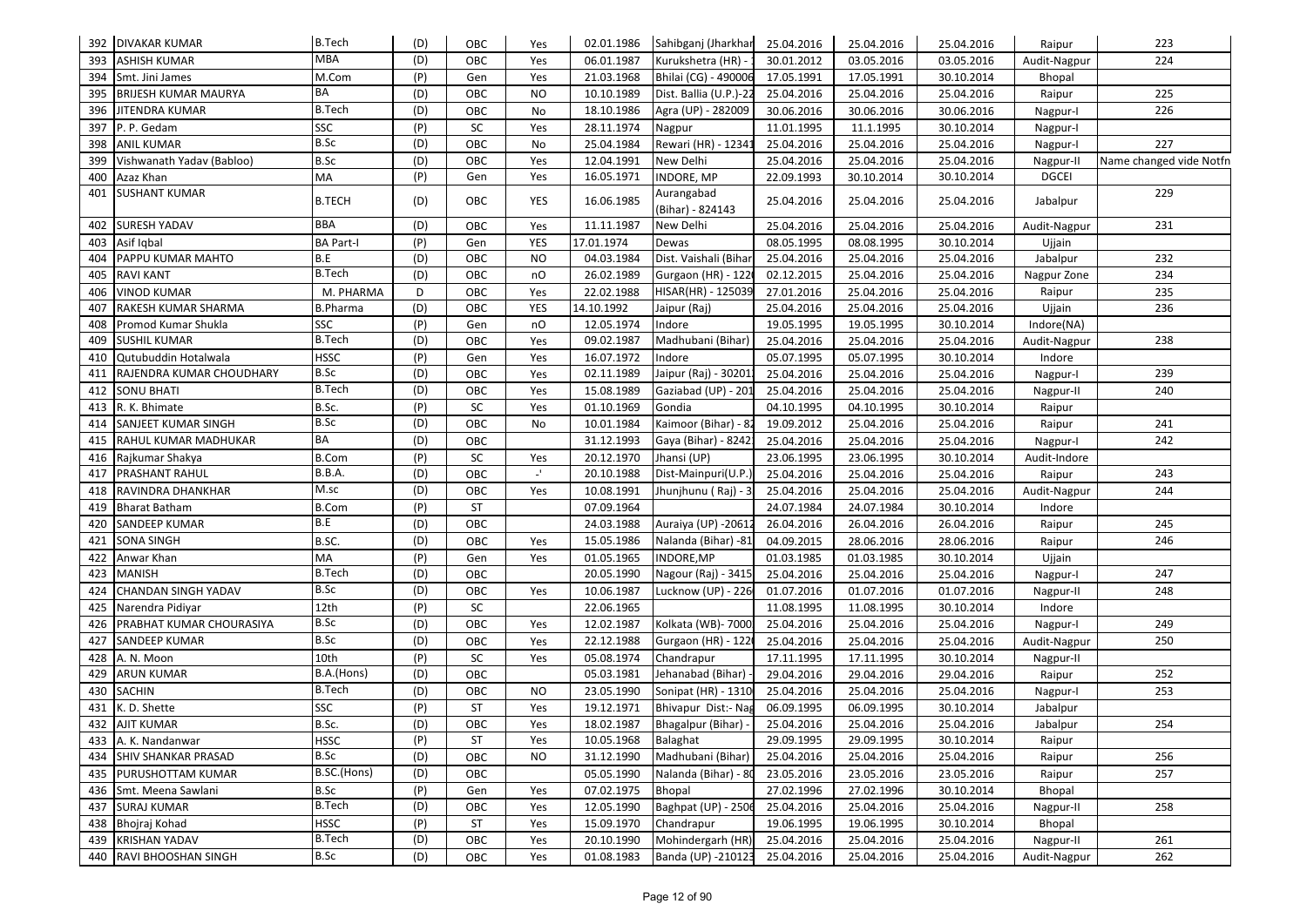| 441 | Rajesh Kumar Soni         | <b>B.Sc</b>       | (P) | OBC             | Yes       | 21.01.1973 | Raipur                       | 22.03.1996 | 22.03.1996 | 30.10.2014 | Audit-Raipur |     |
|-----|---------------------------|-------------------|-----|-----------------|-----------|------------|------------------------------|------------|------------|------------|--------------|-----|
| 442 | ANAND RAJ                 | B.Sc              | (D) | OBC             | Yes       | 02.10.1992 | Dist. Madhepura(Bi           | 09.03.2016 | 09.03.2016 | 09.03.2016 | Raipur       | 263 |
| 443 | VINOD KUMAR GUPTA         | BSc., MSC, BED    | (D) | OBC             | Yes       | 01.05.1985 | Varanasi (UP) - 2210         | 02.06.2015 | 02.06.2015 | 02.06.2015 | Jabalpur     | 264 |
| 444 | K. M. Khaparde            | SSC               | (P) | SC              | Yes       | 05.06.1973 | Nagpur                       | 26.03.1996 | 26.03.1996 | 30.10.2014 | Audit-Nagpur |     |
| 445 | DEEPESH KUMAR MAHOVIYA    |                   | (D) | OBC             |           | 19.08.1990 | Hindaun City (Raj.) - 322230 |            |            |            | Nagpur Zone  | 266 |
| 446 | LOKESH KUMAR ROHILLA      | <b>B.Tech</b>     | (D) | OBC             | Yes       | 07.03.1991 | Sonipat (HR) - 1310          | 25.04.2016 | 25.04.2016 | 25.04.2016 | Audit-Nagpur | 267 |
| 447 | <b>CHANDAN SONI</b>       | B.Sc              | (D) | OBC             | <b>NO</b> | 04.10.1990 | Ballia (UP) - 277001         | 25.04.2016 | 25.04.2016 | 25.04.2016 | Nagpur-I     | 268 |
| 448 | OMKAR NATH KESHRI         | <b>MBA</b>        | (D) | OBC             | YES       | 26.02.1990 | Patna (Bihar) - 8000         | 25.04.2016 | 25.04.2016 | 25.04.2016 | Nagpur-I     | 269 |
| 449 | Smt. Sunita D. Dandekar   | B.Sc.             | (P) | OBC             | Yes       | 02.01.1971 | Nagpur                       | 28.04.1994 | 28.04.1994 | 30.10.2014 | Nagpur-I     |     |
| 450 | PARDEEP KUMAR             |                   | (D) | OBC             |           | 15.02.1988 | Hisar (HR) - 125033          |            |            |            | Nagpur Zone  | 270 |
| 451 | <b>HEMANT KUMAR</b>       | B.Sc (Engg)       | (D) | OBC             | Yes       | 25.10.1988 | Patna (Bihar) -8000          | 25.04.2016 | 25.04.2016 | 25.04.2016 | Audit-Nagpur | 271 |
| 452 | HARSH                     | <b>B.Tech</b>     | (D) | OBC             | YES       | 07.08.1992 | New Delhi (SW) -11           | 25.04.2016 | 25.04.2016 | 25.04.2016 | Nagpur-I     | 272 |
| 453 | SURENDRA KUMAR BAJIYA     | BA                | (D) | OBC             | Yes       | 14.10.1991 | Sikar (Raj) - 332404         | 30.12.2013 | 02.05.2016 | 02.05.2016 | Nagpur-I     | 273 |
| 454 | J. N. Pachpande PH        | <b>B.Com</b>      | (P) | PH-OBC          | Yes       | 24.10.1970 | Nagpur                       | 07.04.1994 | 07.04.1994 | 30.10.2014 | Nagpur-II    |     |
| 455 | ARUN YADAV                | B.tech            | (D) | OBC             |           | 25.07.1989 | Bikaner (Raj.) - 3344        | 15.06.2016 | 15.06.2016 | 15.06.2016 | Nagpur-I     | 274 |
| 456 | SUSHIL KUMAR VERMA        | <b>B.Sc</b>       | (D) | OBC             | Yes       | 08.05.1994 | Basti (UP) - 272155          | 25.04.2016 | 25.04.2016 | 25.04.2016 | Audit-Nagpur | 275 |
| 457 | Kishanlal Kankarwar       | <b>HSSC</b>       | (P) | ST              | Yes       | 17.08.1971 | Indore                       | 4.09.1989  | 4.09.1989  | 30.10.2014 | Indore       |     |
| 458 | <b>BALDEV</b>             | M.Sc              | (D) | OBC             | Yes       | 18.04.1986 | Gurgaon (HR) - 122           | 04.05.2016 | 04.05.2016 | 04.05.2016 | Nagpur-I     | 276 |
| 459 | LOKENDRA KUMAR PATIDAR    | B.Pharma.         | (D) | OBC             | Yes       | 21.10.1987 | Neemuch (MP)                 | 25.04.2016 | 25.04.2016 | 25.04.2016 | Ujjain       | 277 |
| 460 | Smt. Karuna Rao           | M.Com             | (P) | Gen             | Yes       | 15.03.1970 | Nagpur                       | 16.07.1996 | 16.07.1996 | 30.10.2014 | Nagpur-I     |     |
| 461 | MANDEEP BUDANIA           | BA                | (D) | OBC             | Yes       | 10.07.1987 | Sriganganagar (Raj)          | 25.04.2016 | 25.04.2016 | 25.04.2016 | Audit-Nagpur | 278 |
| 462 | <b>VISHANT KUMAR</b>      |                   | (D) | OBC             |           | 15.11.1991 | Gautambuddh Nagar, UP-203207 |            |            |            | Nagpur Zone  | 279 |
| 463 | S. M. Karnik              | B.Com             | (P) | Gen             | Yes       | 17.04.1968 | Nagpur                       | 01.08.1994 | 01.08.1994 | 30.10.2014 | Nagpur-II    |     |
| 464 | POORNIMA VERMA            | BA                | (D) | OBC             | Yes       | 03.05.1993 | Pratapgarh, UP-230           | 25.04.2016 | 25.04.2016 | 25.04.2016 | Audit-Nagpur | 280 |
| 465 | RAHUL CHAUDHARY           | <b>B.Tech</b>     | (D) | OBC             | Yes       | 08.12.1985 | Lucknow (UP) - 226           | 25.04.2016 | 25.04.2016 | 25.04.2016 | Audit-Nagpur | 281 |
| 466 | Nilesh Kadu               | M Com 1st<br>Year | (P) | Gen             | Yes       | 19.11.1972 | Thane                        | 08.04.1996 | 08.04.1996 | 30.10.2014 | Audit-Nagpur |     |
| 467 | <b>AJAY</b>               | BA(H)             | (D) | SC              |           | 09.12.1992 | Delhi-110054                 | 25.04.2016 | 25.04.2016 | 25.04.2016 | Ujjain       |     |
| 468 | K. V. L. Narasimham       | B.Sc.             | (P) | Gen             | Yes       | 05.06.1969 | Ballarpur, Nagpur            | 31.10.1994 | 31.10.1994 | 30.10.2014 | Audit-Nagpur |     |
| 469 | <b>DEEPAK RONIA</b>       | <b>BE</b>         | (D) | SC              |           | 18.03.1988 | Gwalior (MP)                 | 25.04.2016 | 25.04.2016 | 25.04.2016 | Bhopal       | 287 |
| 470 | Mahesh Kaneria            | <b>B.Com</b>      | (P) | Gen             | Yes       | 19.07.1967 | Bhopal                       | 15.11.1991 | 15.11.1991 | 30.10.2014 | Bhopal       |     |
| 471 | CHIRAG SAGAR              | BE                | (D) | SC              | Yes       | 10.02.1989 | New Delhi - 110008           | 17.05.2016 | 17.05.2016 | 17.05.2016 | Bhopal       | 288 |
| 472 | <b>RAVI KUMAR</b>         |                   | (D) | $\overline{SC}$ |           | 08.01.1989 | Etawah (UP) - 206245         |            |            |            | Bhopal       | 289 |
| 473 | Ku. Aparna Shridhar       | <b>B.Com</b>      | (P) | Gen             | Yes       | 07.01.1973 | Nagpur                       | 05.10.1995 | 05.10.1995 | 30.10.2014 | Nagpur       |     |
| 474 | HARSHIT KUMAR SINGH       | <b>B.Tech</b>     | (D) | SC              | No        | 10.11.1989 | Katni (MP) - 483501          | 25.04.2017 | 25.04.2017 | 25.04.2017 | Indore       | 290 |
| 475 | <b>ARUN SINGH</b>         | B.Tech            | (D) | SC              |           | 14.04.1987 | New Delhi - 110049           | 25.04.2016 | 25.04.2016 | 25.04.2016 | Audit-Indore | 291 |
| 476 | Smt. Lakshmi Vivekanand   | B.Sc.             | (P) | Gen             | Yes       | 09.06.1974 | Senganavaram (TN)            | 29.12.1999 | 29.12.1999 | 30.10.2014 | Raipur       |     |
| 477 | RAVI SHANKAR VIMAL        | MA                | (D) | SC              | Yes       | 31.07.1988 | Allahabad (UP) - 21          | 30.11.2012 | 09.05.2016 | 09.05.2016 | Jabalpur     | 293 |
| 478 | <b>ASHISH RAIDHAN</b>     | <b>B.Tech</b>     | (D) | ${\sf SC}$      | Yes       | 06.08.1987 | Meerut (UP) - 2500           | 25.04.2016 | 25.04.2016 | 25.04.2016 | Bhopal       | 294 |
| 479 | Naresh Upamanyu           | <b>HSSC</b>       | (P) | Gen             | Yes       | 25.01.1965 | Jaora (Ratlam)               | 30.08.1989 | 30.08.1989 | 30.10.2014 | Audit-Indore |     |
|     | 480 SANDEEP KUMAR         | <b>B.Com</b>      | (D) | SC              | No        | 25.12.1988 | Mohindergarh (HR)            | 11.09.2015 | 03.06.2016 | 03.06.2016 | Bhopal       | 295 |
|     | 481 SACHIN KUMAR          | <b>B.Tech</b>     | (D) | SC              | Yes       | 17.03.1991 | Delhi - 110094               | 25.04.2016 | 25.04.2016 | 25.04.2016 | Bhopal       | 297 |
| 482 | V. W. Durugkar            | <b>B.Com</b>      | (P) | Gen(PH)         | Yes       | 07.12.1969 | Nagpur                       | 17.08.1995 | 17.8.1995  | 30.10.2014 | Nagpur-I     |     |
|     | 483 KULDEEP KUMAR BHASKAR | <b>B.Tech</b>     | (D) | SC              |           | 16.04.1986 | Bulandsahar (UP)-2           | 28.12.2015 | 25.04.2016 | 25.04.2016 | Bhopal       | 298 |
|     | 484 RAHUL KUMAR           | <b>B.Tech</b>     | (D) | SC              | No        | 15.01.1992 | Jainpur Meerut (UP           | 25.04.2016 | 25.04.2016 | 25.04.2016 | Bhopal       | 299 |
| 485 | Sameer Gokhale            | B.Sc.             | (P) | Gen             | Yes       | 20.06.1974 | Nagpur                       | 29.06.1994 | 29.06.1994 | 30.10.2014 | Nagpur-II    |     |
| 486 | PRATIBHA SINGH            | <b>B.Tech</b>     | (D) | SC              | Yes       | 01.07.1988 | Delhi - 110096               | 17.05.2016 | 17.05.2016 | 17.05.2016 | Bhopal       | 302 |
| 487 | SAPNA                     | B.Sc              | (D) | SC              | No        | 09.12.1988 | Rewari (HR) - 12310          | 25.04.2016 | 25.04.2016 | 25.04.2016 | Audit-Nagpur | 303 |
|     | 488 Milind T Kamble       | $\sf MA$          | (P) | SC              | Yes       | 08.09.1971 | Nagpur                       | 20.05.1998 | 20.05.1998 | 30.10.2014 | Nagpur-I     |     |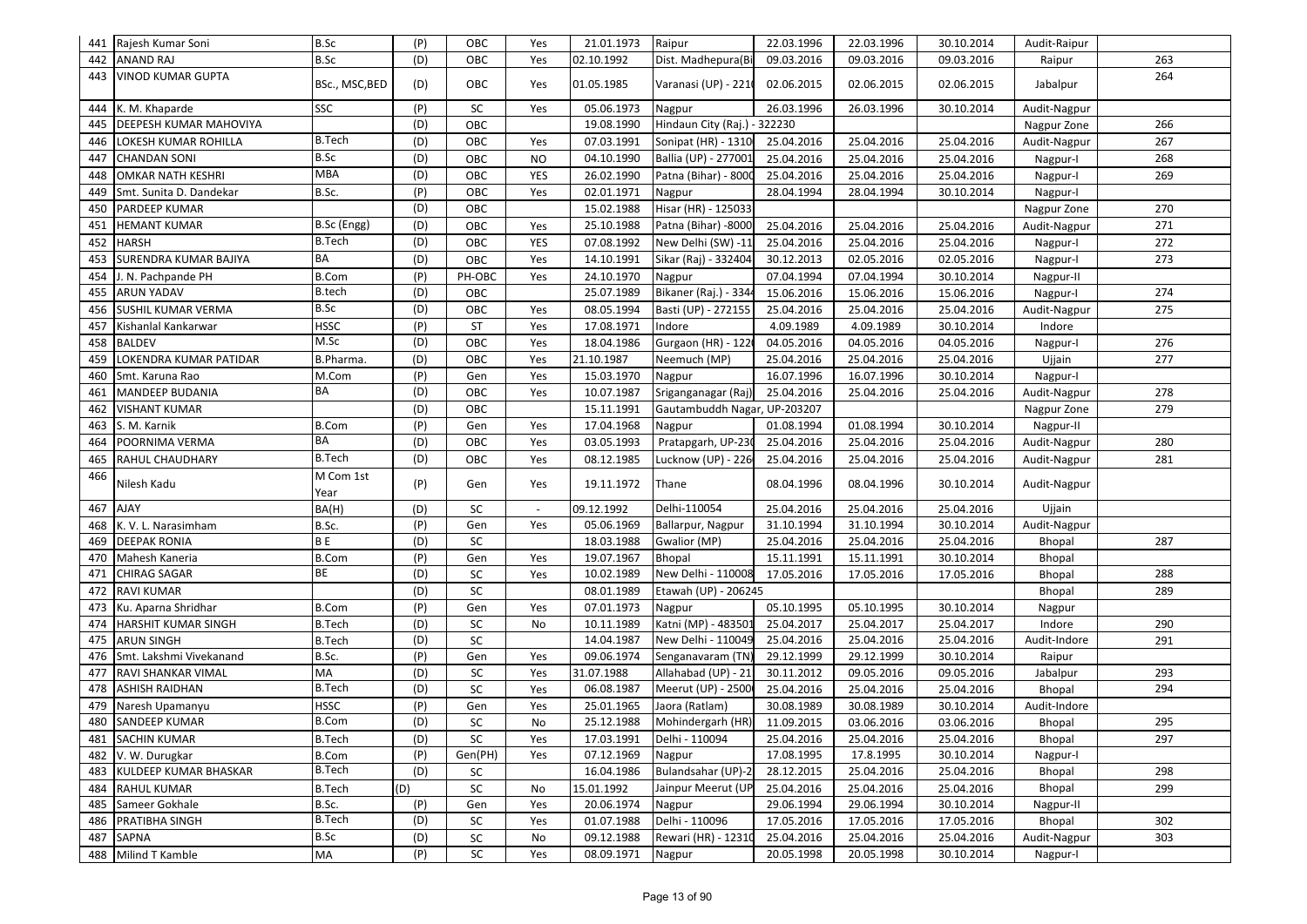| 489 | DEVENDRA VERMA         | B.Sc.            | (D) | SC         | Yes       | 09.02.1989 | Jaipur (Raj) - 30202:           | 25.04.2016 | 25.04.2016 | 25.04.2016               | Jabalpur     | 305                                                                        |
|-----|------------------------|------------------|-----|------------|-----------|------------|---------------------------------|------------|------------|--------------------------|--------------|----------------------------------------------------------------------------|
| 490 | <b>NISHANT SAGAR</b>   | <b>BBA</b>       | (D) | SC         | Yes       | 19.08.1988 | Hapur (UP) - 24510:             | 25.04.2016 | 25.04.2016 | 25.04.2016               | Nagpur Zone  | 306                                                                        |
| 491 | Mallareddy Ravi Prasad | <b>LLB</b>       | (P) | Gen        | Yes       | 29.12.1972 | Vizianagaram                    | 14.12.2000 | 14.12.2000 | 30.10.2014               | Raipur       |                                                                            |
| 492 | MOHIT RATHORE          | <b>B.Tech</b>    | (D) | SC         | Yes       | 20.05.1991 | Palwal (HR) - 12110             | 25.04.2016 | 25.04.2016 | 25.04.2016               | Jabalpur     | 307                                                                        |
| 493 | <b>GAURAV VERMA</b>    | <b>B.Tech</b>    | (D) | SC         | YES       | 09.09.1991 | Meerut (UP) - 2500              | 25.04.2016 | 25.04.2016 | 25.04.2016               | Nagpur-I     | 309                                                                        |
| 494 | Dainy Dewangan         | <b>B.Com</b>     | (P) | OBC        | Yes       | 18.10.1976 | Raipur                          | 14.12.2000 | 14.12.2000 | 30.10.2014               | Raipur       |                                                                            |
| 495 | PRAHALAD               | <b>B.Tech</b>    | (D) | SC         | No        | 20.05.1984 | Sriganganagar (Raj              | 25.04.2016 | 25.04.2016 | 25.04.2016               | Nagpur-I     | 310                                                                        |
| 496 | <b>BHUPENDRA</b>       | <b>B.Tech</b>    | (D) | SC         | Yes       | 18.06.1990 | Saharanpur (UP) -               | 25.04.2016 | 25.04.2016 | 25.04.2016               | Audit-Nagpur | 311                                                                        |
| 497 | Ashish Kumar Nimje     | <b>BA-Part-I</b> | (P) | ST         | Yes       | 15.08.1978 | Tumsar                          | 19.12.2000 | 19.12.2000 | 30.10.2014               | Bhopal       |                                                                            |
| 498 | SACHIN KUMAR           | <b>B.Sc</b>      | (D) | SC         | Yes       | 25.06.1987 | Harpur (UP) - 24510             | 25.04.2016 | 25.04.2016 | 25.04.2016               | Nagpur-II    | 312                                                                        |
| 499 | UJJAWAL KUMAR NIGAM    | <b>B.Tech</b>    | (D) | SC         | Yes       | 11.09.1990 | Delhi - 110093                  | 25.04.2016 | 25.04.2016 | 25.04.2016               | Nagpur-II    | 313                                                                        |
| 500 | S.K. Namdeo            | <b>HSSC</b>      | (P) | Gen        | Yes       | 04.03.1975 | Sagar                           | 19.01.2001 | 19.01.2001 | 30.10.2014               | Bhopal       | Compassionate<br>Appointment.                                              |
| 501 | KISHAN KUMAR GAUTAM    | <b>B.Sc</b>      | (D) | SC         |           | 01.11.1989 | Deoria (UP) - 27420             | 27.05.2016 | 27.05.2016 | 27.05.2016               | Nagpur-I     | 314                                                                        |
| 502 | MONIKA                 | M.A              | (D) | ${\sf SC}$ | Yes       | 09.09.1988 | Ghaziabad (UP) - 20             | 25.04.2016 | 25.04.2016 | 25.04.2016               | Nagpur-I     | 315                                                                        |
| 503 | R.M. Thakur            | <b>B.Com</b>     | (P) | ST         | Yes       | 26.04.1970 | Nagpur                          | 12.06.1995 | 12.06.1995 | 30.10.2014               | Raipur       |                                                                            |
| 504 | TARESH KUMAR JATAV     | <b>B.Tech</b>    | (D) | SC         | Yes       | 15.10.1989 | Jaipur (Raj) - 30310.           | 25.04.2016 | 25.04.2016 | 25.04.2016               | Audit-Nagpur | 316                                                                        |
| 505 | UTKARSH SINGH          | M. Tech.         | (D) | SC         | <b>NO</b> | 26.10.1989 | Noida (UP) - 201301             | 25.04.2016 | 25.04.2016 | 25.04.2016               | Raipur       | 319                                                                        |
| 506 | T.K. Rajesh Kashinath  | MA               | (P) | Gen        | Yes       | 03.06.1971 | Nagpur                          | 04.09.1995 | 04.09.1995 | 30.10.2014               | Nagpur-I     |                                                                            |
| 507 | RAJ KUMAR              |                  | (D) | SC         |           | 10.04.1984 | Gautam Budh Nagar (UP) - 203135 |            |            |                          | Nagpur Zone  | 321                                                                        |
| 508 | <b>NIMIT KUMAR</b>     | B.Sc             | (D) | SC         |           | 05.03.1988 | Muzaffar Nagar (UP              | 25.04.2016 | 25.04.2016 | 25.04.2016               | Nagpur-II    | 322                                                                        |
| 509 | Smt. Chanda Meshram    | B.Sc.            | (P) | SC         | Yes       | 02.09.1969 | nagpur                          | 04.10.1995 | 04.10.1995 | 30.10.2014               | Nagpur-II    |                                                                            |
|     | 510 Kapil Kambley      | B.sc             | (D) | SC         | Yes       |            | Jabalpur                        | 30.12.2010 | 30.12.2010 | 14.11.2014               | Jabalpur     | <b>ICT from Aurangabad</b><br>vide EO No.40/2014                           |
| 511 | Abhishek Pandey        | M.Sc.            | (D) | Gen        | Yes       | 05.05.1983 | Raipur                          | 09.09.2009 | 09.09.2009 | 14.11.2014               | Raipur       | vide EO No.40/2014                                                         |
| 512 | Rajesh Kumar           | BA               | (D) | OBC        | Yes       | 12.08.1981 | Raipur                          | 22.10.2009 | 22.10.2009 | 14.11.2014               | Raipur       | ICT from Aurangabad<br>vide EO No.40/2014<br>dt.11.11.14                   |
| 513 | Ms. Elonga Kumar       | M.Sc.            | (D) | Gen        | Yes       | 23.08.1980 | Raipur                          | 10.09.2009 | 10.09.2009 | 18.11.2014               | Raipur       | ICT from Nasik vide EO<br>No.40/2014 dt.11.11.14                           |
| 514 | SANJEET KUMAR PANDEY   | <b>B.Sc</b>      | (D) | OH         | Yes       | 10.12.1984 | Chapra (Saran) (Bih             | 25.04.2016 | 25.04.2016 | 25.04.2016               | Jabalpur     | 323                                                                        |
| 515 | <b>ITOYL</b>           | M.Tech           | (D) | SC         | Yes       | 19.09.1992 | Rohtak (HR) - 12400             | 25.04.2016 | 25.04.2016 | 25.04.2016               | Nagpur-II    | 324                                                                        |
| 516 | <b>NITIN KUMAR</b>     | M. Tech          | (D) | SC         | Yes       | 27.05.1983 | Faridabad (Hr) - 121            | 25.04.2016 | 25.04.2016 | 25.04.2016               | Ujjain       | 325                                                                        |
| 517 | KHUSHVINDER            | <b>B.Tech</b>    | (D) | SC         | No        | 24.11.1990 | Delhi - 110036                  | 25.04.2016 | 25.04.2016 | 25.04.2016               | Nagpur-I     | 326                                                                        |
| 518 | NEERAJ KUMAR GAUTAM    | <b>B.Tech</b>    | (D) | ${\sf SC}$ | Yes       | 08.08.1988 | Jhansi, UP-284001               | 28.04.2016 | 28.04.2016 | 28.04.2016               | Nagpur-I     | 329                                                                        |
| 519 | MAYANK KUMAR SINGH     | <b>B. TECH</b>   | (D) | SC         | <b>NO</b> | 17.10.1991 | Etah (UP) - 207247              | 01.06.2016 | 01.06.2016 | 01.06.2016               | Raipur       | 330                                                                        |
| 520 | DHARMENDRA SINGH       | B.Sc, MCA        | (D) | SC         | Yes       | 05.03.1989 | Moradabad (UP) - 2              | 26.11.2015 | 26.11.2015 | 27.06.2016<br>26.11.2015 | Raipur       | <b>Technical resignation</b><br>relieved from LTU<br>Chennail on 24.6.2016 |
|     | 521 HARISH CHAND       | <b>B.Tech</b>    | (D) | SC         | no        | 25.10.1990 | Palwal (HR) - 12110             | 25.04.2016 | 25.04.2016 | 25.04.2016               | Raipur       | 333                                                                        |
|     | 522 RAVI KUMAR         | BA               | (D) | SC         | YES       | 09.05.1987 | Bharatpur (Rajastha             | 26.12.2013 | 26.12.2013 | 26.12.2013               | Ujjain       | 334                                                                        |
|     | 523 RACHNA             | <b>B.A.</b>      | (D) | SC         | no        | 09.02.1986 | Moradabad (UP) - 2              | 02.08.2016 | 02.08.2016 | 02.08.2016               | Raipur       | 335                                                                        |
|     | 524 ROHIT              | <b>B.Tech</b>    | (D) | SC         | Yes       | 21.03.1991 | Delhi - 110093                  | 25.04.2016 | 25.04.2016 | 25.04.2016               | Indore       | 338                                                                        |
|     | 525 PAWAN KUMAR DONGRE | <b>MBA</b>       | (D) | SC         |           | 02.01.1988 | Betul (MP)                      | 25.04.2016 | 25.04.2016 | 25.04.2016               | Bhopal       | 339                                                                        |
|     | 526 PRITHVI SINGH      | <b>B. TECH</b>   | (D) | SC         | Yes       | 19.09.1990 | Aligarh (UP) -20200             | 25.04.2016 | 25.04.2016 | 25.04.2016               | Raipur       | 341                                                                        |
|     | 527 BHARAT RAJ MEENA   | B.A. (Hon)       | (D) | <b>ST</b>  | Yes       | 08.09.1990 | Jaipur (Raj)                    | 25.04.2016 | 25.04.2016 | 25.04.2016               | Bhopal       | 342                                                                        |
|     | 528 KAMLESH MEENA      | B. Com           | (D) | ST         | no        | 06.01.1993 | Jaipur (Raj) - 30310.           | 25.04.2016 | 25.04.2016 | 25.04.2016               | Bhopal       | 344                                                                        |
|     | 529 JUGRAJ MEENA       | <b>B.A.</b>      | (D) | ST         | Yes       | 10.07.1988 | Dist-Baran, (Raj)-32            | 25.04.2016 | 25.04.2016 | 25.04.2016               | Ujjain       | 345                                                                        |
|     | 530 RAHUL MEENA        | B.Sc             | (D) | ST         | Yes       | 12.10.1992 | Dist.-Karauli (Raj.)-3          | 01.02.2016 | 30.05.2016 | 30.05.2016               | Bhopal       | 348                                                                        |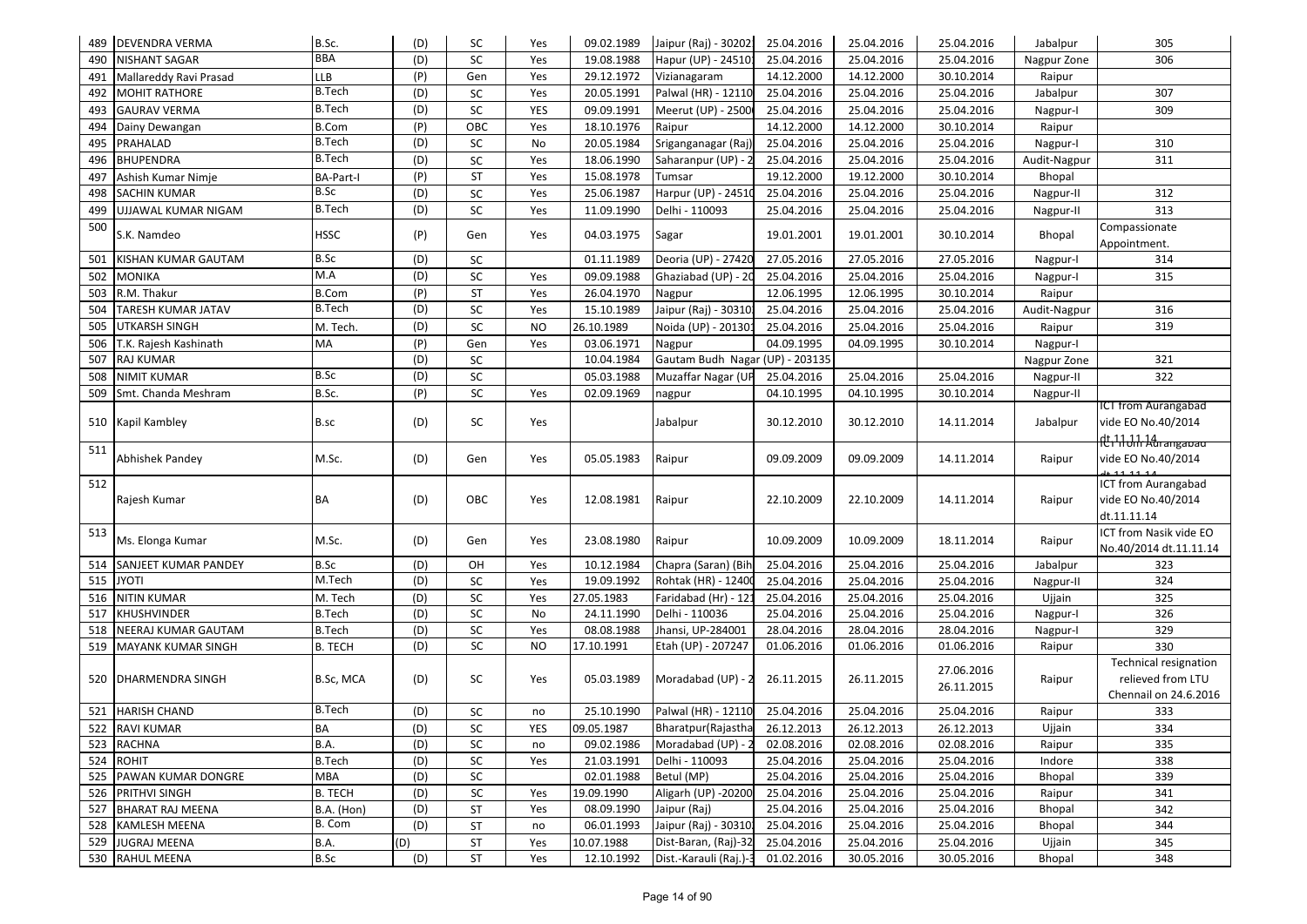| 531 AJAY SINGH GHUNAWAT          | BA              | (D) | <b>ST</b> | <b>NO</b> | 03.05.1990            | Jaipur (Raj) - 30201 25.04.2016   |            | 25.04.2016 | 25.04.2016 | Bhopal        | 350                                                         |
|----------------------------------|-----------------|-----|-----------|-----------|-----------------------|-----------------------------------|------------|------------|------------|---------------|-------------------------------------------------------------|
| <b>DHARM CHAND MEENA</b><br>532  | <b>BA</b>       | (D) | <b>ST</b> | No        | 10.07.1991            | Sawaimadhopur (Ra                 | 23.12.2013 | 25.04.2016 | 25.04.2016 | Bhopal        | 352                                                         |
| ANKIT KUMAR MEENA<br>533         |                 | (D) | ST        |           | 28.01.1989            | Gautam Buddha Nagar (UP) - 203207 |            |            |            | Jabalpur      | 354, CGLE 2014                                              |
| RAM CHANDRA MEENA<br>534         | BA              | (D) | <b>ST</b> | No        | 07.01.1992            | Jaipur (Raj) - 30330:             | 04.01.2015 | 25.04.2016 | 25.04.2016 | Jabalpur      | 355                                                         |
| <b>MAHAK SINGH MEENA</b><br>535  | BA              | (D) | ST        | Yes       | 10.06.1992            | Alwar (Raj) - 301414              | 25.04.2016 | 25.04.2016 | 25.04.2016 | Audit-Nagpur  | 356                                                         |
| 536 RAKESH MEENA                 | B.A.            | (D) | ST        | <b>NO</b> | 04.07.1991            | Dausa (Raj) - 30330               | 25.04.2016 | 25.04.2016 | 25.04.2016 | Raipur        | 357                                                         |
| <b>SUDESH KUMAR</b><br>537       | <b>BE</b>       | (D) | <b>ST</b> | no        | 29.04.1988            | New Delhi - 110017                | 29.04.2016 | 29.04.2016 | 29.04.2016 | Nagpur-II     | 358                                                         |
| 538<br>MAHESH KUMAR MEENA        | B.Sc.           | (D) | ST        | No        | 14.11.1993            | Jaipur (Raj) - 30330!             | 25.04.2016 | 25.04.2016 | 25.04.2016 | Ujjain        | 359                                                         |
| <b>ASHISH JORWAL</b><br>539      | BA              | (D) | ST        | Yes       | 25.11.1991            | Karauli (Raj) - 32221             | 25.04.2016 | 25.04.2016 | 25.04.2016 | Nagpur-II     | 360                                                         |
| UDAY CHAND BARBAD<br>540         | B.E             | (D) | ST        | Yes       | 13.06.1985            | Karauli (Raj)                     | 02.06.2014 | 02.06.2014 | 02.06.2014 | Ujjain        | 361                                                         |
| SHIV PRASAD MEENA<br>541         | <b>B.Tech</b>   | (D) | <b>ST</b> | no        | 05.07.1990            | Dausa (Raj) - 30331               | 25.04.2016 | 25.04.2016 | 25.04.2016 | Nagpur-II     | 362                                                         |
| NIRMAL KUMAR MEENA<br>542        | BA              | (D) | ST        | no        | 19.12.1983            | Dausa (Raj) - 32160               | 25.04.2016 | 25.04.2016 | 25.04.2016 | Nagpur-I      | 363                                                         |
| 543<br>SHYAM SUNDER MEENA        | BA              | (D) | ST        | Yes       | 14.07.1992            | Karauli (Raj)-322234              | 25.04.2016 | 25.04.2016 | 25.04.2016 | Nagpur-I      | 364                                                         |
| 544 PALLAVI BHOI                 | M.Sc., B. TECH. | (D) | <b>ST</b> | NO        | 30.01.1987            | Raipur (CG) - 49200               | 25.04.2016 | 25.04.2016 | 25.04.2016 | Raipur        | 365                                                         |
| 545<br>NARESH KUMAR MEENA        | BA              | (D) | ST        | Yes       | 18.06.1990            | Karauli (Raj) - 32223             | 06.01.2014 | 25.04.2016 | 25.04.2016 | Ujjain        | 366                                                         |
| 546<br><b>AMIT KUMAR</b>         | B.Sc.           | (D) | OH        | No        | 25.08.1981            | Chhatarpur (MP) -                 | 25.04.2016 | 25.04.2016 | 25.04.2016 | Jabalpur      | 367                                                         |
| 547<br><b>GAUTAM KUMAR SINGH</b> | <b>MCA</b>      | (D) | Gen       | <b>NO</b> | 05.01.1985            | Motihari (Bihar) - 84             | 15.02.2013 | 01.08.2016 | 01.08.2016 | Raipur        | 368                                                         |
| 548<br><b>ALOK KUMAR</b>         | M.A             | (D) | OH        | Yes       | 04.01.1991            | Arwal (Bihar)-8044:               | 25.04.2016 | 25.04.2016 | 25.04.2016 | Bhopal        | 369                                                         |
| MAYURI AGRAWAL<br>549            | <b>B.Tech</b>   | (D) | HH        | Yes       | 03.12.1991            | Harda (MP)-461228                 | 23.06.0215 | 25.04.2016 | 25.04.2016 | Bhopal        | 370                                                         |
| 550<br><b>GAURAV DIXIT</b>       | M.Tech          | (D) | HH        | nO        | 01.12.1986            | Jaloun(UP) - 285125               | 23.05.2016 | 23.05.2016 | 23.05.2016 | Audit-Indore  | 371                                                         |
| 551<br><b>RAKESH RATNESH</b>     | BA              | (D) | HH        | No        | 09.02.1981            | Saran (Chhapra) Bil               | 25.04.2016 | 25.04.2016 | 25.04.2016 | Audit-Bhopal  | 372                                                         |
| <b>DEVI SHANKER</b><br>552       | B.Sc.           | (D) | HH        | No        | 15.07.1989            | Raebareli (UP) - 229              | 25.04.2016 | 25.04.2016 | 25.04.2016 | Jabalpur      | 373                                                         |
| VIVEK KUMAR CHAUBEY<br>553       | B.Sc            | (D) | HH        | Yes       | 02.10.1991            | Azamgarh (UP)-276                 | 24.02.2015 | 25.04.2016 | 25.04.2016 | <b>Bhopal</b> |                                                             |
| 554<br>Arti Parashar             |                 |     |           |           |                       |                                   |            |            |            |               |                                                             |
| 555<br>Smt. V. S. Dolas,         | <b>HSSC</b>     | (P) | Gen       | Yes       | 23.10.1966            | Nagpur                            | 21.08.1987 | 21.08.1987 | 29.01.2015 | Nagpur-I      | Promoted as Inspector<br>vide EO No.05/2015<br>dtd.29.01.15 |
| 556 Jacky Agrawal                | <b>B.tech</b>   | (D) | UR        | No        |                       | 05.06.1988 Jhalawar, Rajasthan    | 31.03.2017 | 31.03.2017 | 31.03.2017 | Indore        |                                                             |
| 557 Gurleen Kaur                 |                 | (D) | UR        |           |                       | 01.12.1989 Chandigarh-160047      |            |            |            | Indore(NA)    | Not Joined till date                                        |
| 558 Smt. S. S. Warudkar          | <b>B.Com</b>    | (P) | ST        | Yes       | 04.04.1969            | Nagpur                            | 05.07.1991 | 05.07.1991 | 29.01.2015 | Audit-Nagpur  | -do-                                                        |
| 559 Abiral Pandey                | ВE              | (D) | <b>UR</b> | Yes       |                       | 15.12.1988 Mumbai-400012          | 14.12.2014 | 31.03.2017 | 31.03.2017 | Bhopal        |                                                             |
| 560 Animesh Singh                | <b>B.Tech</b>   | (D) | <b>UR</b> | Yes       | 29.07.1990 Jalaun, UP |                                   | 31.03.2017 | 31.03.2017 | 31.03.2017 | Bhopal        |                                                             |
| 561 Manoj Kumar J. Alone         | B.Sc.           | (P) | SC        | Yes       | 19.01.1969            | Nagpur                            | 11.03.1996 | 11.03.1996 | 29.01.2015 | Nagpur-II     |                                                             |
| 562<br><b>Chetan Mittal</b>      |                 | (D) | UR        |           |                       | 05.10.1990 West Delhi-110059      |            |            |            | Bhopal        | Not Joined till date                                        |
| 563 Aniruddh Pathak              | ВE              | (D) | UR        | No        |                       | 07.07.1990 Shivpuri -473995       | 31.03.2017 | 31.03.2017 | 31.03.2017 | Bhopal        |                                                             |
| 564 S. H. Rambhad                | <b>B.Com</b>    | (P) | ST        | Yes       | 09.09.1965            | Nagpur                            | 03.07.1995 | 03.07.1995 | 29.01.2015 | Indore        |                                                             |
| 565 Nishant Kumar Singh          | B. Tech         | (D) | UR        | No        | 30.06.1991            | ghaziabad U.P.-201                | 31.03.2017 | 31.03.2017 | 31.03.2017 | Bhopal        |                                                             |
| 566 Prerana Khandelwal           | BE              | (D) | UR        | No        | 21.07.1991            | Indore-452001                     | 31.03.2017 | 31.03.2017 | 31.03.2017 | Indore        |                                                             |
| 567<br>Naresh Batham             | <b>HSSC</b>     | (P) | OBC       | YES       | 11.09.1975            | Gwalior                           | 01.07.1996 | 01.07.1996 | 29.01.2015 | Bhopal        |                                                             |
| 568 Mahesh Khanduri              | B. Tech         | (D) | UR        | No        | 23.05.1989            | Dehradun, Uttrakha                | 31.03.2017 | 31.03.2017 | 31.03.2017 | Ujjain        |                                                             |
| 569 Rupender                     | BA              | (D) | UR        |           | 18.12.1991            | Jhajjar-124103 (Har               | 31.03.2017 | 31.03.2017 | 31.03.2017 | Ujjain        |                                                             |
| 570 P. B. Deshbratar             | SSC             | (P) | SC        | YES       | 22.06.1960            | Nagpur                            | 03.09.1976 | 03.09.1976 | 29.01.2015 | Nagpur-I      |                                                             |
| 571 Bhawna                       |                 | (D) | UR        |           | 20.10.1989            |                                   |            |            |            | Raipur        |                                                             |
| 572 Akhilendra Nath Bajpai       | M Sc.           | (D) | UR        | No        | 13.07.1995 Kanpur     |                                   | 31.03.2017 | 31.03.2017 | 31.03.2017 | Bhopal        |                                                             |
| 573 Smt. Nirmala Dixit           | <b>HSSC</b>     | (P) | Gen       | Yes       | 01.05.1965            | Sagar                             | 21.04.1998 | 21.04.1998 | 29.01.2015 | Bhopal        |                                                             |
| 574 Shankhadip Biswas            | <b>BS MS</b>    | (D) | UR        | No        |                       | 22.04.1989 Bhopal-462039          | 31-03-2017 | 31-03-2017 | 31-03-2017 | Jabalpur      |                                                             |
| 575 Nidhi Raghuvanshi            | $M.Sc$          | (D) | UR        | No        |                       | 11.12.1992 Indore(M.P.)-45201     | 01.07.2016 | 31.03.2017 | 31.03.2017 | Indore        |                                                             |
| 576 Yashwant Singh Thakur        | MA              | (P) | ST        | Yes       | 02.02.1970            | Raipur                            | 15.12.1998 | 15.12.1998 | 29.01.2015 | Raipur        |                                                             |
| 577 Bhasker Singh                | B.A             | (D) | UR        | No        | 11.10.1995            | Pratap Garh U.P                   | 31.03.2017 | 31.03.2017 | 31.03.2017 | Jabalpur      |                                                             |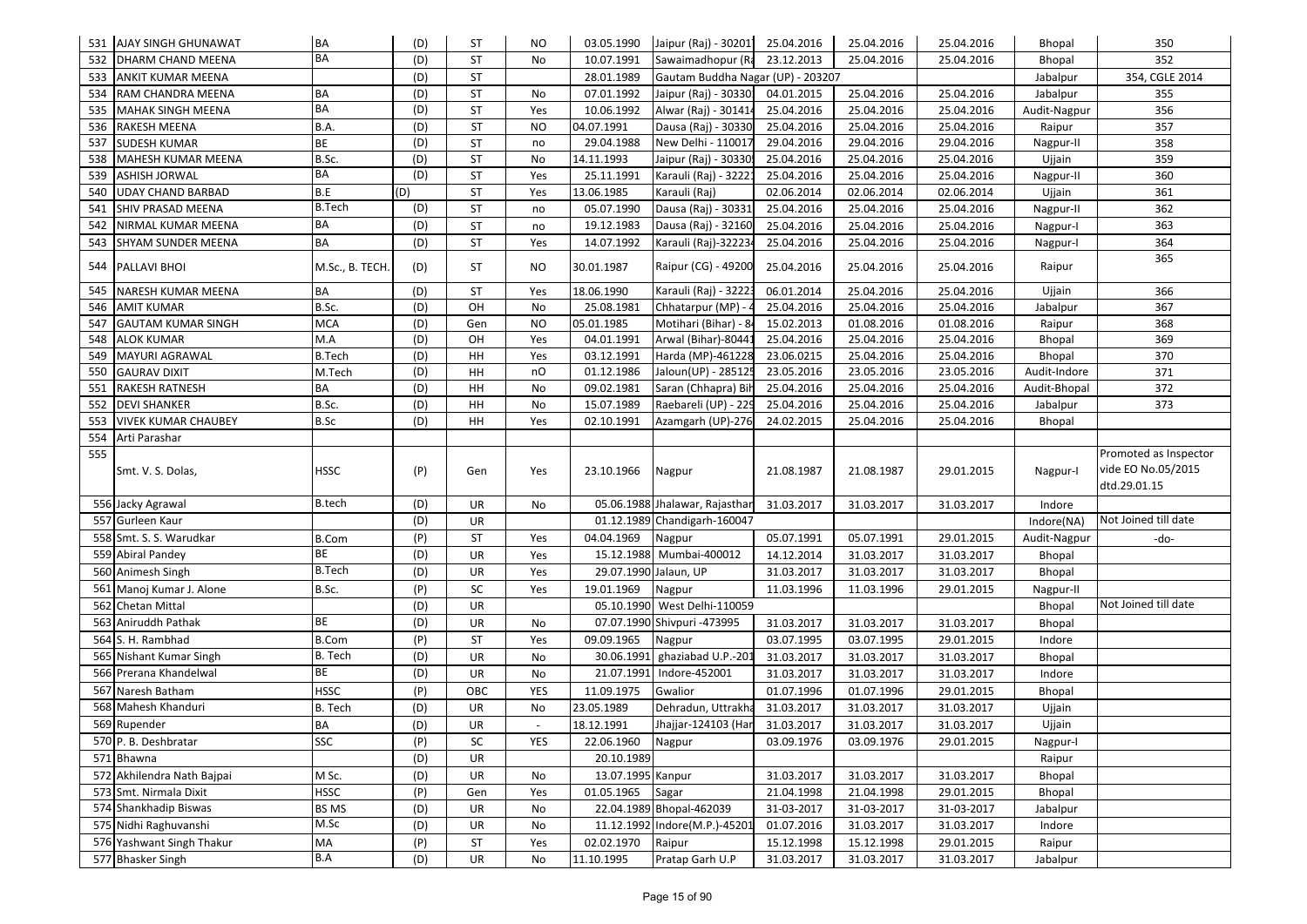| 578 Gyanendra Tiwari        | B.Sc.               | (D) | UR        | No        |                    | 22.07.1992 Allahabad, U.P-2110  | 31.03.2017 | 31.03.2017 | 31.03.2017 | Jabalpur     |  |
|-----------------------------|---------------------|-----|-----------|-----------|--------------------|---------------------------------|------------|------------|------------|--------------|--|
| 579 Smt. J. S. Paunikar     | <b>HSSC</b>         | (P) | <b>ST</b> | Yes       | 01.01.1968         | Nagpur                          | 15.04.1994 | 15.04.1994 | 29.01.2015 | Nagpur-I     |  |
| 580 Somnath Mishra          | <b>MCA</b>          | (D) | UR        | No        | 01.02.1992         | Bhadohi U.P                     | 31.03.2017 | 31.03.2017 | 31.03.2017 | Jabalpur     |  |
| 581 Anil Kumar              | <b>B.Tech</b>       | (D) | UR        | NO.       | 25.07.1990         | Panipat-Haryana                 | 02.05.2016 | 31.03.2017 | 31.03.2017 | Ujjain       |  |
| 582 Anchal                  | B.A.                | (D) | <b>UR</b> |           |                    | 20.04.1994 Jind, Haryana-1261   | 31.03.2017 | 31.03.2017 | 31.03.2017 | Bhopal       |  |
| 583 Swapnil Tiwari          | <b>B.E.</b>         | (D) | <b>UR</b> |           |                    | 08.08.1988 Lalitpur, U.P.       | 31.03.2017 | 31.03.2017 | 31.03.2017 | Bhopal       |  |
| 584 Jokhu Prasad Patel      | <b>B.Com</b>        | (P) | Gen       | Yes       | 01.07.1964         | Sagar                           | 11.12.1983 | 15.11.1991 | 29.01.2015 | Bhopal       |  |
| 585 Shirish Kumar Dwivedi   | B.Sc                | (D) | UR        | No        |                    | 01.10.1991 Bahraich, U.P.-2718  | 31.03.2017 | 31.03.2017 | 31.03.2017 | Indore       |  |
| 586 Khushal Singh Shekhawat | <b>B.Tech</b>       | (D) | <b>UR</b> | No        |                    | 29.03.1992 Bikaner, Rajasthan-  | 31.03.2017 | 31.03.2017 | 31.03.2017 | Indore       |  |
| 587 Deepak Agarwal          | <b>HSSC</b>         | (P) | Gen       | Yes       | 08.05.1964         | Indore                          | 26.12.1988 | 26.12.1988 | 29.01.2015 | Indore       |  |
| 588 Anjney Upadhyay         | B. Tech             | (D) | UR        | No        | 02.07.1989         | Gorakhpur, U.P-273              | 23.12.2015 | 25.07.2016 | 11.05.2017 | Ujjain       |  |
| 589 Piyush Maheshwari       | <b>BE</b>           | (D) | UR        | No        |                    | 13.12.1989 Indore-452009        | 26.10.2015 | 31.03.2017 | 31.03.2017 | Indore       |  |
| 590 Mohd. Manzoor Khan      | BA                  | (P) | Gen       | Yes       | 18.01.1966         | Mhow                            | 27.12.1988 | 27.12.1988 | 29.01.2015 | Audit-Indore |  |
| 591 Tamanna                 | <b>B.Tech</b>       | (D) | <b>UR</b> | no        |                    | 26.10.1992 Jind, Haryana-1261   | 31.03.2017 | 31.03.2017 | 31.03.2017 | Nagpur-I     |  |
| 592 Harsh Garg              | <b>MBA</b>          | (D) | UR        | No        |                    | 21.05.1988 Sangrur, Punjab-148  | 31.03.2017 | 31.03.2017 | 31.03.2017 | Indore       |  |
| 593 Vikas Babu Sharma       | <b>SSC</b>          | (P) | Gen       | Yes       | 03.03.1965         | Sagar                           | 11.01.1989 | 11.01.1989 | 29.01.2015 | Bhopal       |  |
| 594 Krishna Kant Tiwari     | <b>B.Tech</b>       | (D) | UR        | <b>NO</b> |                    | 18.12.1992 Jaipur, Rajasthan-30 | 31.03.2017 | 31.03.2017 | 31.03.2017 | Indore       |  |
| 595 Nishi                   | <b>B</b> Sc         | (D) | UR        | no        |                    | 05.12.1990 Bhadohi, U.P.        | 31.03.2017 | 31.03.2017 | 31.03.2017 | Bhopal       |  |
| 596 Padam Singh Sisodia     | <b>HSSC</b>         | (P) | SC        | Yes       | 07.09.1966         | Ujjain                          | 11.01.1989 | 11.01.1989 | 29.01.2015 | Ujjain       |  |
| 597 Preeti Kumari           | M Tech              | (D) | UR        | no        |                    | 04.06.1991 Gurgaon Haryana      | 31.03.2017 | 31.03.2017 | 31.03.2017 | Bhopal       |  |
| 598 Sandeep Kumar Singh     | BE                  | (D) | UR        | No        |                    | 16.04.1989 Gwalior, Madhya Pr   | 31.03.2017 | 31.03.2017 | 31.03.2017 | Indore       |  |
| 599 Rajkumar Vishwakarma    | <b>HSSC</b>         | (P) | Gen       | Yes       | 01.07.1962         | Balaghat                        | 23.02.1989 | 23.02.1989 | 29.01.2015 | Jabalpur     |  |
| 600 Monika Devi             | M A                 | (D) | UR        | Yes       |                    | 18.12.1994 Dist-Saharanpur, U.I | 31.03.2017 | 31.03.2017 | 31.03.2017 | Bhopal       |  |
| 601 Gaurav Srivastav        | $\overline{B}$ Tech | (D) | UR        | No        | 26.03.1990 Lucknow |                                 | 31.03.2017 | 31.03.2017 | 31.03.2017 | Bhopal       |  |
| 602 Dheeraj Singh Chouhan   | <b>BA</b>           | (P) | Gen       | Yes       | 20.11.1968         | Guna                            | 01.09.1989 | 01.09.1989 | 29.01.2015 | Bhopal       |  |
| 603 Sandeep Kumar           | <b>B.Tech</b>       | (D) | UR        | No        | 21.05.1992 Delhi   |                                 | 31.03.2017 | 31.03.2017 | 31.03.2017 | Indore       |  |
| 604 Arpit Jain              | <b>B.tech</b>       | (D) | UR        | No        |                    | 03.11.1992 Jhalawar, Rajasthan  | 31.03.2017 | 31.03.2017 | 31.03.2017 | Indore       |  |
| 605 Mohan Das Bendwal       | <b>HSSC</b>         | (P) | SC        | Yes       | 01.06.1967         | Ujjain                          | 28.08.1990 | 28.08.1990 | 29.01.2015 | Ujjain       |  |
| 606 Mohd Ayoob              | B.A                 | (D) | <b>UR</b> | No        | 25.07.1991         | Kabir Nagar, U.P.-27            | 23.05.2016 | 13.04.2017 | 13.04.2017 | Jabalpur     |  |
| 607 Randeep Singh           | B. Tech             | (D) | UR        | No.       | 16.04.1992         | Kurukshetra-136128              | 31.03.2017 | 31.03.2017 | 31.03.2017 | Ujjain       |  |
| 608 Ram Singh Yadav         | XIth                | (P) | Gen       | Yes       | 10.01.1967         | Jabalpur                        | 21.09.1990 | 21.09.1990 | 29.01.2015 | Jabalpur     |  |
| 609 Rahul                   | BE                  | (D) | Gen       | No        |                    | 15.09.1989 Rohtak-124001        | 31.03.2017 | 31.03.2017 | 31.03.2017 | Nagpur-II    |  |
| 610 K.S. Markam             | <b>HSSC</b>         | (P) | ST        | Yes       | 04.04.1962         | Jabalpur                        | 25.09.1990 | 25.09.1990 | 29.01.2015 | Bhopal       |  |
| 611 Shubham Tiwari          | B. Sc               | (D) | UR        | No.       | 07.01.1994         | Kanpur                          | 31.03.2017 | 31.03.2017 | 31.03.2017 | Ujjain       |  |
| 612 Kamini Goyal            | <b>B.Tech</b>       | (D) | UR        | NO        | 13.03.1991         | Jaipur- 302017                  | 31.03.2017 | 31.03.2017 | 31.03.2017 | Ujjain       |  |
| 613 Gajjulal Choudhary      | <b>HSSC</b>         | (P) | SC        | Yes       | 04.01.1967         | Jabalpur                        | 27.04.1992 | 27.04.1992 | 29.01.2015 | Audit-Bhopal |  |
| 614 Sumit Jain              |                     | (D) | UR        |           |                    | 28.07.1989 Bundi-323024         |            |            |            | Ujjain       |  |
| 615 Mayur Goyal             | <b>BBE</b>          | (D) | UR        | No.       | 20.03.1989         | New Delhi-110008                | 28.03.2011 | 31.03.2017 | 31.03.2017 | Ujjain       |  |
| 616 Darpan Goyal            | <b>B.TECH</b>       | (D) | UR        | NO.       | 10.01.1992         | Gurgaon-122001                  | 31.03.2017 | 31.03.2017 | 31.03.2017 | Ujjain       |  |
| 617 Deepak Gupta            | <b>B.Tch</b>        | (D) | UR        |           |                    | 07.07.1988 Gorakhpur-273015     | 31.03.2017 | 31.03.2017 | 31.03.2017 | Nagpur-I     |  |
| 618 Rajesh Swami            | M.Com               | (P) | Gen       | Yes       | 07.09.1966         | Indore                          | 23.08.1993 | 23.08.1993 | 29.01.2015 | Ujjain       |  |
| 619 Shivam Kumar Sharma     | B. Tech             | (D) | UR        | No.       | 14.02.1992         | jaipur-302017                   | 31.03.2017 | 31.03.2017 | 31.03.2017 | Ujjain       |  |
| 620 Mukesh Singh Tomar      | <b>BBA</b>          | (D) | UR        | No.       | 28.06.1989         | Moren(M.P.)-47600               | 31.03.2017 | 31.03.2017 | 31.03.2017 | Ujjain       |  |
| $621$ I.S. Rajput           | BA                  | (P) | Gen       | Yes       | 28.12.1969         | Sagar                           | 12.09.1994 | 12.09.1994 | 29.01.2015 | Bhopal       |  |
| 622 Nishi                   | M.Sc.               | (D) | UR        | NO        | 30.01.1993         | Faridkont, Punjab-1             | 31.03.2017 | 31.03.2017 | 31.03.2017 | Ujjain       |  |
| 623 Deepak Sailor           | SSC<br><b>BA</b>    | (P) | Gen       | Yes       | 16.02.1972         | Sagar                           | 20.12.1994 | 20.12.1994 | 29.01.2015 | Bhopal       |  |
| 624 Bharat Kumar            | <b>BA</b>           | (D) | UR        | No        |                    | 09.07.1990 Aligarh U.P.-202138  | 31.03.2017 | 31.03.2017 | 31.03.2017 | Nagpur-I     |  |
| 625 Govind Ratnu            |                     | (D) | UR        | No        |                    | 27.02.1994 Jodhput, Rajasthan-  | 31.03.2017 | 31.03.2017 | 31.03.2017 | Nagpur-I     |  |
| 626 Rakesh Matele           | <b>BA Part-I</b>    | (P) | SC        | Yes       | 11.05.1967         | <b>Bhopal</b>                   | 22.05.1995 | 22.05.1995 | 29.01.2015 | Bhopal       |  |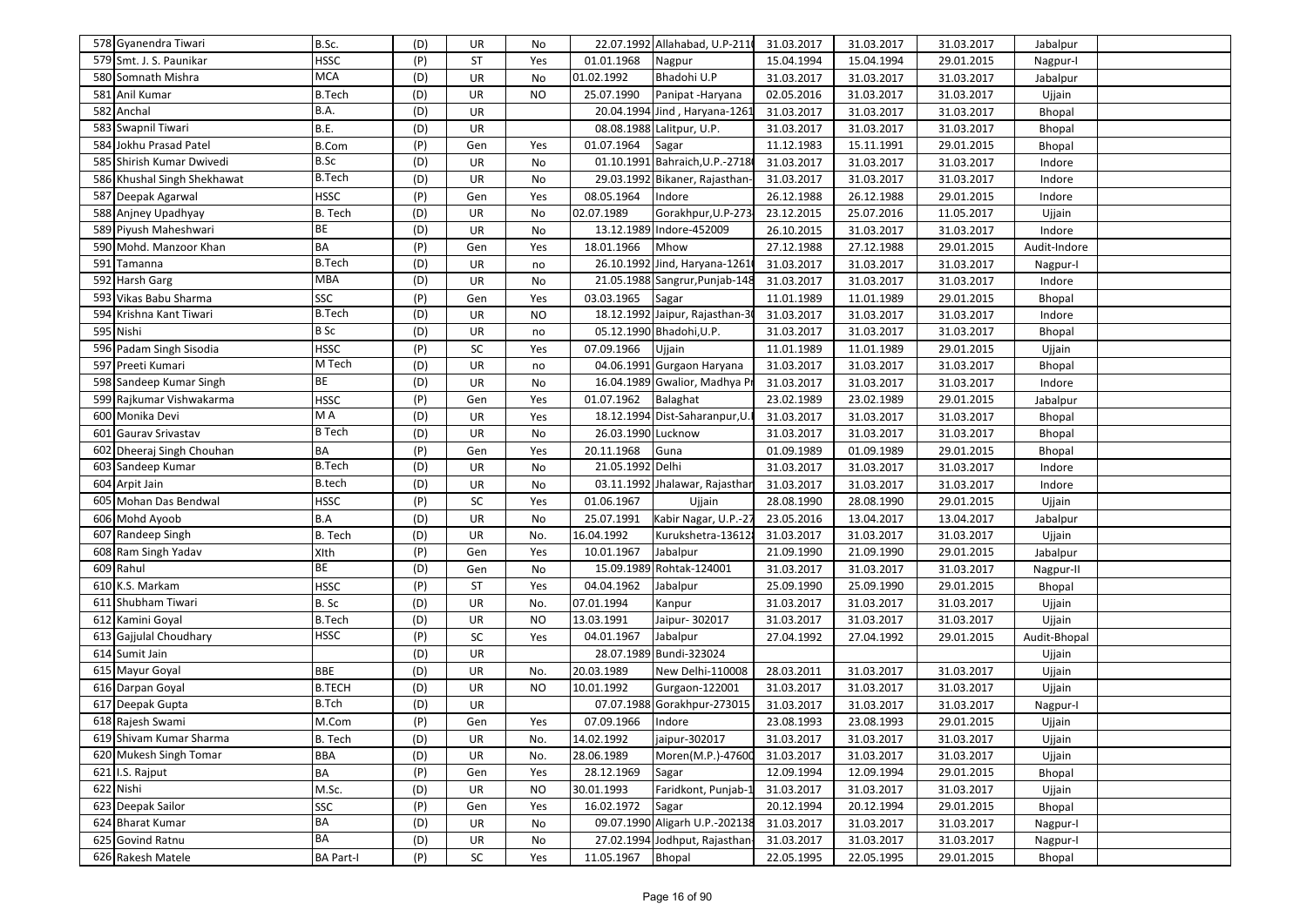| 627 Mohit Shukla                   | <b>B.Tech</b>  | (D) | UR         | No        |            | 11.10.1991 Karauli, Rajasthan-3      | 04.04.2017 | 04.04.2017 | 04.04.2017 | Audit-Nagpur |                               |
|------------------------------------|----------------|-----|------------|-----------|------------|--------------------------------------|------------|------------|------------|--------------|-------------------------------|
| 628 Ashutosh Tiwari                | <b>Bsc</b>     | (D) | UR         | No        |            | 10.09.1993 Sultanpur, U.P.-228       | 31.03.2017 | 31.03.2017 | 31.03.2017 | Nagpur-I     |                               |
| 629 Rajendra Bhagwani Singh Prasad | 12th           | (P) | ST         | Yes       | 07.05.1970 | Dewas                                | 08.08.1995 | 08.08.1995 | 29.01.2015 | Indore       |                               |
| 630 Deepak Kumar                   |                | (D) | UR         |           |            | 09.10.1990 Dist-Jind, Haryana-126116 |            |            |            | Nagpur Zone  |                               |
| 631 Vikas Kumar Gupta              | <b>BCA</b>     | (D) | UR         |           | 03.12.1992 | Sagar-470004                         | 02.06.2017 | 02.06.2017 | 02.06.2017 | Nagpur-II    |                               |
| Ku. Varsha Devda                   | B.Sc.          | (P) | Gen        | Yes       | 05.04.1984 | Indore                               | 03.10.2008 | 03.10.2008 | 29.01.2015 | Indore       | Compassionate<br>Appointment. |
| 633 Vaibhav Sharma                 | <b>B.Tech</b>  | (D) | UR         | NO        | 16.01.1994 | Rajasthan                            | 31.03.2017 | 31.03.2017 | 31.03.2017 | Ujjain       |                               |
| 634 Sumit                          | <b>B.Tech</b>  | (D) | UR         | No        |            | 04.06.1989 Delhi-110040              | 25.04.2016 | 25.04.2016 | 25.04.2016 | Nagpur       |                               |
| 635 R.C. Ganer                     | SSC            | (P) | SC         | No        | 16.02.1964 | Nagpur                               | 13.05.1985 | 13.05.1985 | 29.01.2015 | Nagpur-I     |                               |
| 636 Amit Kumar                     |                | (D) | <b>UR</b>  |           |            | 13.08.1990 Delhi-110043              |            |            |            | Nagpur Zone  |                               |
| 637 Dheeraj Chaudhary              | <b>B.Tech</b>  | (D) | UR         | No        |            | 10.05.1989 Baghpat, U.P-25061        | 10.07.2015 | 31.03.2017 | 31.03.2017 | Audit-Nagpur |                               |
| 638 S.K. Yete                      | SSC            | (P) | Gen        | Yes       | 24.12.1961 | Nagpur                               | 13.05.1985 | 13.05.1985 | 29.01.2015 | Nagpur-I     |                               |
| 639 Ballamudi Poojitha             | <b>B.Tech</b>  | (D) | UR         | No        |            | 03.08.1992 Ankunuru Post, Kris       | 31.03.2017 | 31.03.2017 | 31.03.2017 | Nagpur-I     |                               |
| 640 Abhishek                       | <b>BSC</b>     | (D) | <b>UR</b>  | No        |            | 11.05.1994 Jind, Haryana-1261        | 31.03.2017 | 31.03.2017 | 31.03.2017 | Nagpur-I     |                               |
| 641<br>Satish Kumar Dubey          | M.Com          | (P) | Gen        | Yes       | 10.04.1965 | <b>Bhopal</b>                        | 04.09.1986 | 04.09.1986 | 29.01.2015 | Raipur       |                               |
| 642 Harsh kaushik                  | <b>B.TECH</b>  | (D) | UR         | No        |            | 08.12.1989 Delhi-110042              | 31.03.2017 | 31.03.2017 | 31.03.2017 | Jabalpur     |                               |
| 643 Upender Sharma                 | <b>B.Tech</b>  | (D) | UR         | No        |            | 04-02-1990 Gurgaon-122001            | 23.06.2017 | 23.06.2017 | 23.06.2017 | Jabalpur     |                               |
| 644 R.P. Francis                   | <b>SSC</b>     | (P) | Gen        | Yes       | 31.08.1964 | Nagpur                               | 17.10.1986 | 17.10.1986 | 29.01.2015 | Nagpur-II    |                               |
| 645 Anjit Kumar Agarwal            | B.Sc           | (D) | UR         | <b>NO</b> | 04.11.1993 | Bhilwara Rajasthan                   | 31.03.2017 | 31.03.2017 | 31.03.2017 | Ujjain       |                               |
| 646 Utkarsh Gaur                   | MBA            | (D) | <b>UR</b>  | No        |            | 24.08.1989 Aligarh, U.P.-202001      | 22.06.2017 | 22.06.2017 | 22.06.2017 | Nagpur-I     |                               |
| 647 B.D. Gowardhan                 | <b>HSSC</b>    | (P) | ${\sf SC}$ | Yes       | 15.04.1963 | Chandrapur                           | 27.10.1986 | 27.10.1986 | 29.01.2015 | Nagpur-I     |                               |
| 648 Rajat Garg                     | B.A, MBA       | (D) | UR         | No        |            | 09.08.1989 Delhi-110085              | 31.03.2017 | 31.03.2017 | 31.03.2017 | Nagpur-I     |                               |
| 649 Naveen Khandelwal              | <b>B.Tech</b>  | (D) | OBC        | Yes       |            | 05.10.1993 Jodhpur, Rajasthan        | 31.03.2017 | 31.03.2017 | 31.03.2017 | Nagpur-II    |                               |
| 650 Asad Ali                       | <b>HSSC</b>    | (P) | Gen        | Yes       | 03.06.1965 | Nagpur                               | 28.10.1986 | 01.10.1994 | 29.01.2015 | Nagpur-I     |                               |
| 651 Yogesh Chamoli                 | <b>B.Tech</b>  | (D) | Gen        | No        | 03.08.1990 | Ghaziabad, U.P.-201                  | 31.03.2017 | 31.03.2017 | 31.03.2017 | Raipur       |                               |
| 652 Anupam Mehrotra                | <b>B. TECH</b> | (D) | Gen        | <b>NO</b> | 01.05.1989 | Lucknow, U.P.-2260.                  | 31.03.2017 | 31.03.2017 | 31.03.2017 | Raipur       |                               |
| 653 Santosh Kumar Patel            | <b>B.Com</b>   | (P) | PH-Gen     | Yes       | 21.07.1963 | Indore                               | 26.12.1988 | 26.12.1988 | 29.01.2015 | Audit-Indore |                               |
| 654 Bikramjit Sigh Manshahia       | <b>B.Tech</b>  | (D) | Gen        | Yes       |            | 07.05.1989 Patiala, Punjab-147       | 03.07.2017 | 03.07.2017 | 03.07.2017 | Nagpur-I     |                               |
| 655 Sunny Singh                    | B.Sc           | (D) | OBC        | No        |            | 30.10.1991 Dehradun, Uttrakha        | 31.03.2017 | 31.03.2017 | 31.03.2017 | Nagpur-I     |                               |
| 656 Sitaram Sahu                   | <b>BA</b>      | (P) | Gen        | Yes       | 12.05.1962 | Jagdalpur                            | 05.01.1989 | 05.01.1989 | 29.01.2015 | Raipur       |                               |
| 657 Pankaj Kumar                   |                | (D) | OBC        |           |            | 29.06.1990 Delhi-110009              |            |            |            | Nagpur Zone  |                               |
| 658<br>Sumit Diwedi                | <b>B. TECH</b> | (D) | Gen        | <b>NO</b> | 28.01.1991 | Kanpur-208011                        | 31.03.2017 | 31.03.2017 | 31.03.2017 | Raipur       |                               |
| 659 Ravindra Kumar Tomar           | M.Com          | (P) | Gen        | Yes       | 20.04.1966 | Raipur                               | 28.09.1990 | 28.09.1990 | 29.01.2015 | Jabalpur     |                               |
| 660 Tarif Singh                    | M.Tech         | (D) | Gen        |           |            | 05.09.1989 Delhi-110073              | 31.03.2017 | 31.03.2017 | 31.03.2017 | Raipur       |                               |
| 661 Vinay Kumar Pandey             | <b>B.A.</b>    | (D) | Gen        | <b>NO</b> | 17.09.1995 | Jaunpur-222165                       | 31.03.2017 | 31.03.2017 | 31.03.2017 | Raipur       |                               |
| 662 Rajendra Singh Rawat           | <b>HSSC</b>    | (P) | Gen        | Yes       | 30.06.1969 | Gwalior                              | 10.10.1990 | 10.10.1990 | 29.01.2015 | Indore       |                               |
| 663 Virendra Pratap Parmar         | <b>B.Tech</b>  | (D) | Gen        | No        |            | 23.08.1993 Kota-324009               | 20.05.2016 | 05.04.2017 | 05.04.2017 | Audit-Raipur |                               |
| 664 Mohini                         | M. Tech        | (D) | Gen        | No        |            | 13.06.1989 Rohtak-124001             | 31.03.2017 | 31.03.2017 | 31.03.2017 | Raipur       |                               |
| 665 Dinesh Katekar                 | <b>HSSC</b>    | (P) | SC         | Yes       | 02.09.1964 | Indore                               | 11.09.1990 | 11.09.1990 | 29.01.2015 | Indore       |                               |
| 666 Harshad Arun Dighe             | B.E.           | (D) | Gen        | <b>NO</b> | 03.02.1988 | Nashik-422009                        | 31.03.2017 | 31.03.2017 | 31.03.2017 | Raipur       |                               |
| 667 Jaya                           | <b>BE</b>      | (D) | OBC        | No        |            | 12.12.1987 Rohtas (Bihar)            | 14.12.2015 | 31.03.2017 | 31.03.2017 | Bhopal       |                               |
| 668 Shyam Sunder Kurku             | <b>BA</b>      | (P) | <b>ST</b>  | Yes       | 01.12.1971 | Dhar                                 | 13.02.1991 | 13.02.1991 | 29.01.2015 | Indore(NA)   |                               |
| 669 Rambaran Lodhi                 | <b>BA</b>      | (D) | OBC        | Yes       |            | 10.01.1993 Shivpuri-473665           | 04.07.2016 | 31.03.2017 | 31.03.2017 | Audit-Nagpur |                               |
| 670 Suraj Kumar                    | B.A            | (D) | OBC        |           |            | 25.02.1996 Nalanda-803101            | 31.03.2017 | 31.03.2017 | 31.03.2017 | Raipur       |                               |
| 671 Dinesh Chouhan                 | <b>HSSC</b>    | (P) | SC         | Yes       | 15.07.1966 | Indore                               | 18.04.1991 | 18.04.1991 | 29.01.2015 | Audit-Indore |                               |
| 672 Barethiya Anshu Ashok          | M.Tech         | (D) | OBC        | no        |            | 17.08.1990 Nagpur-440030             | 31.03.2017 | 31.03.2017 | 31.03.2017 | Nagpur-I     |                               |
| 673 Shrey Naresh Singh             | B.TECH.        | (D) | OBC        | NO.       | 21.06.1990 | Lucknow-226010                       | 31.03.2017 | 31.03.2017 | 31.03.2017 | Raipur       |                               |
| 674 James Kumar John               | <b>HSSC</b>    | (P) | Gen        | no        | 27.07.1966 | Bhilai (CG) - 490006                 | 23.05.1991 | 23.05.1991 | 29.01.2015 | Raipur       |                               |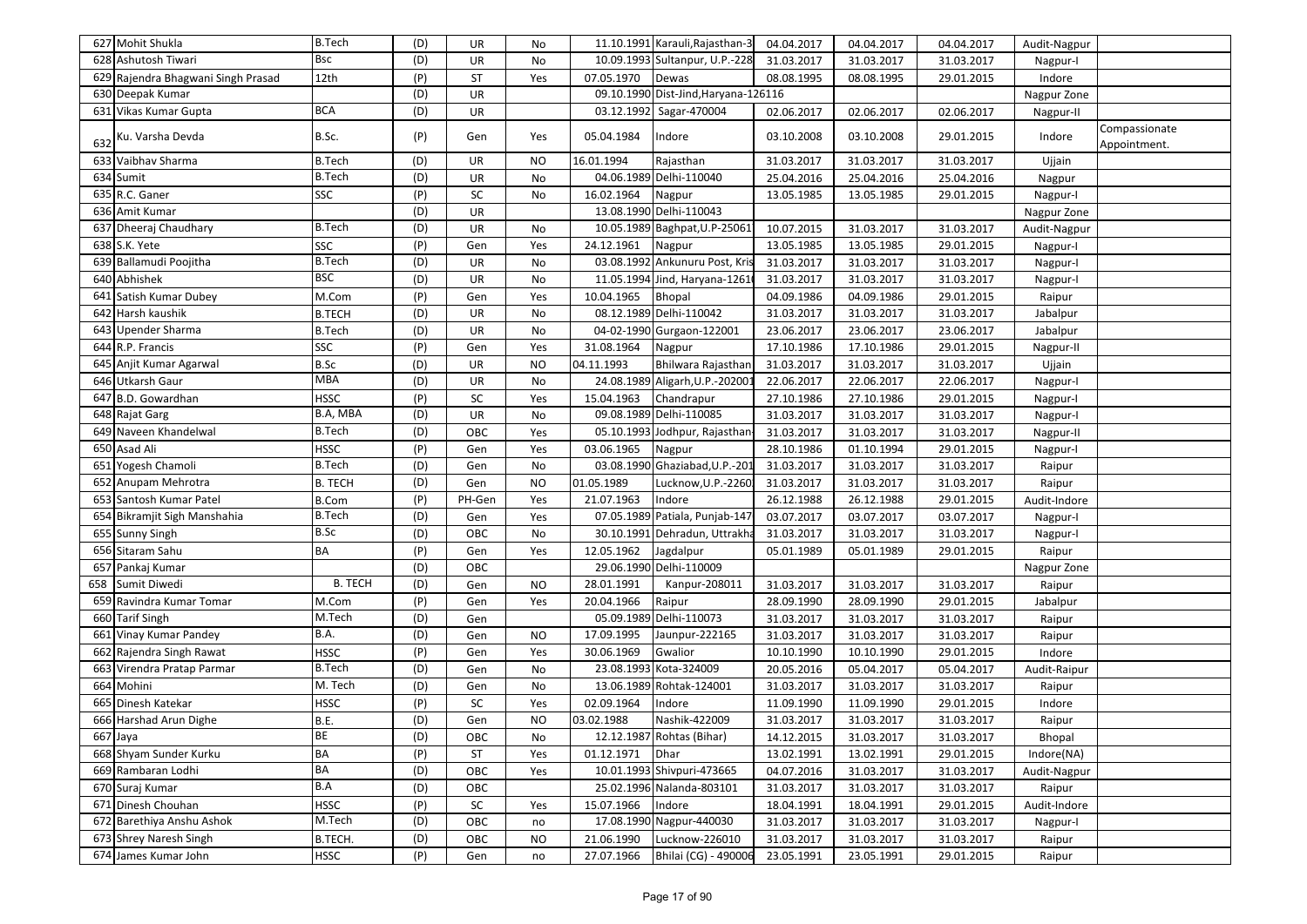|     | 675 Meena Soni               | <b>BSC/BCA</b> | (D) | OBC       | <b>NO</b> |            | 13.04.1990 Jhalawar-326038     | 17.07.2017 | 17.07.2017 | 17.07.2017 | Indore       |                                          |
|-----|------------------------------|----------------|-----|-----------|-----------|------------|--------------------------------|------------|------------|------------|--------------|------------------------------------------|
|     | 676 Diksha Yadav             |                | (D) | OBC       |           |            | 15.06.1993 Lucknow-226302      |            |            |            | Raipur       | Not Joined till date                     |
|     | 677 Anil Kumar Kadwar        | 12th           | (P) | ST        | Yes       | 20.06.1970 | Sagar                          | 01.07.1986 | 01.07.1986 | 29.01.2015 | Audit-Indore |                                          |
|     | 678 Sachin Kumar             | M.Sc           | (D) | OBC       | No        |            | 07.10.1986 Ghaziabad - 201002  | 31.03.2017 | 31.03.2017 | 31.03.2017 | Audit-Nagpur |                                          |
|     | 679 Sameer Kumar Katiyar     | B. Tech        | (D) | OBC       | no        |            | 07.12.1988 Kanpur - 208005     | 31.03.2017 | 31.03.2017 | 31.03.2017 | Nagpur-II    |                                          |
|     | 680 Sharad Sonel             | BA             | (P) | SC        | Yes       | 16.02.1972 | Indore                         | 14.11.1991 | 15.11.1991 | 29.01.2015 | Ujjain       |                                          |
| 681 | Arjun Kumar Choursiya        | <b>B. TECH</b> | (D) | OBC       | <b>NO</b> | 07.11.1991 | Faizabad-224204                | 31.03.2017 | 31.03.2017 | 31.03.2017 | Raipur       |                                          |
|     | 682 Manish Kumar Savita      | B.Sc           | (D) | OBC       | No        |            | 06.06.1995 Kanpur Nagar -2080  | 31.03.2017 | 31.03.2017 | 31.03.2017 | Audit-Nagpur |                                          |
|     | 683 Vinayak Bhagwan Gajbhiye | <b>HSSC</b>    | (P) | SC        | Yes       | 09.08.1966 | Indore                         | 12.02.1992 | 12.02.1992 | 29.01.2015 | Indore       |                                          |
|     |                              |                |     |           |           |            |                                |            |            |            |              | Not Joined till date, still              |
|     |                              |                |     | OBC       |           |            |                                |            |            |            | Raipur       | working as Inspector,                    |
|     | 684 Aditya Patel             |                | (D) |           |           |            | 30.09.1990 Jabalpur-482009     |            |            |            |              | c.Ex. Pune.                              |
|     | 685 Vaseem                   | B. Tech        | (D) | OBC       | No        |            | 22.04.1992 Meerut-250406       | 02.06.2016 | 02.06.2016 | 15.05.2017 | Raipur       |                                          |
|     | 686 Ishwari Kumar Verma      | XIth           | (P) | Gen       | Yes       | 08.06.1967 | Raipur                         | 20.04.1992 | 20.04.1992 | 29.01.2015 | Raipur       |                                          |
|     | 687 Hardipak Singh           | <b>B.Tech</b>  | (D) | OBC       |           |            | 26.05.1991 Mirzapur (U.P.)-231 | 02.05.2017 | 02.05.2017 | 02.05.2017 | Nagpur-I     |                                          |
| 688 | Vaibhav Prajapati            | <b>B.Tch</b>   | (D) | OBC       |           |            | 07.01.1990 Lucknow-226010      | 31.03.2017 | 31.03.2017 | 31.03.2017 | Nagpur-I     |                                          |
| 689 | Suresh Chandra Sahu          | <b>HSSC</b>    | (P) | Gen       | Yes       | 13.07.1967 | Raipur                         | 16.04.1992 | 16.04.1992 | 29.01.2015 | Raipur       |                                          |
|     | 690 Vinit Yadav              | <b>B.Tech</b>  | (D) | OBC       |           |            | 04.03.1994 Jhajjar-124103      | 31.03.2017 | 31.03.2017 | 31.03.2017 | Nagpur-I     |                                          |
|     | 691 Gaurang Verma            | <b>B.Tech</b>  | (D) | OBC       |           |            | 23.06.1992 lucknow-226010      | 31.03.2017 | 31.03.2017 | 31.03.2017 | Nagpur-I     |                                          |
|     | 692 Shiv Shankar Sahu        | <b>HSSC</b>    | (P) | Gen       | Yes       | 07.11.1968 | Raipur                         | 01.05.1992 | 01.05.1992 | 29.01.2015 | Raipur       |                                          |
| 693 | Sunil Kumar                  | B. Tech        | (D) | OBC       | No        |            | 11.12.1992 Jhunjhunu-333305    | 31.03.2017 | 31.03.2017 | 31.03.2017 | Raipur       |                                          |
| 694 | Gaurav Jhajharia             | <b>B. TECH</b> | (D) | OBC       | <b>NO</b> | 02.12.1993 | Jhunjhunu-333301               | 29.05.2017 | 29.05.2017 | 29.05.2017 | Raipur       |                                          |
|     | 695 Chittulal Thakare        | <b>HSSC</b>    | (P) | Gen       | Yes       | 12.03.1964 | Raipur                         | 28.09.1992 | 28.09.1992 | 29.01.2015 | Raipur       |                                          |
|     | 696 Shubham Gupta            | <b>B.Tech</b>  | (D) | SC        |           |            | 08.06.1990 Ghaziabad-201001    | 31.03.2017 | 31.03.2017 | 31.03.2017 | Nagpur-I     |                                          |
|     | 697 Sanjay Kumar Yadav       | <b>B.Tech</b>  | (D) | SC        |           |            | 22.06.1988 Ambedkar Ngar-224   | 31.03.2017 | 31.03.2017 | 31.03.2017 | Nagpur-II    |                                          |
|     | 698 Mahendra Kumar Sharma    | <b>HSSC</b>    | (P) | Gen       |           | 20.10.1967 | Raipur                         | 07.12.1992 | 07.12.1992 | 29.01.2015 | Raipur       |                                          |
|     | 699 Nitendra Yadav           | <b>B.Tech</b>  | (D) | <b>SC</b> |           |            | 20.10.1991 Etawah-2206245      | 31.03.2017 | 31.03.2017 | 31.03.2017 | Nagpur-I     |                                          |
|     | 700 Bharatish Yadav          | <b>B.Tech</b>  | (D) | OBC       |           |            | 28.02.1989 jaipur-303108       | 31.03.2017 | 31.03.2017 | 31.03.2017 | Raipur       |                                          |
|     | 701 Mukesh Kumar Pandey      | BA             | (P) | Gen       | Yes       | 10.08.1968 | Raipur                         | 11.05.1993 | 11.05.1993 | 29.01.2015 | Raipur       |                                          |
|     | 702 Pinkesh Yadav            |                | (D) | SC        |           |            | 03.05.1993 Jaipur-303108       |            |            |            | Raipur       | Not Joined till date                     |
|     | 703 Dhananjay Kumar          | <b>B. TECH</b> | (D) | OBC       | <b>NO</b> | 26.06.1987 | Gaya-823002                    | 31.03.2017 | 31.03.2017 | 31.03.2017 | Raipur       |                                          |
|     | 704 Hariram Kashyap          | <b>BA</b>      | (P) | Gen       | Yes       | 02.09.1967 | Raipur                         | 13.05.1993 | 13.05.1993 | 29.01.2015 | Raipur       |                                          |
|     | 705 Rahul Verma              | <b>B.Tech</b>  | (D) | <b>SC</b> | no        | 18.10.1991 | Gurgaon-122101                 | 31.03.2017 | 31.03.2017 | 31.03.2017 | Nagpur-I     |                                          |
|     | 706 Hemlata Meel             | <b>BSc</b>     | (D) | SC        |           |            | 16.08.1993 Churu-331304        | 31.03.2017 | 31.03.2017 | 31.03.2017 | Nagpur-II    |                                          |
|     | 707 Altaf Alam               | <b>HSSC</b>    | (P) | Gen       | Yes       | 04.04.1969 | Patna (Bihar) - 8000           | 13.04.1994 | 13.04.1994 | 29.01.2015 | Audit-Indore |                                          |
|     | 708 Anadaram Parihar         | <b>B.Tech</b>  | (D) | <b>SC</b> |           |            | 11.07.1990 Jodhpur-342305      | 31.03.2017 | 31.03.2017 | 31.03.2017 | Nagpur-I     |                                          |
|     | 709 Amit Kumar               | B. Tech        | (D) | SC        | No        |            | 23.12.1987 New Delhi -110019   | 31.03.2017 | 31.03.2017 | 31.03.2017 | Raipur       |                                          |
|     | 710 Manish Sahu              | <b>HSSC</b>    | (P) | Gen       | Yes       | 22.12.1969 | Seoni M.P.)                    | 14.09.1994 | 14.09.1994 | 29.01.2015 | Jabalpur     |                                          |
| 711 | Satish Singh                 | <b>MCA</b>     | (D) | OBC       | NO        | 01.01.1986 | Gorakhpur-273008               | 30.06.2016 | 31.03.2017 | 31.03.2017 | Raipur       |                                          |
|     | 712 Bharat Mundel            | <b>B. TECH</b> | (D) | OBC       | <b>NO</b> | 13.02.1992 | Nagaur, Rajasthan              | 31.03.2017 | 31.03.2017 | 31.03.2017 | Raipur       |                                          |
|     | 713 Kanchan Vinod Kamble     | BSc., B.Ed.    | (P) | SC        | Yes       | 16.10.1971 | Nagpur                         | 05.12.1996 | 05.12.1996 | 29.01.2015 | Nagpur-I     |                                          |
|     | 714 Nootan Saxena            | <b>B.Sc</b>    | (D) | Gen       | Yes       | 01.07.1987 | Jaipur                         | 30.07.2012 | 30.07.2012 | 17.07.2015 | Bhopal       | ICT from Hyderabad vide<br>EO No.19/2015 |
|     |                              |                |     |           |           |            |                                |            |            |            |              | dt.19.06.15                              |
|     |                              |                |     |           |           |            |                                |            |            | 01.04.2015 |              | ICT from Vadodara Zone                   |
|     | Narendra Kumar Kanwar        |                | (P) | <b>ST</b> | Yes       | 26.06.1980 | Charbhatha (CG)                | 11.05.2007 | 11.05.2007 | 30.07.2015 | Raipur       | vide EO No.21/2015                       |
| 715 |                              |                |     |           |           |            |                                |            |            |            |              | dt.01.07.15                              |
|     |                              |                |     |           |           |            |                                |            |            | 31.12.2012 |              | ICT from Hyderabad vide                  |
|     | 716 Devendra Tiwari          | B.Sc.          | (D) | Gen       | Yes       | 24.08.1979 | Shivpuri(MP)                   | 04.09.2004 | 31.12.2012 | 31.07.2015 | Bhopal       | EO No.30/2015<br>dt.16.07.15             |
|     |                              |                |     |           |           |            |                                |            |            |            |              |                                          |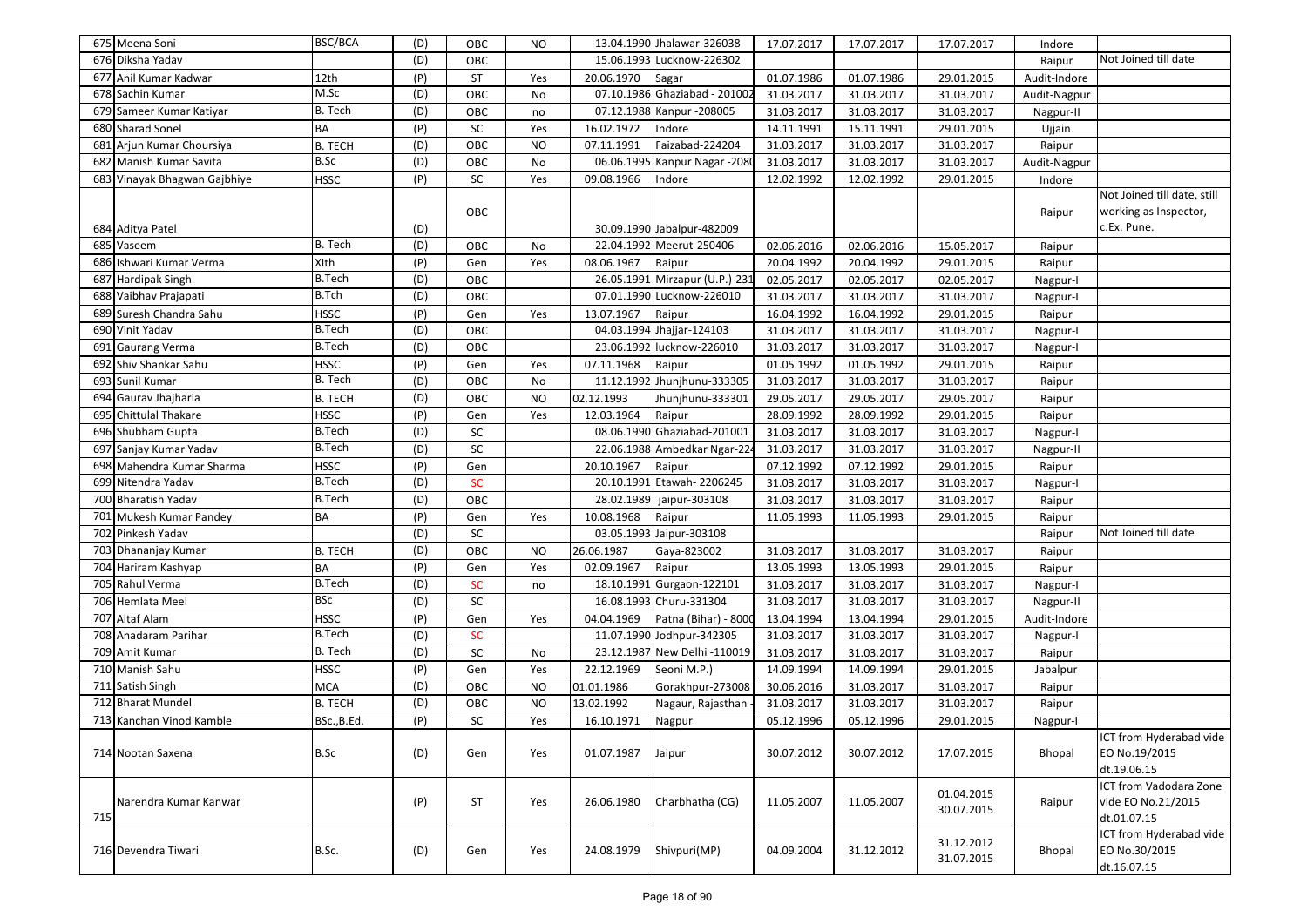| 717 Ayush Jain                      | BE, MBA       | (D) | Gen        | Yes | 29.07.1988 | Indore                       | 26.12.2012 | 26.12.2012 | 26.12.2012<br>16.10.2015 | Indore       | ICT from Chennai zone<br>Vide E.O. no. 38/2015<br>dated 22.09.2015. |
|-------------------------------------|---------------|-----|------------|-----|------------|------------------------------|------------|------------|--------------------------|--------------|---------------------------------------------------------------------|
| 718 Bhupendra Singh Parmar          | ВE            | (D) | OBC        | Yes | 06.08.1987 | Akodia, Shajapur (M          | 25.02.2013 | 25.02.2013 | 30.11.2015               | Indore       | EO No.21/2015 dated<br>01.07.2015 joined on<br>30.11.2015.          |
| 719 Madhup Saraswat                 | <b>B</b> Com  | (D) | Gen        | Yes | 26.06.1982 | Agra (UP)                    | 18.12.2009 | 18.12.2009 | 18.03.2016               | Bhopal       | 20/2016 dt 29.02.2016                                               |
| 720 Avinash Shrivastava             | B.Sc.         | (D) | Gen        | Yes | 08.04.1982 | Anuppur (MP)                 | 23.11.2009 | 23.11.2009 | 11.04.2016<br>23.11.2009 | Audit-Bhopal | 20/2016 dt 29.02.2016<br>joined on 11.04.2016                       |
| 721 Sumit Mitra                     | B.Sc.         | (D) | Gen        | Yes | 16.01.1985 | Bhopal (MP) - 4620:          | 28.05.2010 | 28.05.2010 | 11.04.2016<br>28.05.2010 | Audit-Bhopal | 20/2016 dt 29.02.2016<br>joined on 11.04.2016                       |
| 722 Laxman Chourasia                | B.Sc.         | (D) | OBC        | Yes | 05.03.1977 | Gwalior (MP)                 | 01.06.2005 | 01.06.2005 | 13.04.2016<br>01.06.2005 | Audit-Bhopal | 348/2016 dt 6.04.2016<br>Joined on 13.04.2016                       |
| 723 Ramkishor Rathor                |               | (D) | OBC        | Yes |            |                              |            |            | 27.04.2016               | Bhopal       | 348/2016 dt 6.04.2016                                               |
| 724 Neha Mehra                      | B. Tech       | (D) | SC         | Yes | 16.06.1989 | Bhopal                       | 13.12.2013 | 13.12.2013 | 28.04.2016<br>13.12.2013 | Bhopal       | 348/2016 dt 6.04.2016,<br>depuation on loan basis<br>to Hyderabad   |
| 725 N B Borkar                      | BA            | (D) | <b>ST</b>  | Yes | 18.01.1997 | Nagpur                       | 07.02.2011 | 07.02.2011 | 02.05.2016               | Audit-Nagpur | 348/2016 dt 6.04.2016                                               |
| 726 Megha S Meshram                 | BA, LLM       | (D) | SC         | Yes | 15.10.1982 | Nagpur                       | 26.11.2013 | 26.11.2013 | 04.07.2016<br>26.11.2013 | Nagpur-I     | ICT from<br>Mumbai348/2016 dt<br>6.04.2016                          |
| 727 Vinod Kumar Yadav               | B.Sc.         | (D) | OBC        | Yes | 25.12.1985 | Jabalpur (MP) - 482          | 15.12.2007 | 17.12.2014 | 01.09.2016<br>17.12.2014 | Audit-Bhopal | 457/2016 dt 06.07.2016,<br>Joined on 01.09.2016                     |
| 728 Anand Kumar Sharma              | B.A           | (D) | Gen        | Yes | 08.11.1986 | Datia (MP)                   | 29.05.2013 | 29.05.2013 | 19.09.2016<br>29.05.2013 | Audit-Bhopal | 457/2016 dt 06.07.2016,<br>Joined on 19.9.2016                      |
| 729 Dileep Singh                    | B.E.          | (D) | Gen        | Yes | 10.02.1987 | Rewa (M.P.)                  | 18.03.2014 | 18.03.2014 | 26.09.2016               | Jabalpur     | 466/2016 dt 30.08.2016                                              |
| 730 Nayan Deep Chaurasia            | <b>BE</b>     | (D) | OBC        | Yes | 13.10.1987 | Chhatarpur (MP) -            | 06.05.2011 | 13.02.2014 | 31.10.2016<br>13.02.2014 | Audit-Bhopa  | 471/2016 dt 20.09.2016,<br>Joined on 31.10.2016                     |
| 731 Roop Narayan                    | M.Sc          | (D) | OBC        | Yes | 31.05.1985 | Jabalpur                     | 13.01.13   | 13.01.13   | 15.11.2016               | Jabalpur     | 478/2016 dt 19.10.16                                                |
| 732 Rahul Rathore                   | B. Pharma     | (D) | SC         | Yes | 13.08.1988 | Ujjain                       | 25.11.2013 | 25.11.2013 | 01.12.2016               | Indore       | 480/2016 dt 03.11.2016                                              |
| 733 Atul P Mahajan                  | <b>B.Tech</b> | (D) | OBC        | Yes | 26.01.1982 | Bihar-801109                 | 27.02.2013 | 28.11.2013 | 05.12.2016               | Nagpur-I     | 482/2016 dt. 16.11.2016                                             |
| 734 Dayashankar Singh               | B.Sc.(Hons)   | (D) | OBC        | Yes | 25.08.1978 | Kaimur (Bihar) - 82          | 03.11.2009 | 03.11.2009 | 02.01.2017               | Jabalpur     |                                                                     |
| 735 Piyush Porwal                   | BE            | (D) | Gen        | Yes | 26.11.1987 | Indore                       | 11.02.2014 | 11.02.2014 | 07.02.2017               | Indore       | 490/2016 dated<br>20.12.2016                                        |
| 736 Ashish Asaram Khandare          | B.E           | (D) | SC         | Yes | 21.06.1980 | Nagpur                       | 16.10.2012 | 16.10.2012 | 07.03.2017               | Nagpur-I     | EO 13/2017 dt<br>07.02.2017.                                        |
| 737 Sachin Kant Khare               |               | (D) | Gen        | Yes |            |                              |            |            | 10.03.2017               | Bhopal       | Eo 14/2017 dt<br>17.02.2017.                                        |
| 738 Shnehal Kumar Charandas Ganjare | B.Sc          | (D) | SC         | Yes | 01.02.1981 | Badnera                      | 05.06.2014 | 05.06.2014 | 14.03.2017               | Nagpur-II    | Eo 14/2017 dt<br>17.02.2017.                                        |
| 739 Shyam Sundar Goswami            | B.Sc          | (D) | Gen        | Yes | 13.01.1982 | Jhansi, UP-284001            | 08.08.2007 | 10.06.2013 | 27.03.2017               | Audit-Indore | EO 182/2017 dated<br>08.03.2017.                                    |
| 740 Durgesh Yadav                   | <b>B.Tech</b> | (D) | OBC        | No  |            | 07.10.1988 Ghazipur-233302   | 22.04.2016 | 31.03.2017 | 31.03.2017               | Audit-Raipur |                                                                     |
| 741 Rohit Kumar                     | BA            | (D) | SC         | N   |            | 05.02.1993 North West Delhi- | 31.03.2017 | 31.03.2017 | 31.03.2017               | Raipur       |                                                                     |
| 742 Niteesh Kumar                   | B.Sc          | (D) | ${\sf SC}$ | No  |            | 10.04.1992 Kanpur Dehat-2091 | 09.08.2012 | 31.03.2017 | 31.03.2017               | Audit-Raipur |                                                                     |
| 743 Rajendra                        |               | (D) | <b>ST</b>  |     |            | 01.08.1992 C huru-331023     |            |            |                          | Raipur       | not Joined till date. Still<br>working as Inspector,<br>C.Ex. Pune  |
| 744 Rahul Kumar                     | B. Tech       | (D) | Sc         | No. | 07.10.1990 | Farrukhabad-                 | 31.03.2017 | 31.03.2017 | 31.03.2017               | Ujjain       |                                                                     |
| 745 Rajendra Kumar Bairwa           | <b>B.Sc</b>   | (D) | ST         | No  |            | 16.06.1993 Alwar-301414      | 03.06.2016 | 19.04.2017 | 19.04.2017               | Bhopal       |                                                                     |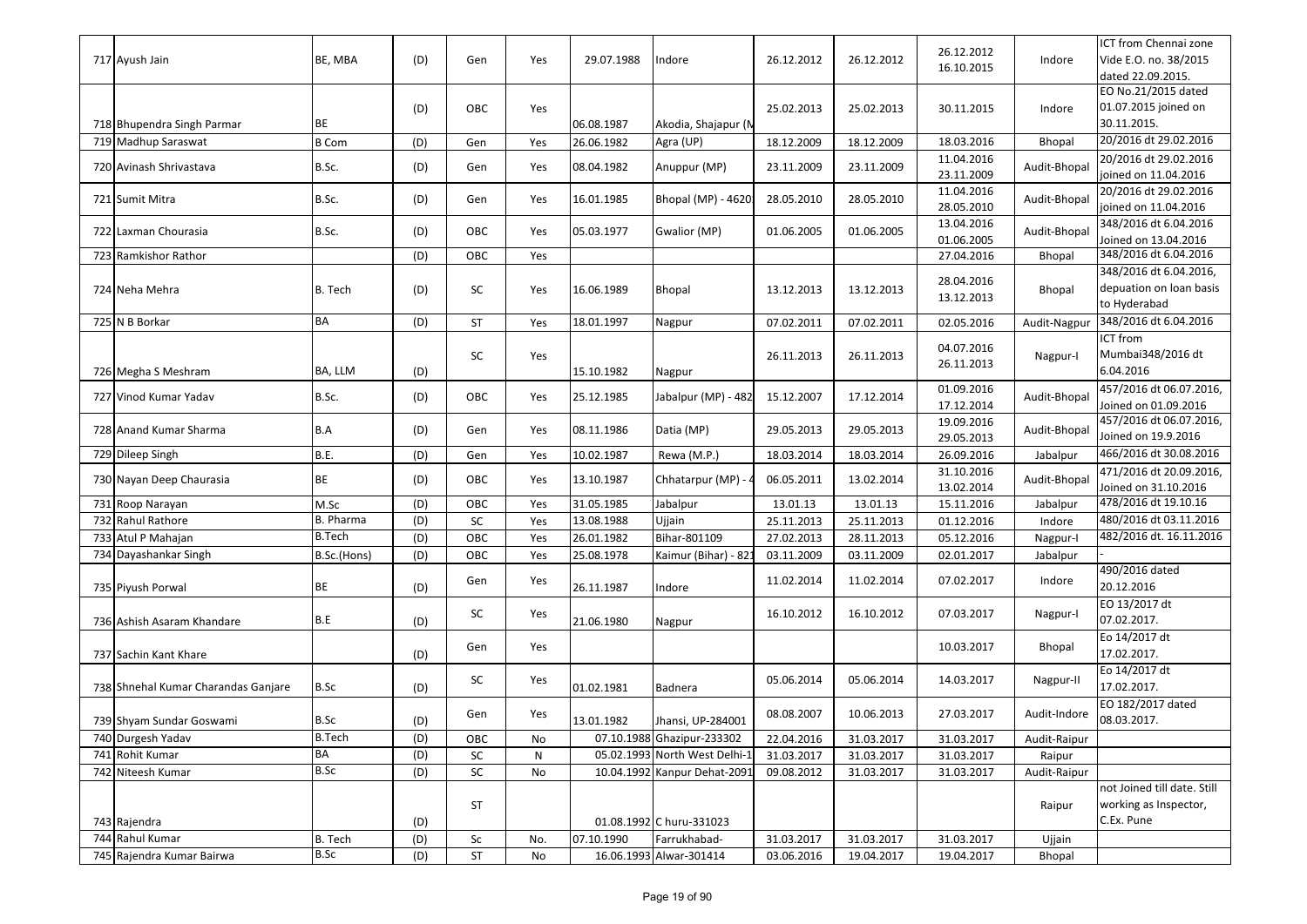|     | 746 Manish Kumar          | <b>B.Tech</b>  | (D) | ST         | No        |                   | 09.10.1990 Jaipur-302017        | 31.03.2017 | 31.03.2017 | 31.03.2017 | Ujjain       |                              |
|-----|---------------------------|----------------|-----|------------|-----------|-------------------|---------------------------------|------------|------------|------------|--------------|------------------------------|
|     | 747 Naveen                | <b>B.Tech</b>  | (D) | ${\sf SC}$ | No        |                   | 14.06.1991 Jind-126116          | 31.03.2017 | 31.03.2017 | 31.03.2017 | Indore       |                              |
|     | 748 Sandeep Kumar         | MA             | (D) | SC         | No        |                   | 06.02.1993 Jalaun-285204        | 31.03.2017 | 31.03.2017 | 31.03.2017 | Indore       |                              |
|     | 749 Mukesh Kumar          | BA             | (D) | ${\sf SC}$ | No        |                   | 01.01.1990 Bareilly, UP -Chenna | 02.12.2013 | 31.03.2017 | 31.03.2017 | Audit-Nagpur |                              |
|     | 750 Manish Jhingoniya     | <b>B.Tech</b>  | (D) | ${\sf SC}$ | No        |                   | 10-11-1992 Jaipur-303803        | 31.03.2017 | 31.03.2017 | 31.03.2017 | Jabalpur     |                              |
| 751 | Jay Kumar Kunvar          | <b>B. TECH</b> | (D) | <b>ST</b>  | <b>NO</b> | 10.07.1988        | Faridinagar                     | 31.03.2017 | 31.03.2017 | 31.03.2017 | Raipur       |                              |
|     | 752 Vijay Singh           | M.Sc.          | (D) | Gen        | No        |                   | 18.08.1990 Sikar-332713         | 31.03.2017 | 31.03.2017 | 31.03.2017 | Nagpur-II    |                              |
|     | 753 Sumit Dutta           | B.Sc           | (D) | Gen        | No        |                   | 20.12.1992 kanpur nagar - 2080  | 31.03.2017 | 31.03.2017 | 31.03.2017 | Nagpur-I     |                              |
|     | 754 Akash Kumar Siddharth |                | (D) | OBC        |           |                   | 09.07.1991 Lucknow-226002       |            |            |            | Nagpur Zone  |                              |
|     | 755 Vaibhav Gautam        | <b>B.Tech</b>  | (D) | SC         | No        |                   | 13.08.1993 Ghaziabad -201014    | 31.03.2017 | 31.03.2017 | 31.03.2017 | Nagpur-I     |                              |
|     | 756 Sanjiv Kumar          | <b>B. TECH</b> | (D) | ${\sf SC}$ | <b>NO</b> | 02.04.1990        | orth East Delhi -1100           | 31.03.2017 | 31.03.2017 | 31.03.2017 | Raipur       |                              |
|     | 757 Vijay Kumar Verma     | <b>BA</b>      | (D) | SC         | <b>NO</b> | 04.03.1996        | Lalitpur -284403                | 31.03.2017 | 31.03.2017 | 31.03.2017 | Raipur       |                              |
|     | 758 Prashant Bamaniya     | BE             | (D) | ST         | No        |                   | 05.11.1990 Dungarpur-314001     | 31.03.2017 | 31.03.2017 | 31.03.2017 | Nagpur-II    |                              |
|     | 759 Mahendra Kumar Meena  | B.Sc           | (D) | ST         | No        |                   | 12.04.1994 Dausa-303327         | 31.03.2017 | 31.03.2017 | 31.03.2017 | Indore       |                              |
|     | 760 Pawan Khoda           | MA             | (D) | ST         | No        |                   | 01.07.1994 Jaipur-302027        | 31.03.2017 | 31.03.2017 | 31.03.2017 | Indore       |                              |
|     | 761 Prabhu Narayan Meena  | <b>BA</b>      | (D) | <b>ST</b>  | No        | 16.06.1988 Jaipur |                                 | 28.1.2016  | 31.03.2017 | 31.03.2017 | Bhopal       |                              |
|     | 762 Ravi Shanker          | <b>B.Tech</b>  | (D) | PH         | No        | 10-01-1990        | Bihar-801109                    | 16.12.2015 | 31.03.2017 | 31.03.2017 | Jabalpur     |                              |
|     |                           |                |     |            |           |                   |                                 |            |            | 16-12-2015 |              |                              |
|     | 763 Narendra Kumar        | <b>B</b> Tech  | (D) | SC         |           |                   | 26.06.1992 Mahoba (UP)          | 25.04.2016 | 31.03.2017 | 31.03.2017 | Bhopal       |                              |
|     | 764 Sharad Dokania        | B.TECH.        | (D) | Gen        | <b>NO</b> | 18.09.1987        | Raipur-492007                   | 05.06.2017 | 05.06.2017 | 05.06.2017 | Raipur       |                              |
|     | 765 Yogesh Sharma         | B Com, PGDM    | (D) | Gen        | Yes       | 18.4.1986         | Shivpuri (MP)                   | 6.3.2014   | 6.3.2014   | 03.04.2017 | Bhopal       | 471/2016 dt 20.09.2016       |
|     | Gaurav Tiwari             | <b>BE</b>      | (D) | Gen        | Yes       | 21.11.1985        | Indore                          | 08.10.2009 | 15.04.2013 | 03.04.2017 | Indore       | 480/2016 dt 03.11.2016       |
| 766 |                           |                |     |            |           |                   |                                 |            |            | 15.04.2013 |              | 200/2017 dated               |
|     | 767 Krish ji Jaisawal     | B.Tech.        | (D) | OBC        | Yes       | 20.07.1987        | Jaunpur (U.P.)-2221             | 12.12.2013 | 12.12.2013 | 08.05.2017 | Jabalpur     | 25.04.2017                   |
|     |                           |                |     |            |           |                   |                                 |            |            |            |              | 200/2017 dated               |
|     | 768 Ashish Yadav          | <b>B.Tech</b>  | (D) | OBC        | Yes       | 30.09.1987        | Gazipur (U.P)                   | 19.12.2013 | 19.12.2013 | 08.05.2017 | Jabalpur     | 25.04.2017                   |
|     |                           |                |     |            |           |                   |                                 |            |            |            |              | 200/2017 dated               |
|     | 769 Kushal Niranjan       | <b>B.Com</b>   | (D) | OBC        | Yes       | 02.07.1986        | Jaloun(UP) - 285125             | 24.12.2013 | 24.12.2013 | 11.05.2017 | Bhopal       | 25.04.2017                   |
|     |                           |                |     |            |           |                   |                                 |            |            |            |              | 200/2017 dated               |
|     | 770 Hemraj Singh          | <b>B</b> Sc    | (D) | Gen        | Yes       | 23.08.1988        | Chitrakut (UP)                  | 31.12.2013 | 31.12.2013 | 31.12.2013 | Bhopal       | 25.04.2017                   |
|     | 771 Ajay Kumar            | B.Sc           | (D) | OBC        | Yes       | 07.01.1982        | Patna (Bihar) - 8000            | 26.12.2012 | 26.12.2012 | 12.05.2017 | Indore       | 200/2017 dated               |
|     |                           |                |     |            |           |                   |                                 |            |            | 26.12.2012 |              | 25.04.2017                   |
|     |                           | B.Sc           | (D) | OBC        | Yes       | 01.03.1977        | sahersa (Bihar)                 | 26.05.2000 | 24.12.2013 | 15.05.2017 | Jabalpur     | 200/2017 dated               |
|     | 772 Chandan Kumar(7751)   |                |     |            |           |                   |                                 |            |            |            |              | 25.04.2017                   |
|     |                           |                |     |            |           |                   |                                 |            |            | 15.05.2017 |              | 200/2017 dated               |
|     | 773 Mahendra Shivhare     | <b>BE</b>      | (D) | OBC        | Yes       | 17.05.1983        | Gwalior (MP)                    | 26.12.2013 | 26.12.2013 | 26.12.2013 | Audit-Bhopal | 25.04.2017, Joinedon         |
|     |                           |                |     |            |           |                   |                                 |            |            |            |              | 15.5.2017                    |
|     | 774 Padum Singh           | <b>B</b> Tech  | (D) | OBC        | Yes       | 12.8.1989         | Delhi                           | 23.12.2013 | 23.12.2013 | 15.05.2017 | Bhopal       | 200/2017 dated               |
|     |                           |                |     |            |           |                   |                                 |            |            | 15.05.2017 |              | 25.04.2017<br>200/2017 dated |
|     | 775 Vikash Yadav          | B.Sc           | (D) | OBC        | Yes       | 29.07.1986        | Gwalior                         | 26.12.2012 | 30.12.2013 | 30.12.2013 | Indore       | 25.04.2017                   |
|     |                           |                |     |            |           |                   |                                 |            |            |            |              | 200/2017 dated               |
|     | 776 Brijesh Kumar yadav   | B.Sc.          | (D) | OBC        | Yes       | 15.04.1987        | Bhadohi, U.P.                   | 27.02.2012 | 30.12.2013 | 16.05.2017 | Ujjain       | 25.04.2017                   |
|     |                           |                |     |            |           |                   |                                 |            |            |            |              | 200/2017 dated               |
|     | 777 Sachchidanand Verma   | B.Sc           | (D) | OBC        | Yes       | 21.10.1988        | Fazibad (UP)                    | 19.12.2013 | 19.12.2013 | 16.05.2017 | Bhopal       | 25.04.2017                   |
|     |                           |                |     |            |           |                   |                                 |            |            |            |              | 200/2017 dated               |
|     | 778 Alok Kumar            | B.A            | (D) | OBC        | Yes       | 05.07.1987        | Rewa                            | 30.06.2011 | 23.12.2013 | 22.05.2017 | Jabalpur     | 25.04.2017                   |
|     |                           |                | (D) | Gen        | Yes       |                   |                                 | 01.07.2013 | 01.07.2013 | 22.05.2017 | Raipur       | 200/2017 dated               |
|     | 779 Gourav Kumar Agrawal  | <b>B. COM</b>  |     |            |           | 01.11.1984        | Chattisgarh                     |            |            |            |              | 25.04.2017                   |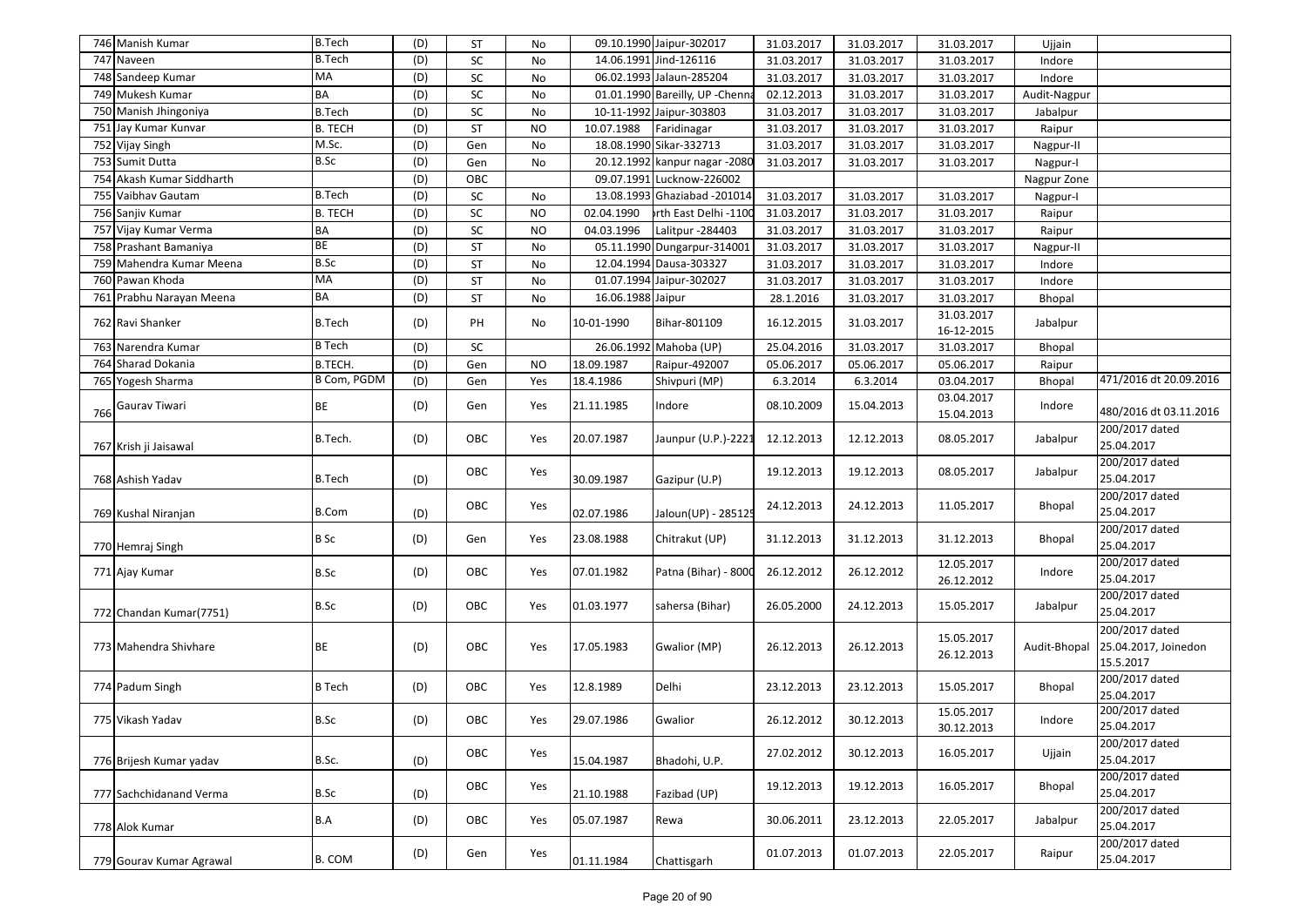| 780 Jogendra Singh         | <b>BBA</b>   | (D) | OBC       | Yes | 21.07.1986 | Agra (UP)           | 17.3.2004  | 08.02.2013 | 29.05.2017               | Bhopal       | 200/2017 dated<br>25.04.2017                     |
|----------------------------|--------------|-----|-----------|-----|------------|---------------------|------------|------------|--------------------------|--------------|--------------------------------------------------|
| 781 Dharmendra Kosta       | <b>B.A.</b>  | (D) | OBC       | Yes | 05.07.1989 | Gwalior, M.P.       | 26.02.2014 | 26.02.2014 | 30.05.2017               | Ujjain       | 200/2017 dated<br>25.04.2017                     |
| 782 Manish Rastogi         | B.Sc         | (D) | OBC       | No  | 30.06.1979 | Lakhimpur (UP)      | 25.06.2003 | 31.12.2013 | 01.09.2017<br>31.12.2013 | Audit-Bhopal | 243/2017 dtd. 28.8.2017,<br>joined on 01.09.2017 |
| 783 Rohit Yadav            | B.sc         | (D) | OBC       | Yes | 31.07.1986 | Varanasi (UP)       | 30.12.2013 | 30.12.2013 | 01.09.2017<br>17.02.2014 | Audit-Bhopal | 244/2017 dtd. 30.8.2017,<br>joined on 03.09.2017 |
| 784 Rajesh Tiwari          | B.Sc         | (D) | Gen       | Yes | 03.02.1986 | Jabalpur (MP) - 482 | 30.01.2008 | 17.02.2014 | 06.09.2017<br>17.02.2014 | Audit-Bhopal | 242/2017 dtd. 28.8.2017,<br>joined on 06.09.2017 |
| 785 Akash Johri            | M.Com        | (P) | Gen       | Yes | 07.07.1980 | <b>Bhopal</b>       |            |            | 22.11.2017               | Bhopal       | EO No. 267/2017,<br>Vacancy Year 2016-17         |
| 786 Hitendra Singh Sisodia | M.Com        | (P) | Gen       | Yes | 05.03.1981 | Ratlam              |            |            | 22.11.2017               | Ujjain       | EO No. 267/2017,<br>Vacancy Year 2016-17         |
| 787 Jitendra Ghotwal       | <b>B.Com</b> | (P) | SC        | Yes | 10.02.1983 |                     |            |            | 22.11.2017               | Indore       | EO No. 267/2017,<br>Vacancy Year 2016-17         |
| 788 Anup Tripathi          | <b>B.Com</b> | (P) | Gen       | Yes | 01.02.1985 |                     |            |            | 22.11.2017               | Bhopal       | EO No. 267/2017,<br>Vacancy Year 2016-17         |
| 789 Kaushal Kishor Panda   | <b>BA</b>    | (P) | Gen       | Yes | 15.05.1983 |                     |            |            | 22.11.2017               | Ujjain       | EO No. 267/2017,<br>Vacancy Year 2016-17         |
| 790 Ram Keran Meena        | <b>BA</b>    | (P) | ST        | Yes | 13.08.1987 |                     |            |            | 22.11.2017               | Raipur       | EO No. 267/2017,<br>Vacancy Year 2016-17         |
| 791 Vijay Kumar            | M.Com        | (P) | Gen       | Yes | 11.06.1989 |                     |            |            | 22.11.2017               | Raipur       | EO No. 267/2017,<br>Vacancy Year 2016-17         |
| 792 Sunil Raghuvanshi      | M.Com        | (P) | Gen       | Yes | 14.04.1982 |                     |            |            | 22.11.2017               | Indore       | EO No. 267/2017,<br>Vacancy Year 2016-17         |
| 793 Vishweshwar Sai (ST)   | B.Sc         | (P) | <b>ST</b> | Yes | 25.02.1982 |                     |            |            | 22.11.2017               | Indore       | EO No. 267/2017,<br>Vacancy Year 2016-17         |
| 794 Pradeep Hazari         | <b>B.Com</b> | (P) | Gen       | Yes | 04.07.1983 |                     |            |            | 22.11.2017               | Jabalpur     | EO No. 267/2017,<br>Vacancy Year 2016-17         |
| 795 Raju Meena (ST)        | M.Com        | (P) | <b>ST</b> | Yes | 01.02.1983 |                     |            |            | 22.11.2017               | Bhopal       | EO No. 267/2017,<br>Vacancy Year 2016-17         |
| 796 Tosiph Mohammad        | <b>HSSC</b>  | (P) | Gen       | Yes | 01.01.1989 |                     |            |            | 22.11.2017               | Bhopal       | EO No. 267/2017,<br>Vacancy Year 2016-17         |
| 797 Smt. Ragini Kumari     | Inter        | (P) | Gen       | Yes | 02.03.1988 |                     |            |            | 22.11.2017               | Raipur       | EO No. 267/2017,<br>Vacancy Year 2016-17         |
| 798 Anil Kumar Kanwar (ST) | B.Sc         | (P) | <b>ST</b> | Yes | 01.08.1983 |                     |            |            | 22.11.2017               | Raipur       | EO No. 267/2017,<br>Vacancy Year 2016-17         |
| 799 Ku. Deep Shikha Sinha  | <b>BA</b>    | (P) | Gen       | Yes | 05.04.1989 |                     |            |            | 22.11.2017               | Bhopal       | EO No. 267/2017,<br>Vacancy Year 2016-17         |
| 800 Shrawan Kumar Patel    | <b>HSSC</b>  | (P) | Gen       | Yes | 20.06.1984 |                     |            |            | 22.11.2017               | Jabalpur     | EO No. 267/2017,<br>Vacancy Year 2016-17         |
| 801 Kaushal Kishore        | BA           | (P) | Gen       | Yes | 04.08.1985 |                     |            |            | 22.11.2017               | Bhopal       | EO No. 267/2017,<br>Vacancy Year 2016-17         |
| 802 Anil Gawade            |              | (P) |           | Yes |            |                     |            |            |                          |              | Indore                                           |
| 803 Bharat Lal Yadav       |              | (P) |           |     |            |                     |            |            |                          |              | Audit-Bhopal                                     |
| 804 Rajesh Ranjan          |              | (P) |           |     |            |                     |            |            |                          |              | Customs Indore                                   |
| 805 ABHIJEET KUMAR MISHRA  |              | (D) | UR        |     | 22/02/1992 | Maharjganj, UP      |            |            |                          |              | Bhopal                                           |